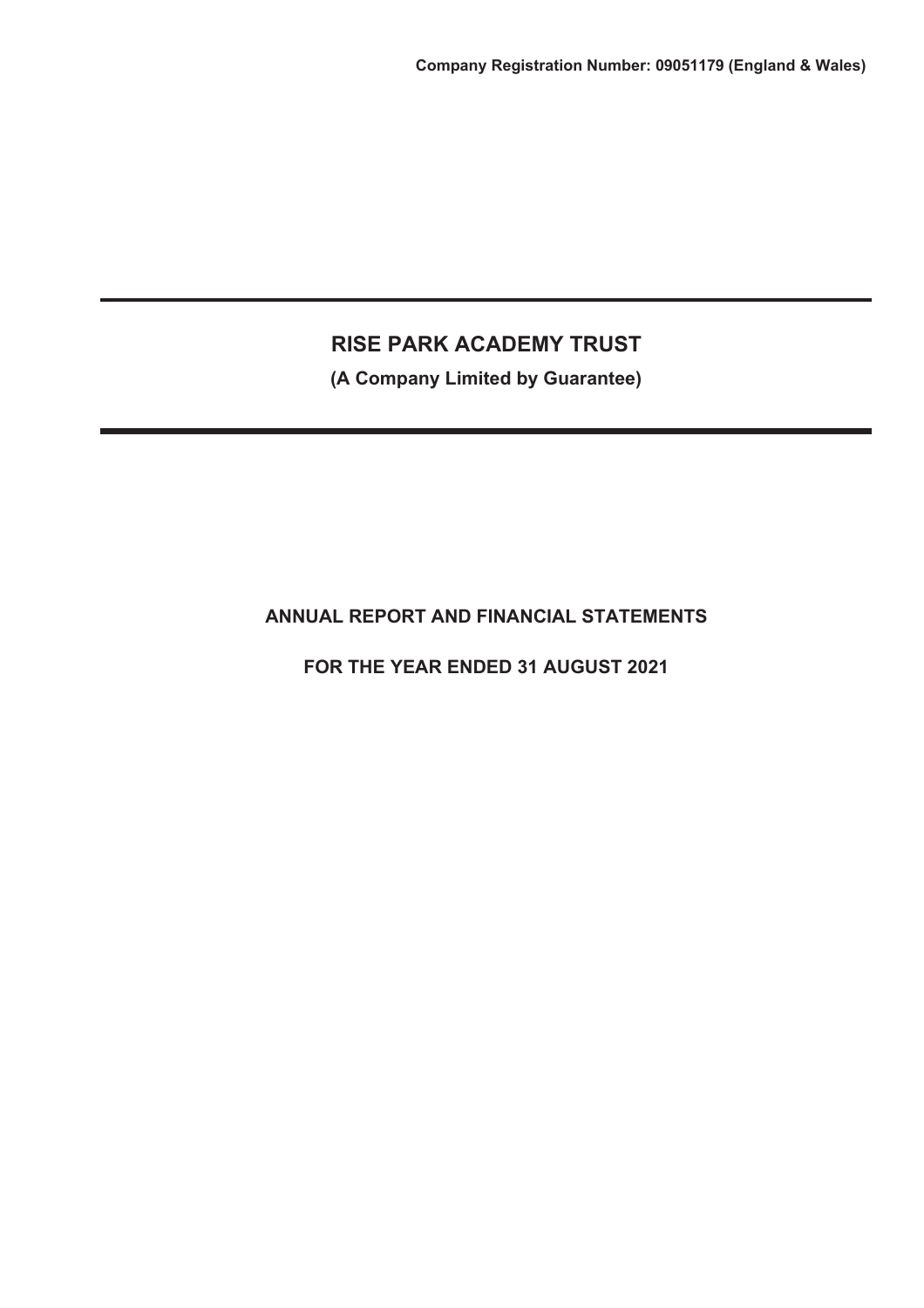**(A Company Limited by Guarantee)**

## **CONTENTS**

|                                                                                | Page      |
|--------------------------------------------------------------------------------|-----------|
| <b>Reference and Administrative Details</b>                                    | $1 - 2$   |
| <b>Trustees' Report</b>                                                        | $3 - 16$  |
| <b>Governance Statement</b>                                                    | $17 - 20$ |
| <b>Statement on Regularity, Propriety and Compliance</b>                       | 21        |
| <b>Statement of Trustees' Responsibilities</b>                                 | 22        |
| <b>Independent Auditors' Report on the Financial Statements</b>                | $23 - 26$ |
| <b>Independent Reporting Accountant's Report on Regularity</b>                 | $27 - 28$ |
| Statement of Financial Activities Incorporating Income and Expenditure Account | $29 - 30$ |
| <b>Balance Sheet</b>                                                           | $31 - 32$ |
| <b>Statement of Cash Flows</b>                                                 | 33        |
| <b>Notes to the Financial Statements</b>                                       | $34 - 58$ |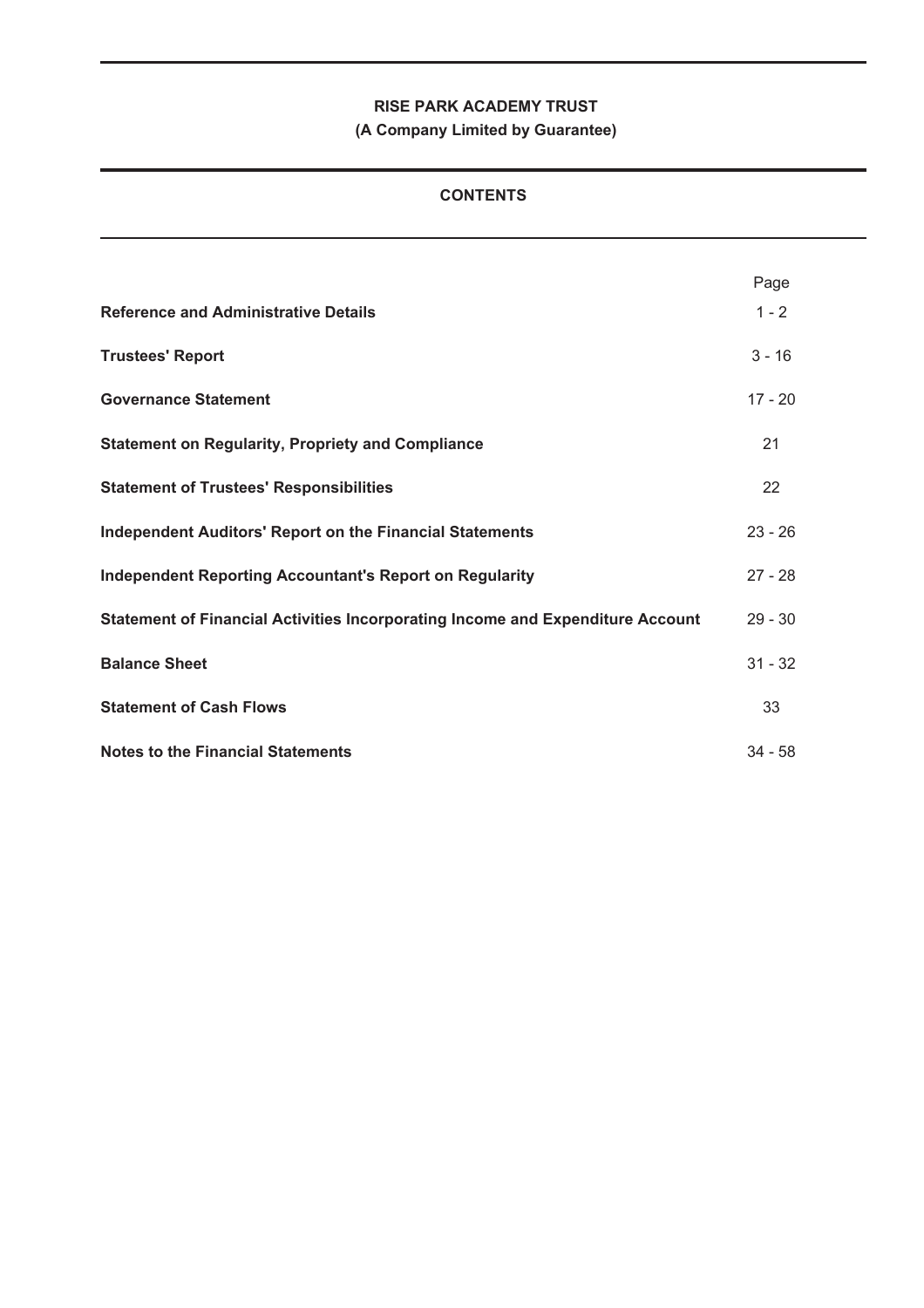#### **RISE PARK ACADEMY TRUST (A Company Limited by Guarantee)**

## **REFERENCE AND ADMINISTRATIVE DETAILS**

#### **Members**

Mr D Stevens Mrs V Botham Mr J Barrett

#### **Trustees**

Mrs V Botham, Chair Mr D Stevens Mrs C Fox, Executive Head Teacher Mr K Johns (resigned 21 October 2020) Ms T Sogbetun Mr J Penalver Mr J Franklin Mrs S D'Ath Mrs W Gardiner, Staff Trustee

#### **Resources committee**

Mr K Johns, Chair (resigned 21 October 2020) Mrs V Botham, Vice Chair Mrs C Fox Mr D Stevens Ms T Sogbetun

#### **Company registered number**

09051179

#### **Company name**

Rise Park Academy Trust

#### **Principal and registered office**

Rise Park Infant School, Annan Way, Rise Park, Romford, RM1 4UD

#### **Independent auditors**

Haslers, Chartered Accountants, Old Station Road, Loughton, Essex, IG10 4PL

#### **Senior management team**

Mrs C Fox, Executive Head Teacher Miss C Street, Head of Junior School Miss L Carter, Deputy Head Teacher (appointed 01/09/2020) Mrs K Palmer, Head of Infant School Mr S Adams, School Business Manager (resigned 31/08/2021) Mr M Ammon, Nursery Manager Mrs J Morris, Early Years Leader Mrs C Hoddy, Inclusion Manager (appointed 01/09/2021) Mrs C Siddie, Inclusion Manager (appointed 01/09/2021)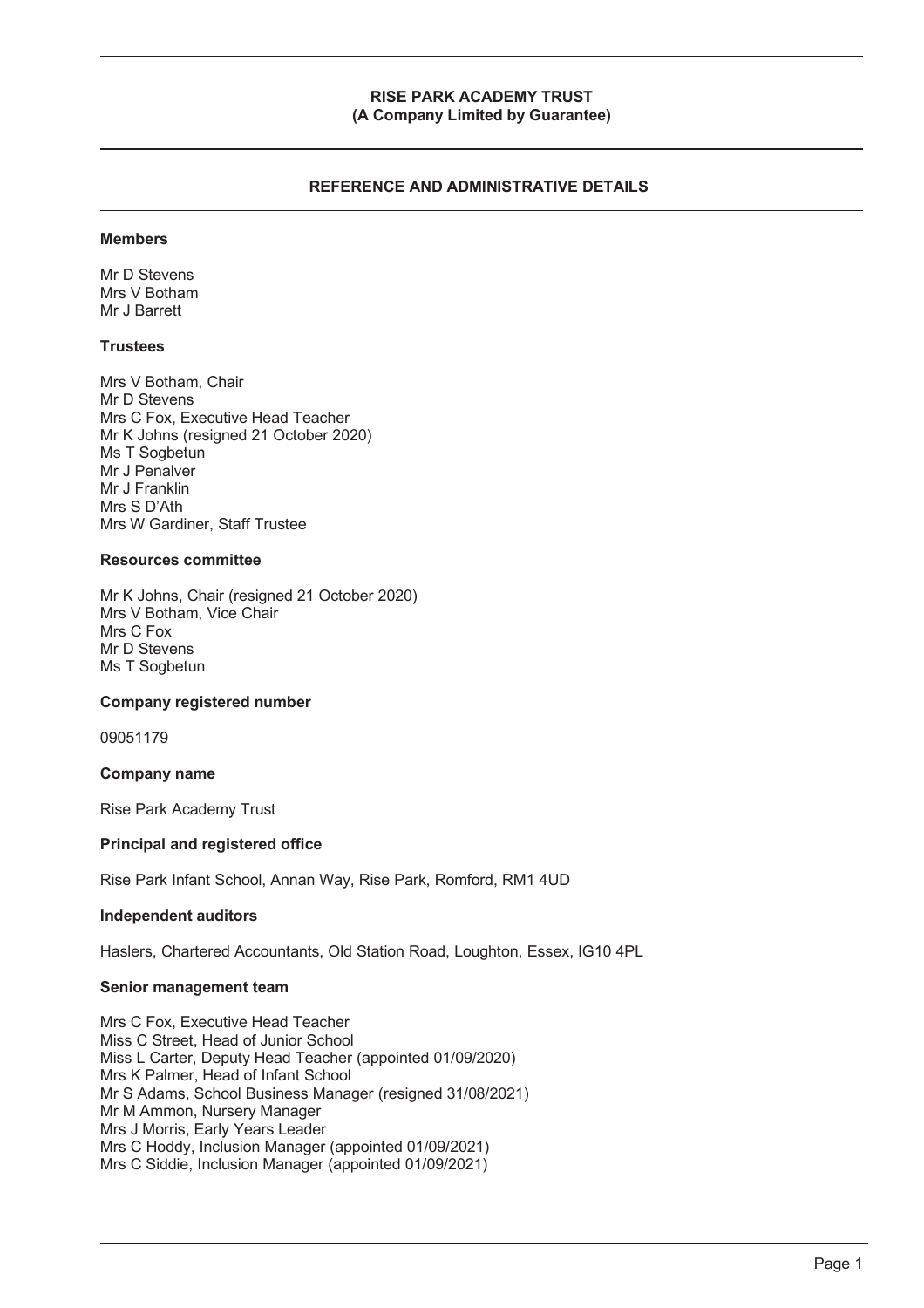## **RISE PARK ACADEMY TRUST (A Company Limited by Guarantee)**

## **REFERENCE AND ADMINISTRATIVE DETAILS CONTINUED**

#### **Bankers**

Lloyds Bank, 1 3 Market Place, Romford, RM1 3AA

## **Solicitors**

Ward Hadaway Law Firm, Sandgate House, 102 Quayside, Newcastle Upon Tyne, NE1 3DX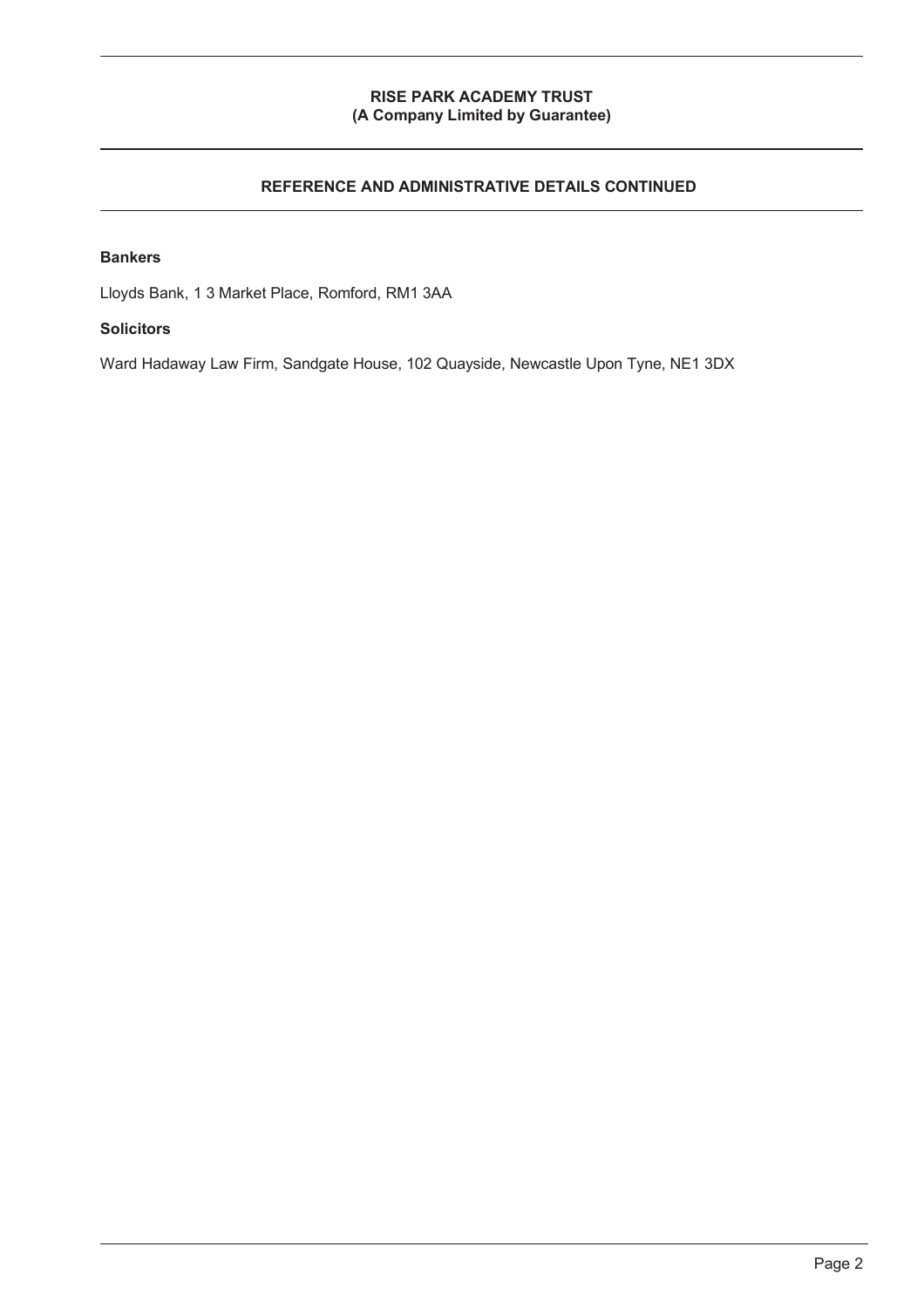## **(A company limited by guarantee)**

## **TRUSTEES' REPORT FOR THE YEAR ENDED 31 AUGUST 2021**

The trustees present their annual report together with the financial statements and auditor's report of the charitable company for the period 1 September 2020 to 31 August 2021. The annual report serves the purposes of both a trustees' report, and a directors' report under company law.

Rise Park Infant School became the sponsoring academy for Rise Park Junior School on 1<sup>st</sup> September 2014. The Principal object of the academy is to advance for the public benefit education in the United Kingdom, in particular but without prejudice to the generality of the foregoing by establishing, maintaining, carrying on, managing and developing schools offering a broad and balanced curriculum or other educational institutions, as set down in the company's Articles of Association.

The Academy Trust currently comprises the following schools:

Rise Park Infant School Rise Park Junior School

#### **Structure, governance and management**

## **a. CONSTITUTION**

The academy trust is a company limited by guarantee and an exempt charity. The charitable company's memorandum and articles of association are the primary governing documents of the academy trust. The trustees of Rise Park Academy Trust are also the directors of the charitable company for the purposes of company law. The charitable company operates as Rise Park Academy.

Details of the trustees who served during the year are included in the Reference and Administrative Details on page 1**.** 

## **b. MEMBERS LIABILITY**

Each member of the charitable company undertakes to contribute to the assets of the charitable company in the event of it being wound up while they are a member, or within one year after they cease to be a member, such amount as may be required, not exceeding £10, for the debts and liabilities contracted before they ceased to be a member

## **c. TRUSTEES' INDEMNITIES**

The academy trust has opted into the Department of Education's risk protection arrangement (RPA), an alternative to insurance where UK government funds cover losses that arise. This scheme protects trustees and officers from claims arising from negligent acts, errors or omissions occurring whilst on academy business, and provides cover up to £10,000,000.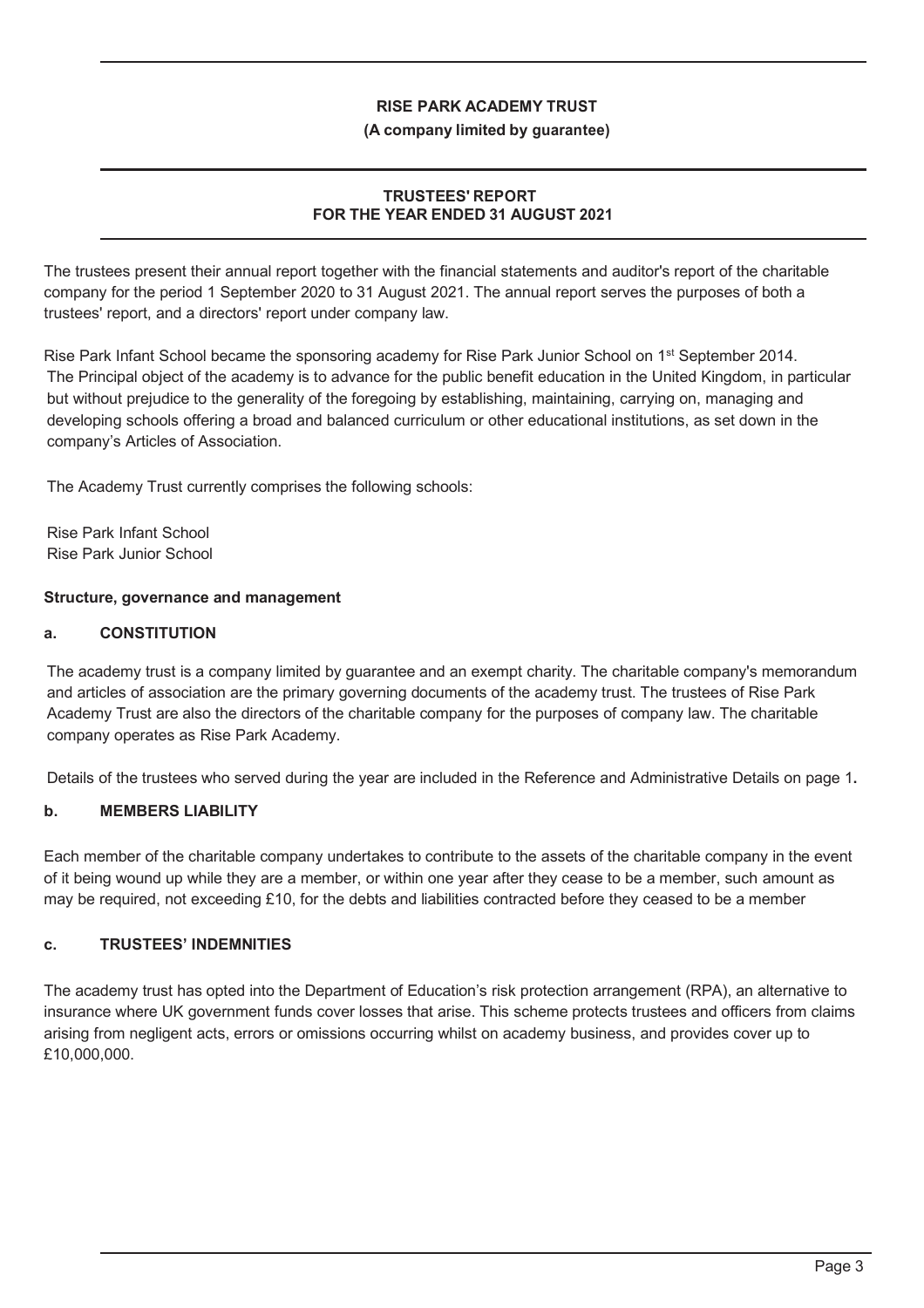#### **(A company limited by guarantee)**

## **TRUSTEES' REPORT (continued) FOR THE YEAR ENDED 31 AUGUST 2021**

## **d. METHOD OF RECRUITMENT AND APPOINTMENT OR ELECTION OF TRUSTEES**

The 5 original Trustees were members of the pre-conversion Governing Bodies of Rise Park Infant and Rise Park Junior Schools. They were chosen for their previous contribution as leaders of Governance, extensive experience and specific skills. In addition to their collective commitment to the schools their backgrounds include banking, commerce, personnel, education and, for all, a close association to the local community.

The company's Articles of Association permit the Trustees to recruit and appoint further Trustees to the Board. The Trust has determined that this would be as a result of a skills analysis of the Board, seeking to ensure that the skills available to the Board remain or are enhanced.

## **e. POLICIES AND PROCEDURES ADOPTED FOR THE INDUCTION AND TRAINING OF TRUSTEES**

Newly appointed trustees will undergo induction to brief them on their legal obligations under charity and company law, the content of the Memorandum and Articles, the Funding Agreements, and the role and responsibilities of the Trust Board.

The training of Trustees is tailored to their existing knowledge and experience. Where necessary, training includes educational, legal, personnel, health & safety and financial matters.

Trustees have ready access to advice and services from the Trust's accountants, the Trust's lawyers and to the London Borough of Havering Governing Body Support Unit.

#### **f. ORGANISATIONAL STRUCTURE**

As a charitable company limited by guarantee, Rise Park Academy Trust is governed by a Board of Directors who are responsible for, and oversee, the general control, management and administration of the Trust and the academies run by the Trust. The Trust Board of Directors meets on at least 3 occasions per year.

The governance of the Academy Trust is defined in the Memorandum and Articles of Association ("Articles") together with the funding agreement with the DfE.

A scheme of delegation has been put in place by the Directors in accordance with the provisions of the Trust's Articles.

The Trust has two committees made up of a subset of serving Directors: Finance, Audit and Risk (previously Resources Committee) Provision and Outcomes (previously Local Advisory Board)

The Executive Headteacher is directly responsible for the day to day running of the schools and is assisted by the Senior Leadership Team.

The Executive Headteacher assumes the role of Accounting Officer.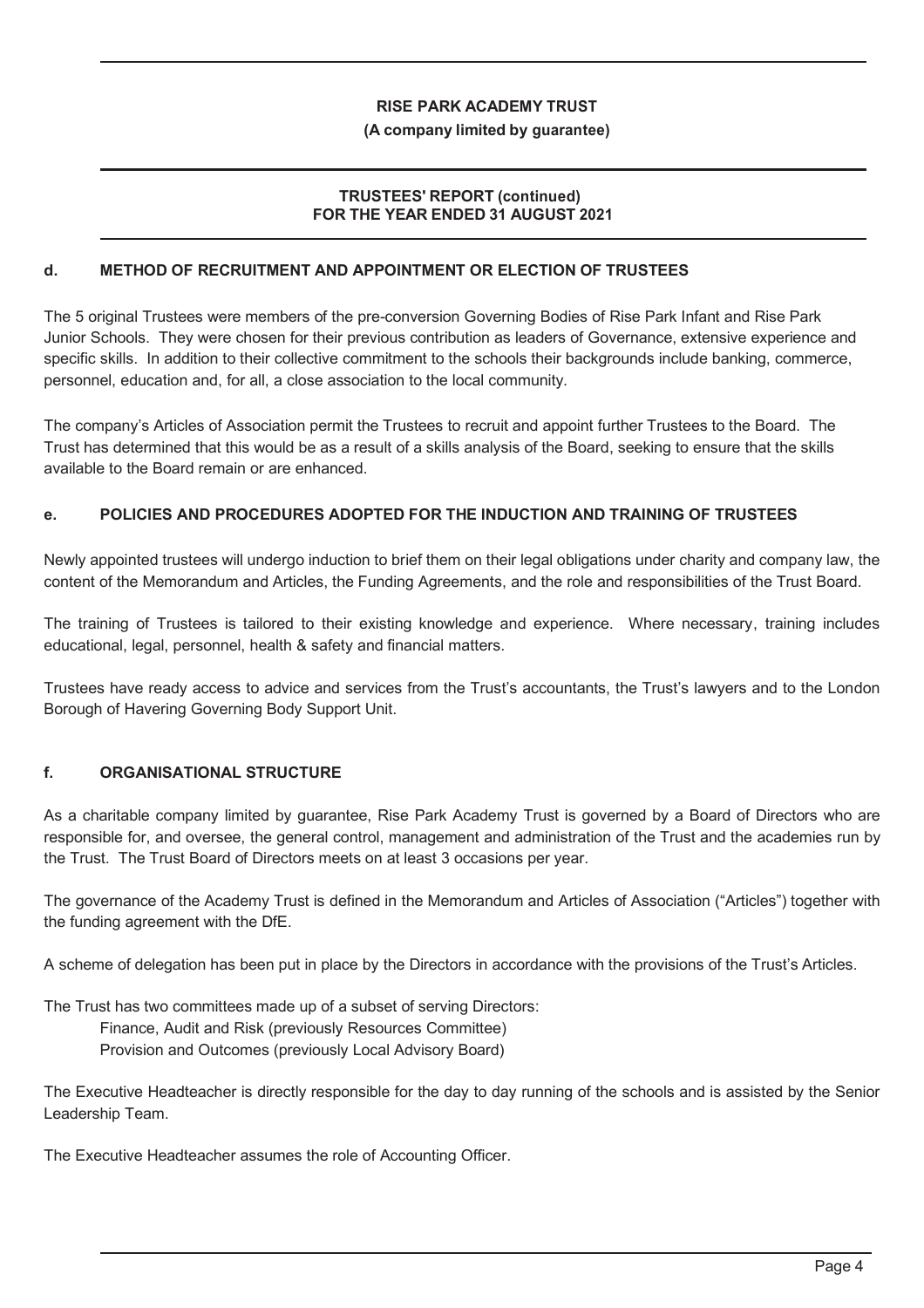#### **(A company limited by guarantee)**

## **TRUSTEES' REPORT (continued) FOR THE YEAR ENDED 31 AUGUST 2021**

## **g. ARRANGEMENTS FOR SETTING PAY AND REMUNERATION FOR KEY MANAGEMENT PERSONNEL**

The Board of Directors assigns an Individual School Range (ISR) for key management personnel pay and remuneration based on the academy group size and any permanent additional relevant factors, as determined within the framework of the current School Teachers' Pay and Conditions Document (the "Document"). These additional factors will relate to the academy context and challenge, and the wider accountabilities of key management personnel.

In setting an ISR, the Board of Directors will have regard to the minimum and maximum salary points for the appropriate academy group size contained within the current Document. The Board of Directors will also apply the discretionary reference pay points, between the minimum and maximum pay points for each academy group range.

Other than in exceptional circumstances, the ISR will not exceed 25% of the maximum of the academy group size. The Board of Directors will ensure that, other than in exceptional circumstances, there is no overlap of salary bands between the Headteacher and other leadership posts.

In addition, the Board of Directors may consider additional payments to key management personnel in respect of temporary additional duties and responsibilities not included as a permanent factor in the calculation of the ISR.

In wholly exceptional circumstances, the Board of Directors may consider a temporary additional payment in excess of 25%. In such circumstances the Board of Directors will seek external independent advice.

Progression for key management personnel will be subject to a review of performance against set objectives and any Professional Skill Level Descriptors for the post.

The Board of Directors may decide to award one increment for sustained high quality performance. Two increments may be awarded where performance has been exceptional and exceed expectations.

Where performance has not been of a sustained high quality the Board of Directors may decide that there should be no pay progression.

In circumstances where key management personnel's performance is not at a sustained high-quality level, this will be addressed through the academy's Appraisal and possibly, the Capability Policy.

#### **h. TRADE UNION FACILITY TIME**

Relevant Union officials

| Number of employees who were relevant union officials<br>during the relevant period | Full-time equivalent employee number |
|-------------------------------------------------------------------------------------|--------------------------------------|
| Nil                                                                                 | Nil                                  |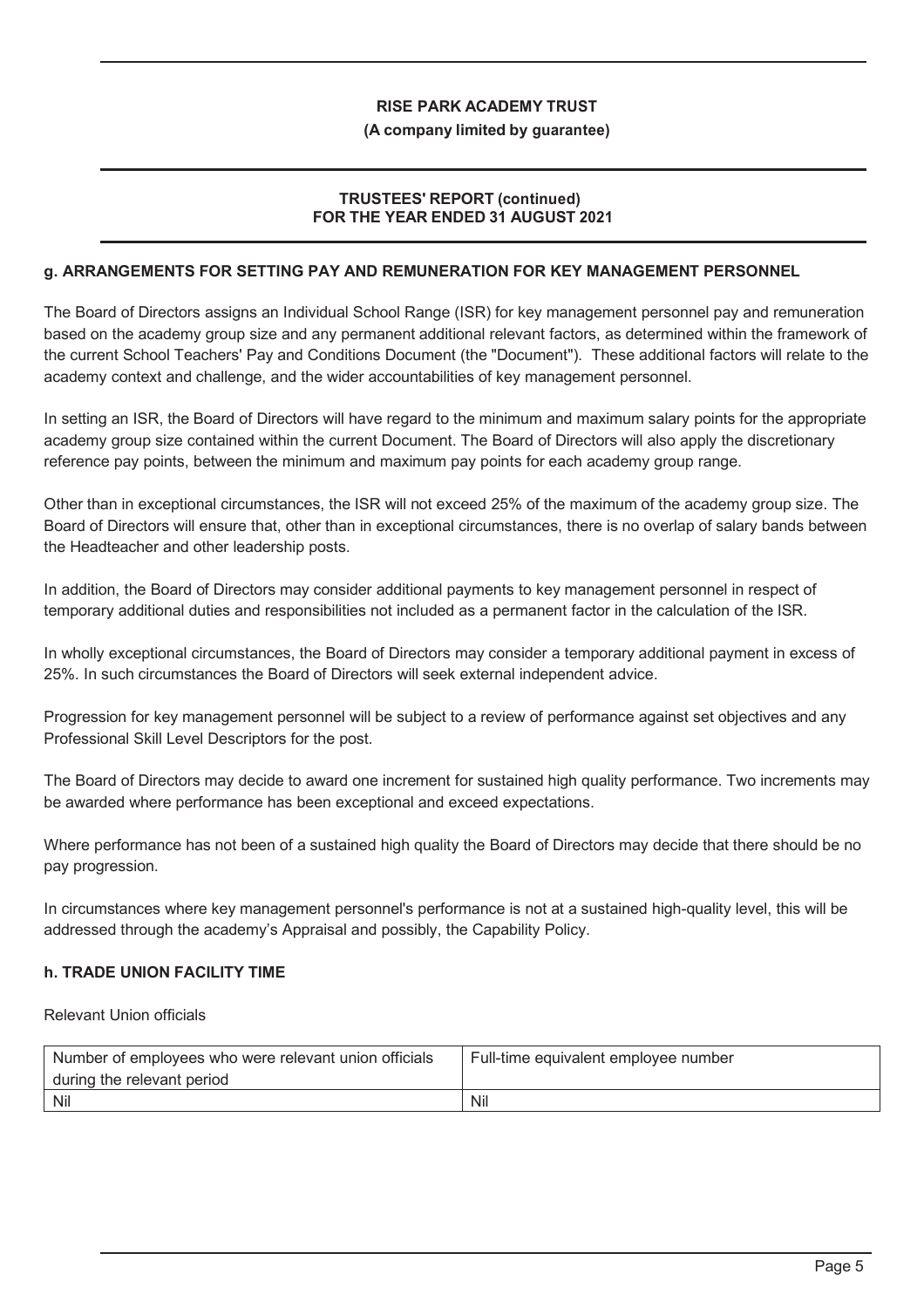#### **(A company limited by guarantee)**

## **TRUSTEES' REPORT (continued) FOR THE YEAR ENDED 31 AUGUST 2021**

Percentage of time spent on facility time

| Percentage of time | Number of employees |
|--------------------|---------------------|
| 0%                 | Nil                 |
| 1%-50%             | Nil                 |
| 51%-99%            | Nil                 |
| 100%               | Nil                 |

Percentage of pay bill spent on facility time

| Provide the total cost of facility time                                 | Nil |
|-------------------------------------------------------------------------|-----|
| Provide the total pay bill                                              | N/A |
| Provide the percentage of the total pay bill spent on                   | Nil |
| facility time, calculated as: (total cost of facility time $\div$ total |     |
| pay bill) $\times$ 100                                                  |     |

Paid trade union activities

| Time spent on paid trade union activities as a percentage            | Nil |
|----------------------------------------------------------------------|-----|
| of total paid facility time hours calculated as: (total hours        |     |
| spent on paid trade union activities by relevant union               |     |
| officials during the relevant period $\div$ total paid facility time |     |
| hours) $\times$ 100                                                  |     |

## **i. CONNECTED ORGANISATIONS, INCLUDING RELATED PARTY RELATIONSHIPS**

Owing to the nature of the academy's operations and the composition of the board of trustees, transactions may take place with organisations in which a trustee has an interest. All transactions involving such organisations are conducted at arm's length and in accordance with the academy's financial regulations and normal procurement procedures.

During the period no related party transactions took place.

## **Objectives and Activities**

## **a. OBJECTS AND AIMS**

The Principal object of the academy is to advance for the public benefit education in the United Kingdom, in particular but without prejudice to the generality of the foregoing by establishing, maintaining, carrying on, managing and developing schools offering a broad and balanced curriculum or other educational institutions, as set down in the company's Articles of Association.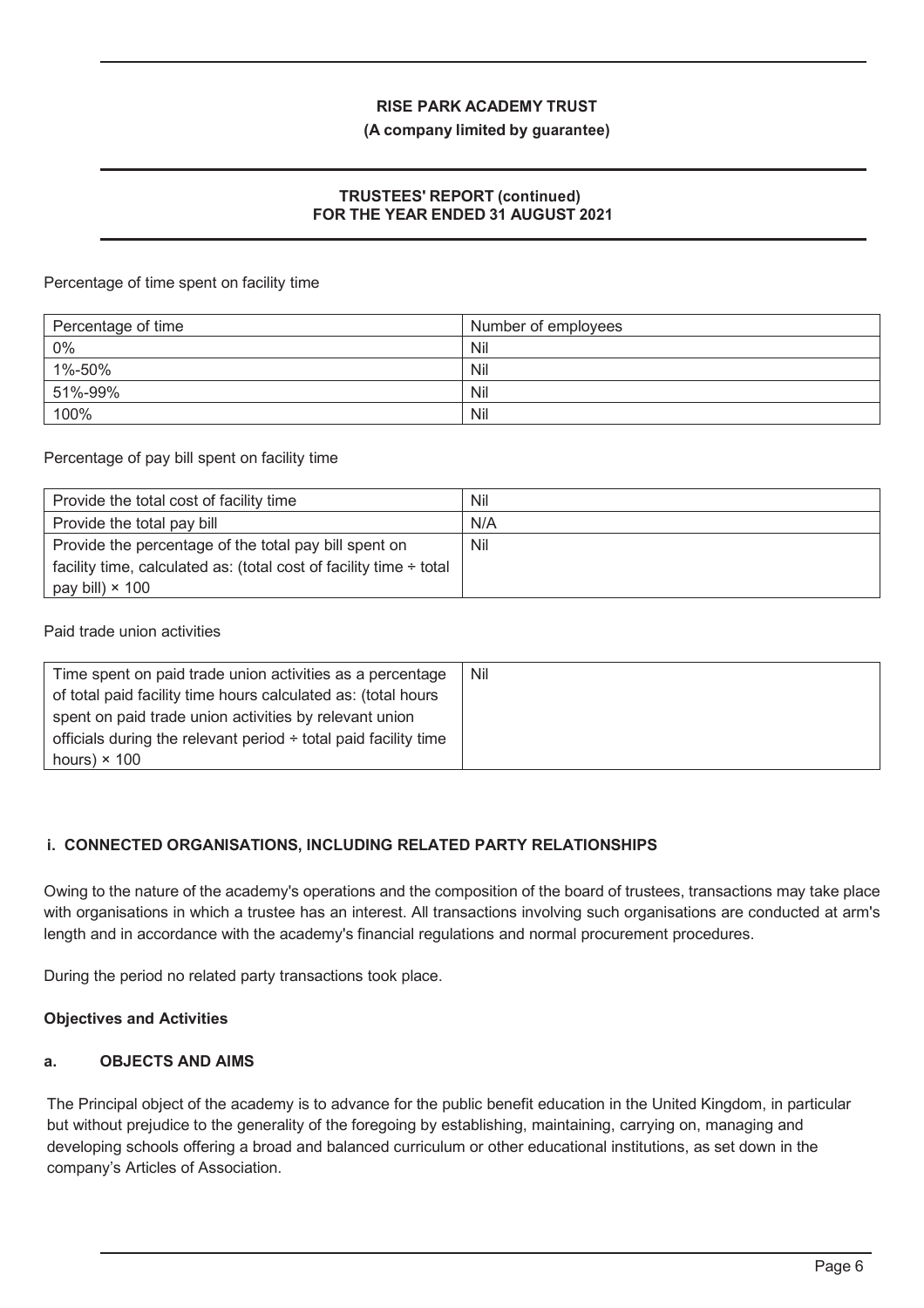#### **(A company limited by guarantee)**

## **TRUSTEES' REPORT (continued) FOR THE YEAR ENDED 31 AUGUST 2021**

#### The Trust's mission statement is "Respect, Belief, Excellence"

The Trust's aims are:

- To value every member of our community
- To enhance and celebrate our similarities and differences
- To recognise our lifelong ability to learn and grow
- To rise to all inspiring opportunities

## **b. OBJECTIVES, STRATEGIES AND ACTIVITIES**

During the year the school has worked towards achieving these aims by:

- Raising the standard of educational attainment and progress of all pupils
- Ensuring that every child enjoys the same high-quality educations in terms of resourcing, teaching and care
- Providing value for money for funds expended
- Complying with all statutory curriculum and child care requirements
- Reviewing procedures and policies to make sure that these are compliant and helping support the effectiveness of the school.
- Conducting the schools' business in accordance with the highest standard of integrity
- Looking at the most effective governing body structure and their training needs.
- Maintaining relationships with outside agencies, services and parents to support our most vulnerable children
- Monitoring data to ensure that all children achieve their full potential.
- Develop alternative income streams in order to generate funding that will supplement GAG

## **c. ACTIVITIES FOR ACHIEVING OBJECTIVES**

- Regular review of policies and procedures through our Board of Directors and committees.
- Setting of Performance Management targets.
- Robust school development plans with actions matched to schools' key priorities.
- Professional development and training for all members of staff.
- Engagement of School Improvement Partners.
- Improving the learning environment through selective refurbishment.
- Investment in learning resources and upgraded teaching equipment.
- All new government initiatives implemented with appropriate training and policy
- Regular reporting to Directors and committees to enable them to monitor the performance of the schools in all respects.
- Rise Park Sunbeams Nursery pupil numbers have continued to grow throughout 20-21.
- x External providers are in place to offer a wide extra-curricular provision which also supplements the Trust's existing income streams.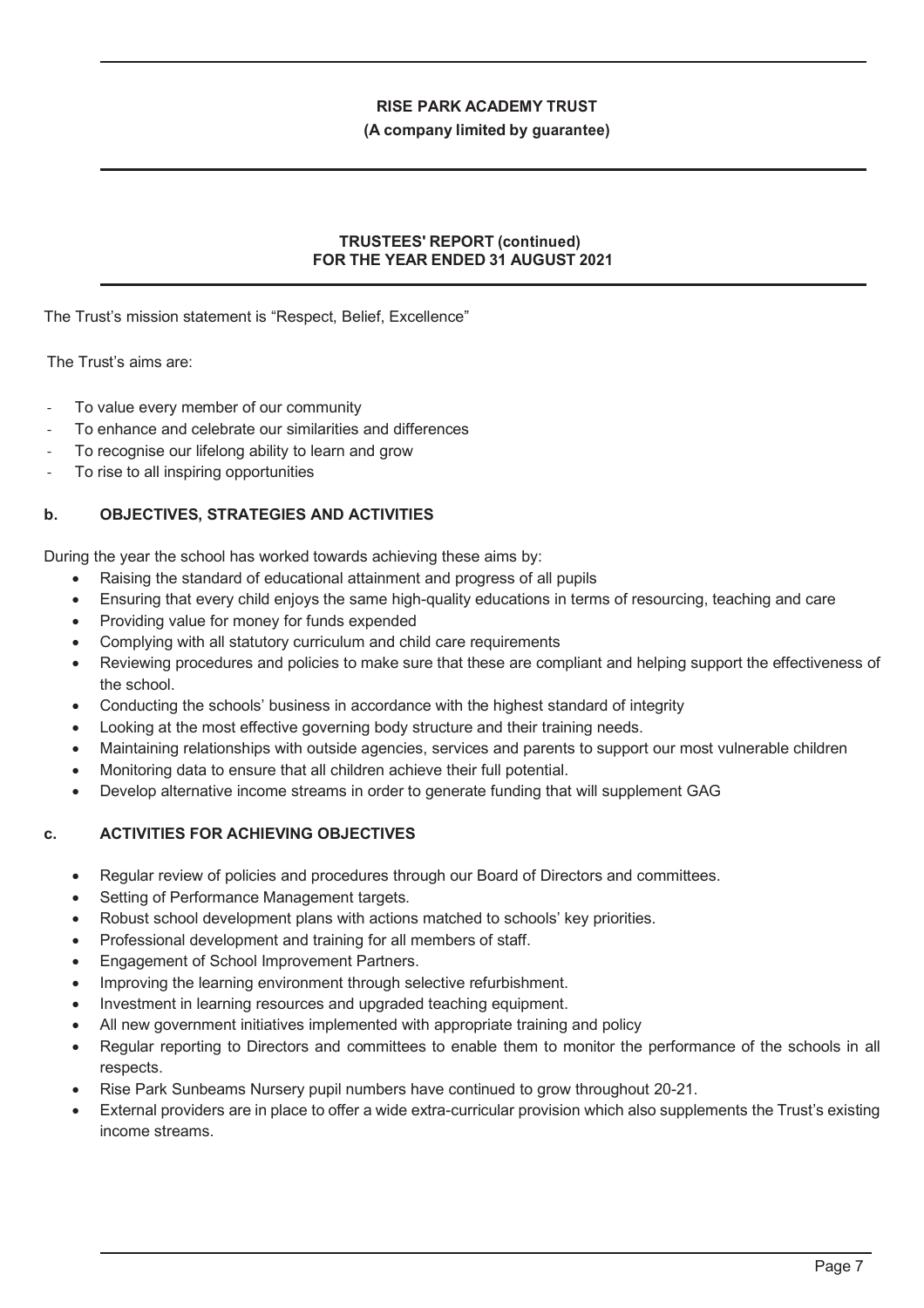#### **(A company limited by guarantee)**

#### **TRUSTEES' REPORT (continued) FOR THE YEAR ENDED 31 AUGUST 2021**

#### **d. PUBLIC BENEFIT**

In setting the objectives, the governors have given due consideration to the Charity Commission's general guidance on public benefit and in particular to its supplementary public benefit guidance on advancing education.

Rise Park Academy Trust has a strong and active Parent, Teachers and Friends Association (PTFA) and holds many well publicized and supported fund-raising events prior to COVID 19 restrictions.

Rise Park Academy Trust hosts a breakfast club, after school club and a holiday camp at its schools' site, when COVID 19 restrictions allow.

#### **Strategic report**

#### **Achievement and Performance**

#### **COVID 19:**

The full return to school in September 2020 transitioned well, with staggered start/end and break times being set for all year group bubbles, as well as a one way system being maintained around the school, and sufficient PPE equipment and sanitising equipment being ordered in to meet potential demand. Attendance averaged 96% across both schools.

A revised and updated risk assessment was approved by the Trust Board and shared with all key stakeholders, including staff and parents, for whom it was published on the school website.

Home learning was provided via the Class Dojo/Google Classroom platforms, within which each class had a page for parent/pupil/school communication and two way feedback. This proved to be very popular with the children and parents, facilitating a strong link between home and school and ensuring that all class teachers maintained a close degree of personal contact with each of the pupils in their class. Parents' Evenings were held virtually via Google Meet.

Vulnerable and/or disadvantaged families were closely monitored by the Inclusion Manager, supported by other key staff such as 1:1 SEND Learning Support Assistants, ELSA Leads, a Pastoral Mentor and other external agencies such as the LA Attendance Officer. Home visits were carried out, school work and homework hard copy packs provided and school laptops loaned to pupils who were identified as needing further IT support.

Staff maintained close links in order to support the well-being of all staff members, including those who were shielding vulnerable family members, or who possessed related underlying health conditions themselves.

The Executive Headteacher undertook regular calls with the LA Link Inspector, in order to discuss any pertinent issues at that time, and also attended fortnightly local headteacher cluster meetings in order to ensure that our practice demonstrated parity and equality with other local primary schools of a similar profile.

The DfE daily attendance submission was completed with 100% return rate for both schools, as well as the LA Early Years weekly return which was submitted by the nursery, also at 100% return rate.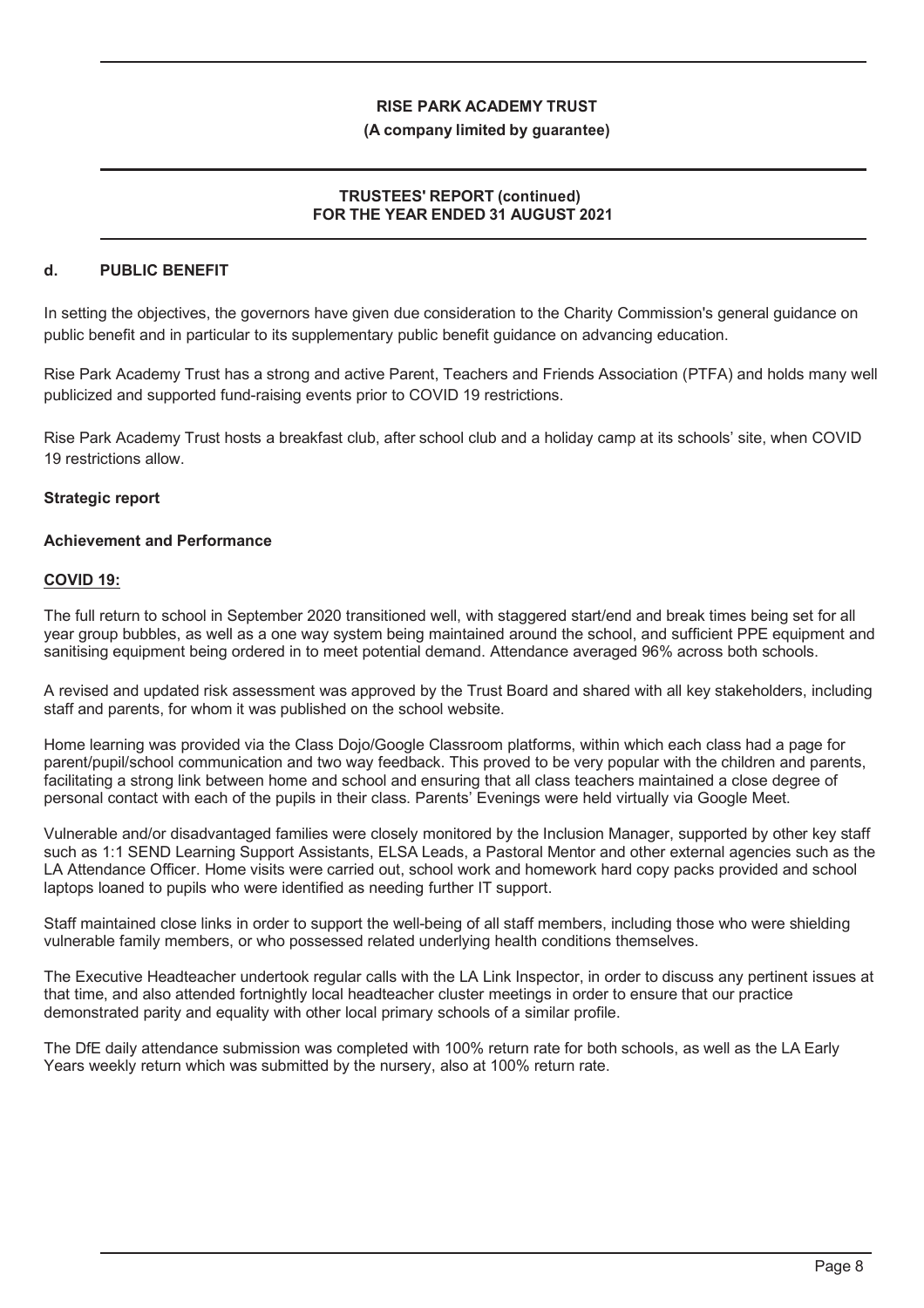#### **(A company limited by guarantee)**

## **TRUSTEES' REPORT (continued) FOR THE YEAR ENDED 31 AUGUST 2021**

Following the second lockdown in December 2020, the school introduced Google for Education, as recommended by the DfE, with Google Classroom being available to all pupils as an enhanced version of our remote learning provision. The recommended teaching time of 3 hours per day at KS1 and 4 hours per day at KS2, including the core subjects daily, was delivered at all times, with a daily live chat being held between the class teacher and their class, followed by recorded lessons in English maths and the foundation subjects on a daily basis, which proved to be a workable model which all families could access at a time of their choosing. Pupil engagement with remote learning was monitored via a daily register and any pupils who were regularly disengaging were contacted and alternative provision offered e.g. hard copy work packs for ease of access. All vulnerable pupils were contacted virtually, with some home visits to supplement this. FSM pupils were offered meal vouchers as a more convenient alternative to the food parcels originally offered.

Upon return to school in March 2021, all pupils were provided with a significant degree of pastoral and mental health support, with catch up provision being based on the end of Spring term data, as a fresh baseline. Reading was selected as the priority area for recovery in both schools, and the catch up premium statements reflected this and were subsequently published on the school websites. Reading/phonics recovery programmes were then set up across the key stages, with a positive impact being seen in the end of year teacher assessed/moderated outcomes in each year group, as follows:

## **a. KEY PERFORMANCE INDICATORS**

#### **2021 Performance Tables**

## **EYFS**

**Summer 2 data – based on teacher predictions not actual end of year EYFSP – due to current circumstances data is not collected locally or nationally.** 

ELG – achieving a 2 across CLL, PD, PSED, English and Maths

2019 National – 74.4%

2021 – 79.7% predicted to achieve ELG

|             | RMW (30 pupils) | RD (29 pupils) | RN (30 pupils) |
|-------------|-----------------|----------------|----------------|
| Whole class | 83.3%           | 79.3%          | 76.6%          |
| Girls       | 92              | 100            | 92.8           |
| <b>Boys</b> | 70.5            | 60             | 62.5           |

Cohort

| All (89) | Girls<br>(41) | <b>Boys</b> (48) |
|----------|---------------|------------------|
| 79.7%    | 95%           | 66.6%            |
| '4.4     | 80.b          | 70               |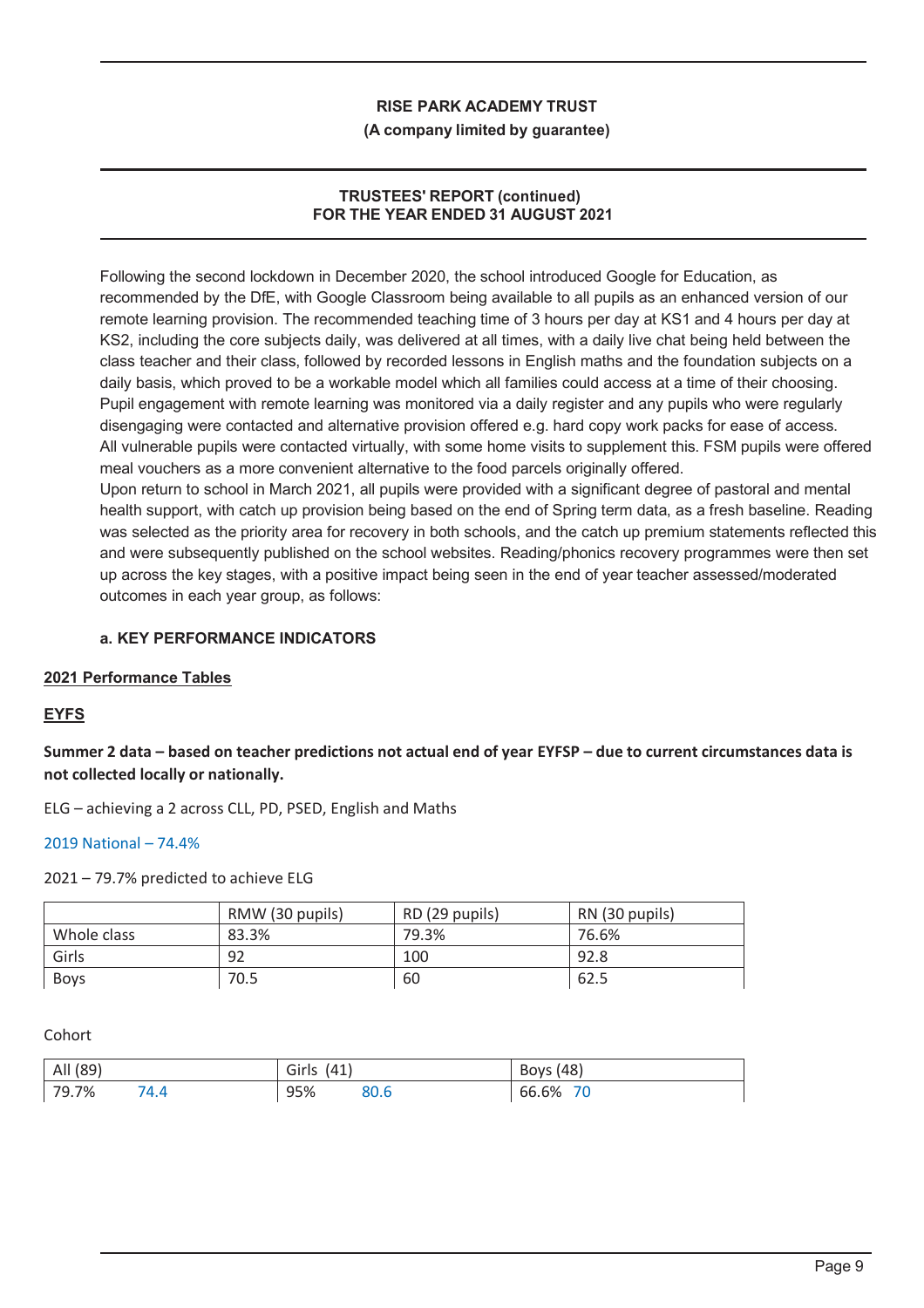## **(A company limited by guarantee)**

## **TRUSTEES' REPORT (continued) FOR THE YEAR ENDED 31 AUGUST 2021**

ELG

|            | CLL   | <b>PD</b> | <b>PSED</b> | <b>ENGLISH</b> | <b>MATHS</b> |
|------------|-------|-----------|-------------|----------------|--------------|
| <b>RMW</b> | 90%   | 100%      | 93%         | 83%            | 96.6%        |
| <b>RD</b>  | 82.7% | 96.5%     | 96%         | 89.6%          | 89.6%        |
| <b>RN</b>  | 83%   | 90%       | 86%         | 77%            | 76.6%        |

#### **Exceeding ELG**

|            | CLL | <b>PD</b> | <b>PSED</b> | <b>ENGLISH</b> | <b>MATHS</b> |
|------------|-----|-----------|-------------|----------------|--------------|
| <b>RMW</b> | 30% | 13%       | 0%          | 13%            | 10%          |
| <b>RD</b>  | 10% | 7%        | 10%         | 17%            | 20.6%        |
| <b>RN</b>  | 83% | 13%       | 0%          | 10%            | 16.6%        |

## EXCEEDING ELG COHORT

| $\sim$ $\sim$<br>◡└└ | <b>PD</b> | <b>PSED</b> | <b>ENGLISH</b> | <b>MATHS</b> |
|----------------------|-----------|-------------|----------------|--------------|
| 17.9%                | 11.2%     | 3.3%        | 13.4%          | 15.7%        |

## EXCEEDING BREAKDOWN OF SPECIFIC

|               | <b>READING</b> | WRITING | <b>NUMBER</b> | <b>SSM</b> |
|---------------|----------------|---------|---------------|------------|
| <b>COHORT</b> | 20 20.9        | 12 11.6 | 15.7 20.9     | 14.6 17.4  |
| <b>RMW</b>    | 16.6           | 13      | 13            | 10         |
| <b>RD</b>     |                | 13.7    | 17            | 17         |
| <b>RN</b>     | 26.6           | 10      | 16.6          | 16.6       |

## EXCEEDING BOYS AND GIRLS

|                   | <b>READING</b> | WRITING | UMBER<br>Νl           | <b>SSM</b>   |
|-------------------|----------------|---------|-----------------------|--------------|
| <b>BOYS (48)</b>  | 1つ ロ<br>د. ۲ ـ |         | 14.5                  | . 12.<br>ᆂᄼᇰ |
| <b>GIRLS (41)</b> | 29             | 19.5    | $\overline{ }$<br>a 1 | -<br>--      |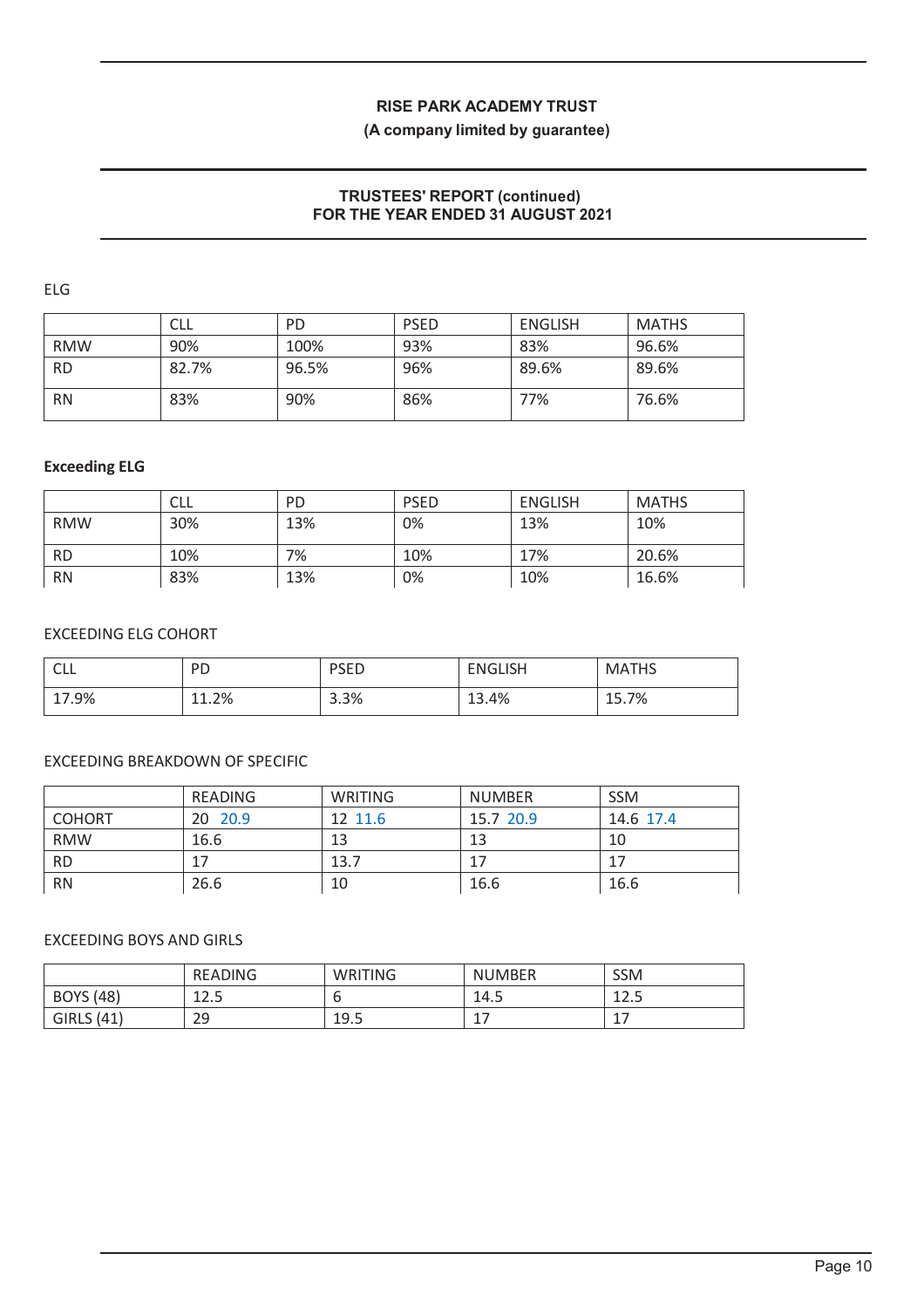**(A company limited by guarantee)**

## **TRUSTEES' REPORT (continued) FOR THE YEAR ENDED 31 AUGUST 2021**

## **KEY STAGE 1**

## **Annual Comparison 2021**

|      | <b>EXS</b> | <b>GDS</b> |  |  |
|------|------------|------------|--|--|
| Year | %          | %          |  |  |
| 2019 | 83         | 27         |  |  |
| 2020 | 74         | 22         |  |  |
| 2021 | 69         |            |  |  |

## Reading **Mathematics Mathematics**

| Year | <b>EXS</b><br>% | <b>GDS</b><br>% |
|------|-----------------|-----------------|
| 2019 | 83              | 27              |
| 2020 | 76              | 15              |
| 2021 | 69              | 4               |

## **Writing**

| Year | <b>EXS</b> | <b>GDS</b> |  |  |  |  |  |  |
|------|------------|------------|--|--|--|--|--|--|
|      | %          | %          |  |  |  |  |  |  |
| 2019 | 73         | 21         |  |  |  |  |  |  |
| 2020 | 74         | 17         |  |  |  |  |  |  |
| 2021 | 66         | 7          |  |  |  |  |  |  |

| <b>Science</b> |  |
|----------------|--|
|----------------|--|

| Year | <b>HNM</b><br>℅ | <b>EXS</b><br>℅ |
|------|-----------------|-----------------|
| 2019 | 14              | 86              |
| 2020 | 15              | 85              |
| 2021 | 15              | 85              |

# **Year 2 Data Analysis – June 2021**

|                     |             |            | <b>Reading</b> |            |                           |                |            | <b>Writing</b> |                |                        | <b>Maths</b> |                |            |            |                                  |
|---------------------|-------------|------------|----------------|------------|---------------------------|----------------|------------|----------------|----------------|------------------------|--------------|----------------|------------|------------|----------------------------------|
| $\frac{0}{0}$       | <b>BLW</b>  | <b>WTS</b> | <b>EXS</b>     | <b>GDS</b> | <b>EXS</b><br>or<br>above | <b>BLW</b>     | <b>WTS</b> | <b>EXS</b>     | <b>GDS</b>     | <b>EXS or</b><br>above | <b>BLW</b>   | <b>WT</b><br>S | <b>EXS</b> | <b>GDS</b> | <b>EXS</b><br><b>or</b><br>above |
| <b>Cohort (87)</b>  | 1           | 23         | 54             | 22         | 76                        | 1              | 26         | 55             | 17             | 72                     | $\mathbf 1$  | 23             | 60         | 16         | 76                               |
| <b>SEN (14)</b>     | 7           | 86         | 7              | 0          | $\overline{7}$            | $\overline{7}$ | 86         | 0              | $\overline{7}$ | 7                      | 7            | 71             | 21         | 0          | 21                               |
| Girls (48)          | $\bf{0}$    | 10         | 65             | 25         | 90                        | $\Omega$       | $\Omega$   | 62             | 23             | 85                     | $\bf{0}$     | 19             | 71         | 10         | 81                               |
| Boys (39)           | 3           | 38         | 41             | 18         | 59                        | 3              | 41         | 46             | 10             | 56                     | 3            | 28             | 46         | 23         | 69                               |
| Disadvantaged (12)  | 8           | 33         | 33             | 25         | 58                        | 8              | 33         | 42             | 17             | 58                     | 8            | 17             | 67         | 8          | 75                               |
| Dis Non-SEN (9)     | $\mathbf 0$ | 22         | 44             | 33         | 77                        | 0              | 22         | 56             | 22             | 78                     | $\mathbf 0$  | $\bf{0}$       | 89         | 11         | 100                              |
| <b>Non-Dis (75)</b> | $\bf{0}$    | 21         | 57             | 21         | 78                        | $\Omega$       | 25         | 57             | 17             | 75                     | $\bf{0}$     | 24             | 59         | 17         | 76                               |
| EAL (13)            | $\bf{0}$    | 31         | 54             | 15         | 69                        | 0              | 31         | 61             | 8              | 69                     | $\bf{0}$     | 31             | 61         | 8          | 69                               |
| <b>WBB</b> (33)     | 0           | 33         | 48             | 18         | 67                        | 18             | 39         | 52             | 9              | 61                     | $\bf{0}$     | 24             | 48         | 27         | 76                               |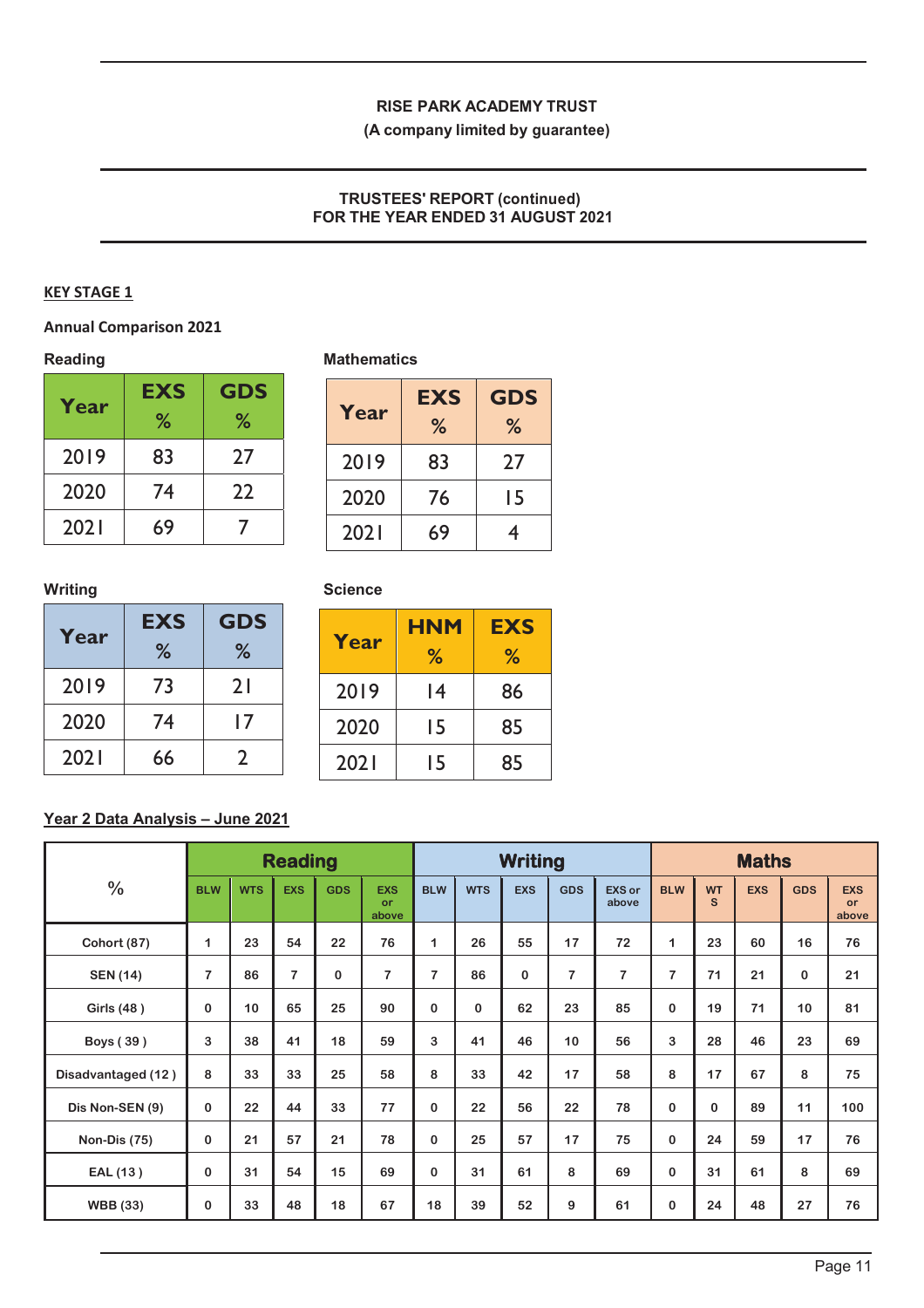#### **(A company limited by guarantee)**

## **TRUSTEES' REPORT (continued) FOR THE YEAR ENDED 31 AUGUST 2021**

Reading EXS or above – 76%

Writing EXS or above – 72%

Maths EXS or above – 76%

Science EXS – 85%

## **KEY STAGE 2**

Teacher Assessed/Moderated Outcomes Attainment and Progress Report

## **Reading, Writing, Maths Combined**

| Year | <b>Cohort</b> | <b>School</b><br>% Achieved<br>expected<br>standard+ | <b>National</b><br>% Achieved<br>expected<br>standard+ | $\frac{0}{0}$<br><b>Difference</b> | <b>School</b><br>% Achieved<br><b>Higher</b><br><b>Standard</b> | <b>National</b><br>% Achieved<br>Higher<br><b>Standard</b> | $\frac{0}{0}$<br><b>Difference</b> |
|------|---------------|------------------------------------------------------|--------------------------------------------------------|------------------------------------|-----------------------------------------------------------------|------------------------------------------------------------|------------------------------------|
| 2019 | 72            | 61                                                   | 65                                                     | -4                                 | 6                                                               | 11                                                         | -5                                 |
| 2020 | 73            | 68                                                   | $\star$                                                |                                    | 12                                                              | $\star$                                                    |                                    |
| 2021 | 86            | 70                                                   | $\ast$                                                 |                                    | 14                                                              | $\star$                                                    |                                    |

\*No national data available

## **Writing**

| Year | <b>Cohort</b> | <b>School</b><br>% Achieved<br>expected<br>standard+ | <b>National</b><br>% Achieved<br>expected<br>standard+ | $\frac{0}{0}$<br><b>Difference</b> | <b>School</b><br>% Achieved<br><b>Higher</b><br><b>Standard</b> | <b>National</b><br>% Achieved<br><b>Higher</b><br><b>Standard</b> | $\frac{9}{6}$<br><b>Difference</b> | <b>School</b><br>Average<br><b>Progress Score</b> |
|------|---------------|------------------------------------------------------|--------------------------------------------------------|------------------------------------|-----------------------------------------------------------------|-------------------------------------------------------------------|------------------------------------|---------------------------------------------------|
| 2019 | 72            | 81                                                   | 78                                                     | +3                                 | 13                                                              | 15                                                                | $-2$                               | $-2.1$                                            |
| 2020 | 73            | 89                                                   | $\star$                                                |                                    | 25                                                              | ¥                                                                 |                                    |                                                   |
| 2021 | 86            | 76                                                   | $\star$                                                |                                    | 21                                                              | $\star$                                                           |                                    |                                                   |

\*No national data available

## **Reading**

| Year | <b>Coh</b><br>ort | <b>School</b><br>$\frac{9}{6}$<br><b>Achieved</b><br>expected<br>standard+ | <b>National</b><br>$\frac{9}{6}$<br><b>Achieved</b><br>expected<br>standard+ | $\%$<br><b>Differenc</b><br>e | <b>School</b><br>% Achieved<br><b>Higher</b><br><b>Standard</b> | <b>National</b><br>$\frac{9}{6}$<br><b>Achieved</b><br><b>Higher</b><br><b>Standard</b> | $\%$<br><b>Differenc</b><br>е | <b>School</b><br>Average<br><b>Scaled</b><br><b>Score</b> | <b>National</b><br>Average<br><b>Scaled</b><br><b>Score</b> | <b>Differenc</b><br>е | <b>School</b><br>Average<br><b>Progres</b><br>s Score |
|------|-------------------|----------------------------------------------------------------------------|------------------------------------------------------------------------------|-------------------------------|-----------------------------------------------------------------|-----------------------------------------------------------------------------------------|-------------------------------|-----------------------------------------------------------|-------------------------------------------------------------|-----------------------|-------------------------------------------------------|
| 2019 | 72                | 64                                                                         | 73                                                                           | $-9$                          | 21                                                              | 27                                                                                      | 6                             | 103.31                                                    | 104                                                         | $-0.69$               | $-3.3$                                                |
| 2020 | 73                | 79                                                                         | $\star$                                                                      |                               | 36                                                              | $\ast$                                                                                  |                               |                                                           |                                                             |                       |                                                       |
| 2021 | 86                | 77                                                                         | ÷                                                                            |                               | 34                                                              | $\star$                                                                                 |                               |                                                           |                                                             |                       |                                                       |

\*No national data available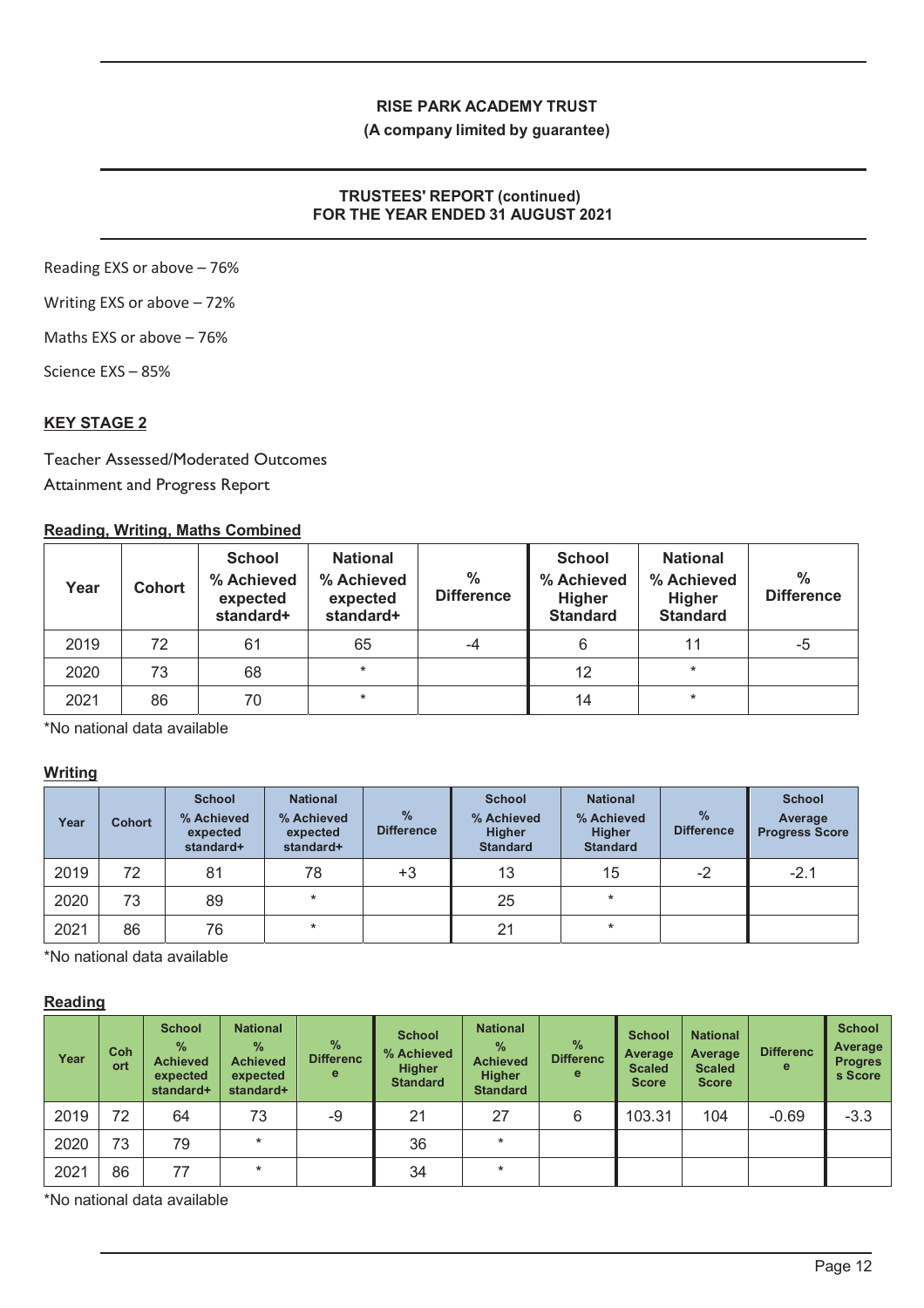## **(A company limited by guarantee)**

## **TRUSTEES' REPORT (continued) FOR THE YEAR ENDED 31 AUGUST 2021**

# **Grammar, Punctuation and Spelling**

|      | <b>Coh</b><br>ort | <b>School</b><br>$\%$<br><b>Achieved</b><br>expected<br>standard+ | <b>National</b><br>$\frac{9}{6}$<br><b>Achieved</b><br>expected<br>standard+ | %<br><b>Differenc</b><br>e | <b>School</b><br>$\%$<br><b>Achieved</b><br><b>Higher</b><br><b>Standard</b> | <b>National</b><br>$\%$<br><b>Achieved</b><br><b>Higher</b><br><b>Standard</b> | $\frac{9}{6}$<br><b>Differenc</b><br>e | <b>School</b><br>Average<br><b>Scaled</b><br><b>Score</b> | <b>National</b><br>Average<br><b>Scaled</b><br><b>Score</b> | <b>Difference</b> |
|------|-------------------|-------------------------------------------------------------------|------------------------------------------------------------------------------|----------------------------|------------------------------------------------------------------------------|--------------------------------------------------------------------------------|----------------------------------------|-----------------------------------------------------------|-------------------------------------------------------------|-------------------|
| 2019 | 72                | 79                                                                | 78                                                                           | $+1$                       | 35                                                                           | 36                                                                             | -1                                     | 106.88                                                    | 106                                                         | $+0.88$           |
| 2020 | 73                | 88                                                                | $\star$                                                                      |                            | 41                                                                           | $\ast$                                                                         |                                        |                                                           |                                                             |                   |
| 2021 | 86                | 74                                                                | $\ast$                                                                       |                            | 27                                                                           | $\ast$                                                                         |                                        |                                                           |                                                             |                   |

\*No national data available

## **Mathematics**

| Year | Coh<br>ort | <b>School</b><br>$\frac{9}{6}$<br><b>Achieved</b><br>expected<br>standard+ | <b>National</b><br>$\frac{9}{6}$<br><b>Achieved</b><br>expected<br>standard+ | $\%$<br><b>Differenc</b><br>e | <b>School</b><br>$\frac{9}{6}$<br><b>Achieved</b><br><b>Higher</b><br><b>Standard</b> | <b>National</b><br>$\frac{0}{0}$<br><b>Achieved</b><br><b>Higher</b><br><b>Standard</b> | $\frac{9}{6}$<br><b>Differenc</b><br>e | <b>School</b><br>Average<br><b>Scaled</b><br><b>Score</b> | <b>National</b><br>Average<br><b>Scaled</b><br><b>Score</b> | <b>Differenc</b><br>e | <b>School</b><br>Average<br><b>Progres</b><br>s Score |
|------|------------|----------------------------------------------------------------------------|------------------------------------------------------------------------------|-------------------------------|---------------------------------------------------------------------------------------|-----------------------------------------------------------------------------------------|----------------------------------------|-----------------------------------------------------------|-------------------------------------------------------------|-----------------------|-------------------------------------------------------|
| 2019 | 72         | 78                                                                         | 79                                                                           | -1                            | 18                                                                                    | 27                                                                                      | -9                                     | 104.75                                                    | 105                                                         | $-0.25$               | $-2.2$                                                |
| 2020 | 73         | 73                                                                         | $\star$                                                                      |                               | 19                                                                                    | $\star$                                                                                 |                                        |                                                           |                                                             |                       |                                                       |
| 2021 | 86         | 73                                                                         | $\ast$                                                                       |                               | 17                                                                                    | $\star$                                                                                 |                                        |                                                           |                                                             |                       |                                                       |

\*No national data available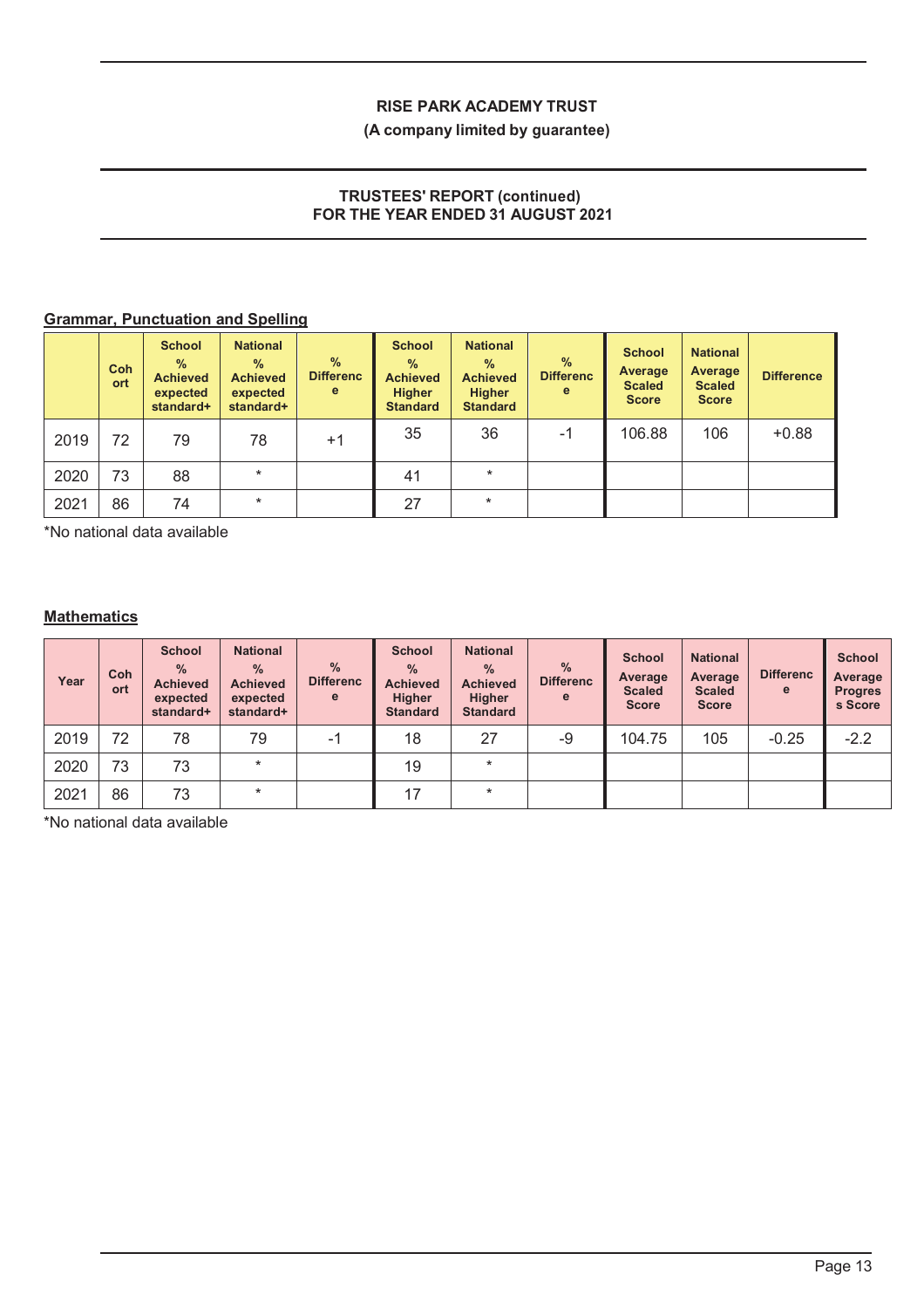#### **(A company limited by guarantee)**

## **TRUSTEES' REPORT (continued) FOR THE YEAR ENDED 31 AUGUST 2021**

## **a. GOING CONCERN**

With effect from 1<sup>st</sup> September 2021 Rise Park Academy Trust became part of Success for All Education Trust, and as such it will cease to be a going concern, following the approval and filing of its final accounts, on 31<sup>st</sup> December 2021.

## **Financial Review**

## **a. FINANCIAL AND RISK MANAGEMENT OBJECTIVES AND POLICIES**

The Trust's income is derived in the main from the Department for Education (DfE) via the Education Funding Agency (EFA) in the form of recurrent and capital grants, the use of which is restricted to particular purposes. The grants received from the EFA and other sources during the year ending 31<sup>st</sup> August 2021 and the associated expenditure are shown as restricted funds in the statement of financial activities.

The Trust also receives annual funding for the acquisition and replacement of fixed assets (Devolved Fund Capital) from the EFA. Such grants are shown in the statement of financial activities as restricted income in the fixed asset fund. Fixed asset values are reduced by depreciation charges over the expected useful life of the assets concerned in accordance with the Trust's Capitalisation & Depreciation policy.

The Trust generates additional income through nursery provision, lettings and externally provided clubs although this has been adversely effected by school closures and additional infection control measures during the Covid-19 pandemic.

The Trust had an in-year deficit of £494,504 (2020: £250,746).

The Trust held reserves as at 31 August 2021 of £5,689,210 (2020: £6,183,714).

#### **b. INVESTMENT POLICY AND PERFORMANCE**

The Trust operates interest bearing current accounts with a bank approved by Board of Directors (Lloyds Bank) and maintain sufficient balances to ensure there are adequate liquid funds to cover all immediate and forthcoming financial commitments, including maintaining a sufficient contingency for unexpected payments.

The Accounting Officer has delegated authority to place funds on short term deposit with the same approved bank (Lloyds Bank).

Should the level of funds held present a further potential investment opportunity this would be presented to the Board of Directors.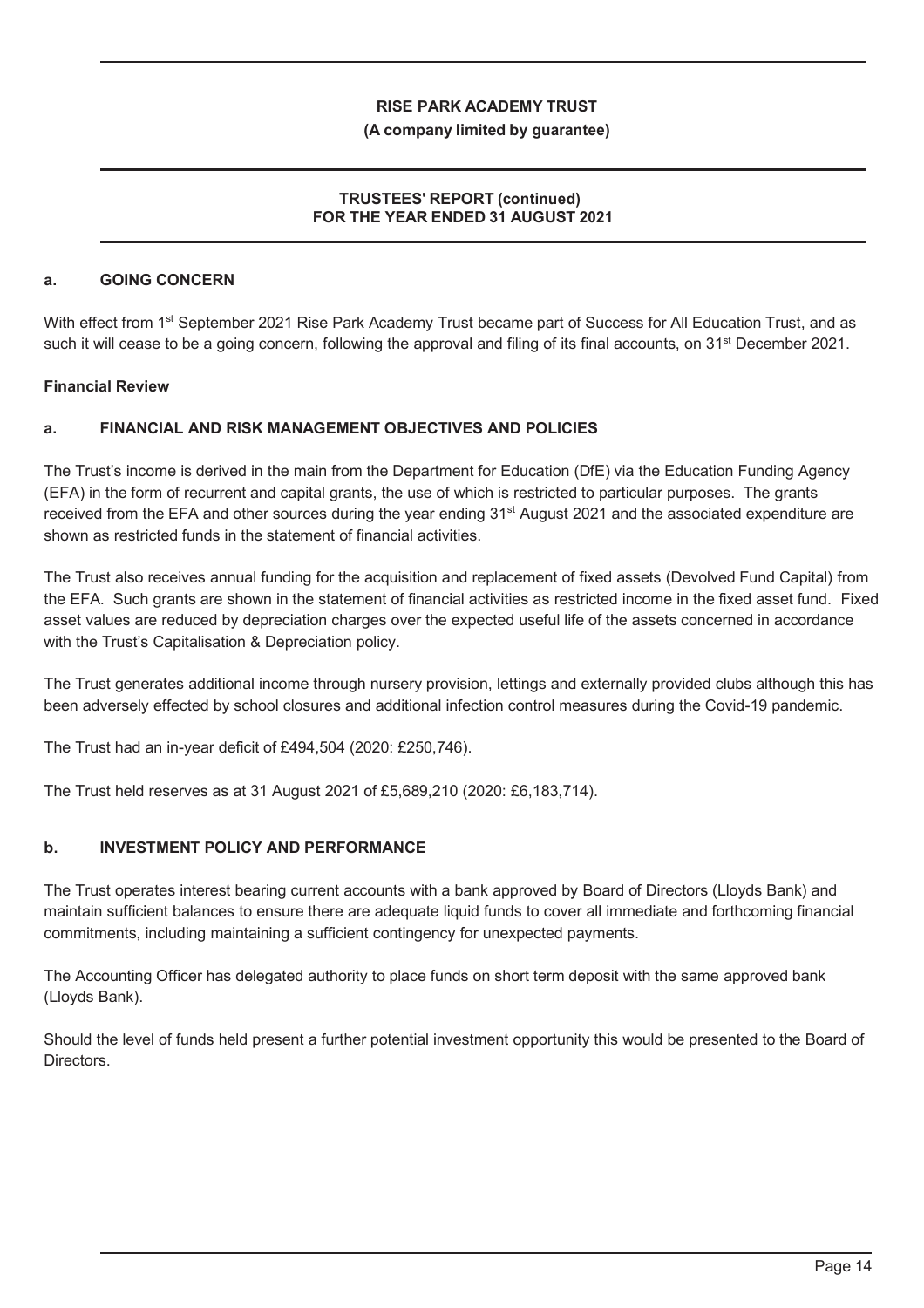#### **(A company limited by guarantee)**

## **TRUSTEES' REPORT (continued) FOR THE YEAR ENDED 31 AUGUST 2021**

#### **c. PRINCIPAL RISKS AND UNCERTAINTIES**

As a Trust the level of financial risk is considered to be increasing. Although cash flow can be reliably forecast, monitored and reported the increase in GAG funding is not keeping pace with inflationary cost increases.

The Directors assess the other principal risks and uncertainties facing the Trust as follows:

- The Academy has considerable reliance on continued Government funding through the EFA and local authority. The growth in these areas of funding do not match inflationary cost increases (the Trusts greatest exposure being to that of staff costs). To address this the Trust is continuing to explore further cost reduction measures and to generate alternative income streams. The main risk is that a level of cost reduction will be reached which starts to impact on the quality of educational provision.
- Failures in governance and/or management. The risk in this area arises from potential failure to effectively manage the Academy's finances, internal controls, compliance with regulations and legislation and statutory returns. The Trustees continue to review and ensure that appropriate measures are in place to mitigate these risks.
- x Reputational the continuing success of the Academy is dependent on continuing to attract pupils in sufficient number by maintaining the highest educational standards. To mitigate this risk Trustees, ensure that pupil success and achievement are closely monitored and reviewed.
- Staffing the success of the Academy is reliant on the quality of its staff and so the Trustees monitor and review policies and procedures to ensure continued development and training of staff as well as ensuring there is clear succession planning.
- Fraud and mismanagement of funds The Trustees acknowledge the need to carry out internal controls checks of the finance systems and records as required by the Academy Financial Handbook. Responsible Officer/Internal Scrutiny checks are undertaken by external Auditors.
- The COVID-19 pandemic. The Trust's required response to the local impact of the pandemic continues to result in the reduction/loss of alternative income streams and an increase in operational costs to maintain a safe/Covid compliant working environment.

#### **d. RESERVES POLICY**

The Trustees regularly monitor the reserves to ensure sufficient funds are maintained to meet anticipated future needs whilst avoiding long term accumulation of excessive funds.

#### **e. PRINCIPAL FUNDING**

The Trust's income is derived in the main from the Department for Education (DfE) via the Education Funding Agency (EFA) in the form of recurrent and capital grants, the use of which is restricted to particular purposes. The grants received from the EFA and other sources during the year ending 31<sup>st</sup> August 2021 and the associated expenditure are shown as restricted funds in the statement of financial activities.

The Trust also receives grants from the local authority for pupil growth and Special Educational Needs. These grants are shown as restricted income.

Funding has continued to support key objectives of raising teaching and learning standards.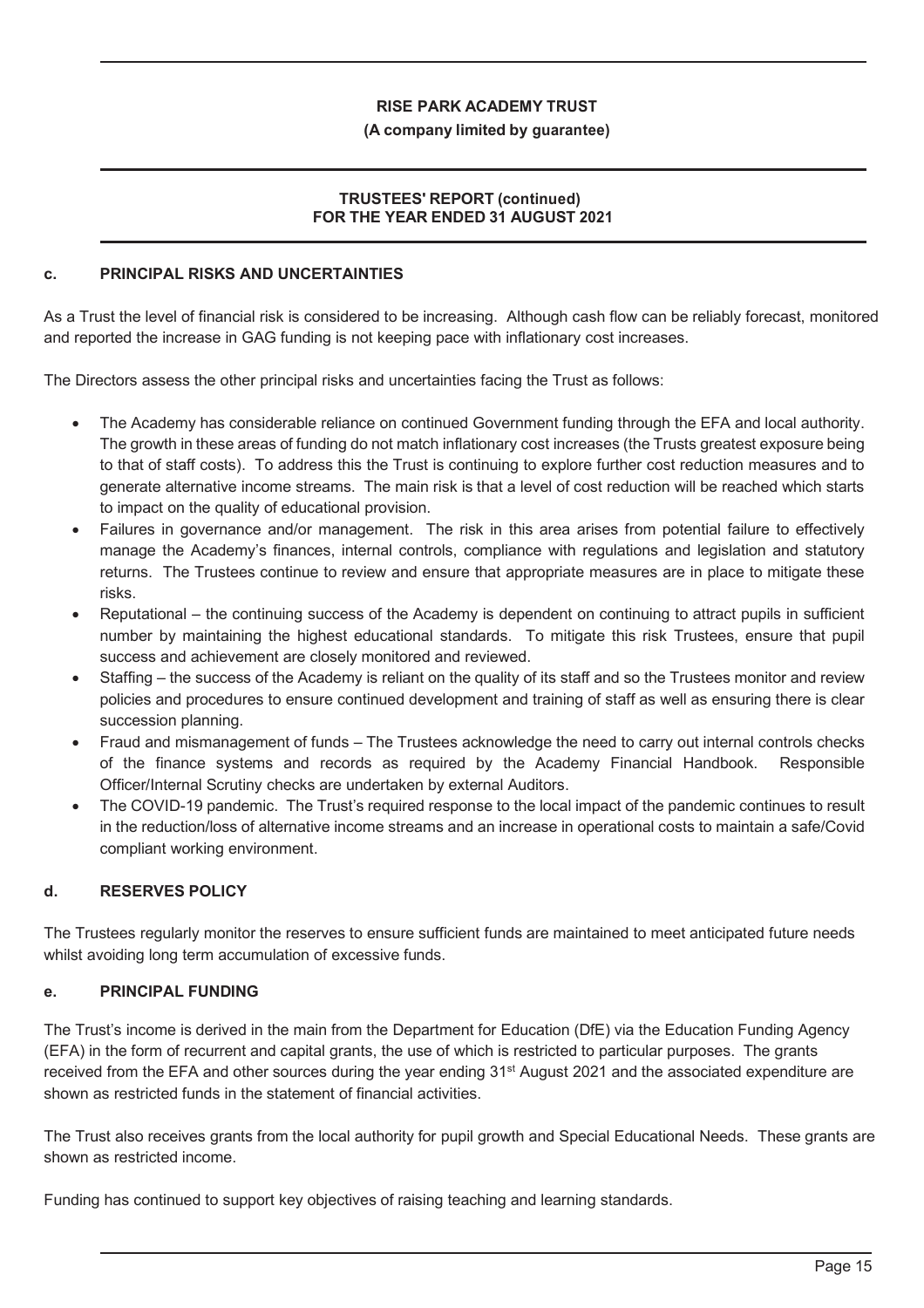#### **(A company limited by guarantee)**

#### **TRUSTEES' REPORT (continued) FOR THE YEAR ENDED 31 AUGUST 2021**

## **f. FUNDRAISING**

The Trust does not use any professional external fundraisers. All fundraising undertaken, directly by the Trust's schools or by the Parent, Teacher & Friends Association (PTFA), during the year was monitored by the Trustees.

#### **Plans for future periods**

#### **a. FUTURE DEVELOPMENTS**

Directors had agreed that a "no expansion" option was not appropriate, as there were concerns about the future financial viability of the Trust over the next 5 years and external funding streams would need to be explored.

Horizontal expansion had been considered, but it was felt that expansion of this type would add to the current pressures on the existing SLT and impact on the support which could be provided to other schools. It was therefore agreed that this was not a viable option at this present time.

During the year the Trust agreed (after in-depth Due Diligence and discussions) to become part of the Success for all Educational Trust (SFAET). This was completed on 1st September 2021.

#### **Auditor**

Insofar as the trustees are aware:

- there is no relevant audit information of which the charitable company's auditor is unaware
- the trustees have taken all steps that they ought to have taken to make themselves aware of any relevant audit information and to establish that the auditor is aware of that information

Trustee's report, incorporating a strategic report, was approved by order of the board of trustees, as the company directors on 15 December 2021 and signed on the board's behalf by:

**Signed**

**V Botham** (Chair of Trustees)

**Date: 15 December 2021**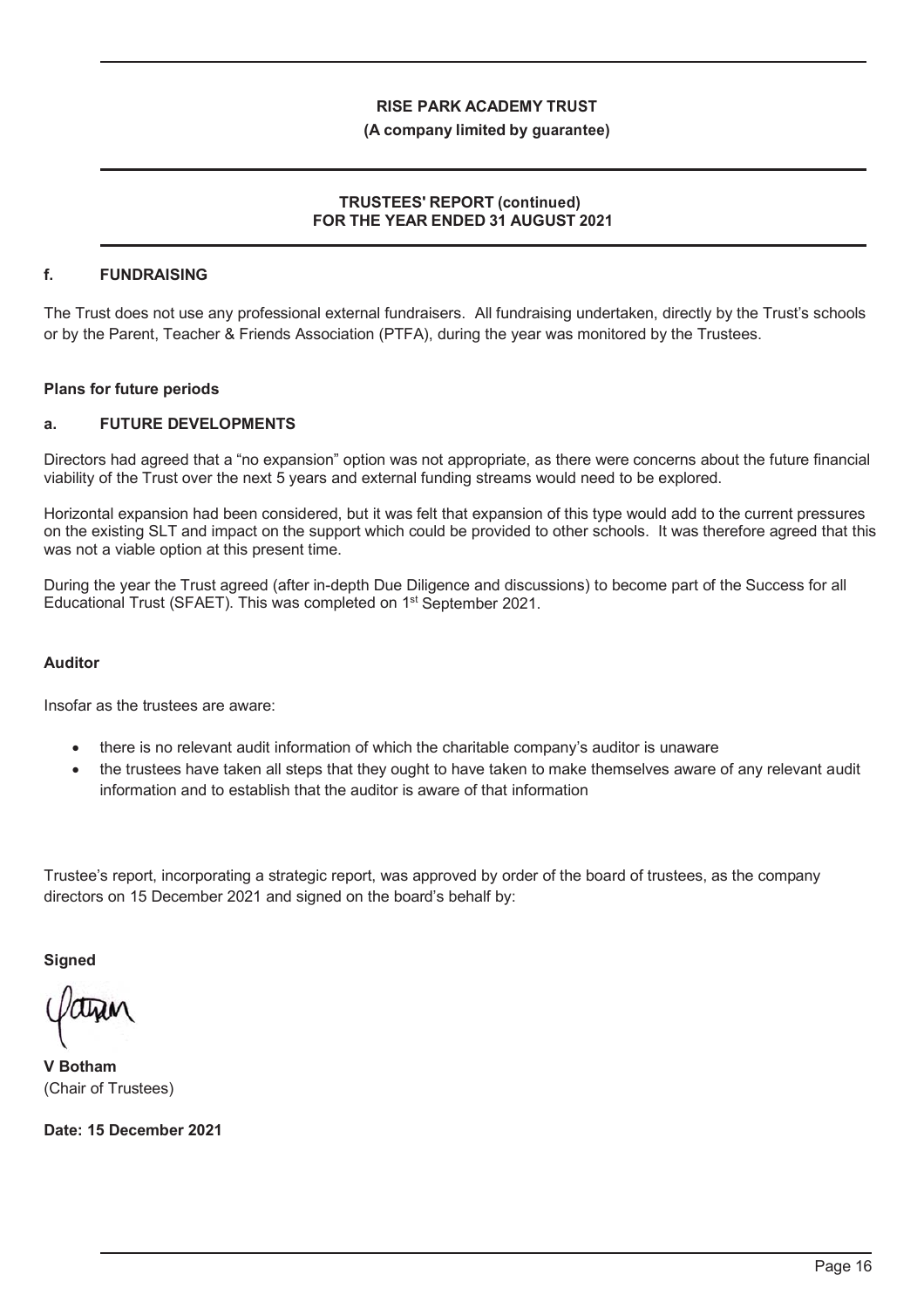#### **(A company limited by guarantee)**

#### **GOVERNANCE STATEMENT FOR THE YEAR ENDED 31 AUGUST 2021**

#### **SCOPE OF RESPONSIBILITY**

As trustees, we acknowledge we have overall responsibility for ensuring that Rise Park Academy Trust has an effective and appropriate system of control, financial and otherwise. However, such a system is designed to manage rather than eliminate the risk of failure to achieve business objectives and can provide only reasonable and not absolute assurance against material misstatement or loss.

The board of trustees has delegated the day-to-day responsibility to the Executive Headteacher, as accounting officer, for ensuring financial controls conform with the requirements of both propriety and good financial management and in accordance with the requirement and responsibilities assigned to it in the funding agreement between Rise Park Academy Trust and the Secretary of State for Education. They are also responsible for reporting to the board of trustees any material weaknesses or breakdown in internal control.

## **GOVERNANCE**

The information on governance included here supplements that described in the Trustees' report and in the Trustees' responsibilities statement. **The board of trustees** has formally met 4 times during the period. Attendance during the period at meeting of trustees was as follows:

| Trustee                              | Meetings attended | Out of a possible |
|--------------------------------------|-------------------|-------------------|
| Mrs V Botham, Chair of Directors     | 4                 | 4                 |
| Mr D Stevens                         | 3                 | 4                 |
| Mrs C Fox, Executive Headteacher     | 4                 | 4                 |
| Mr K Johns                           | 0                 |                   |
| Miss T Sogbetun                      | 2                 | 4                 |
| Mrs S D'Ath, Vice Chair of Directors | 4                 | 4                 |
| Mr J Franklin                        |                   | 4                 |
| Mrs W Gardiner                       | 3                 | 4                 |
| Mr J Penalver                        |                   | 4                 |

#### Governance review:

At each Board meeting the Trustees monitor and challenge the performance of the school. The Trustees are constantly looking to improve monitoring and to help the school improve.

The Provisions and Outcomes Committee is a subcommittee of the main Trustees. Its purpose is to monitor standards in teaching and learning, oversee all safeguarding compliance and ensuring overall pupil welfare.

| Mrs V Botham, Chair of Directors | 3 |
|----------------------------------|---|
| Mrs C Fox, Executive Headteacher | 3 |
| Miss T Sogbetun                  | 3 |
| Mrs S D'Ath                      | 3 |
| Mr J Franklin                    | 3 |
| Mrs W Gardiner                   |   |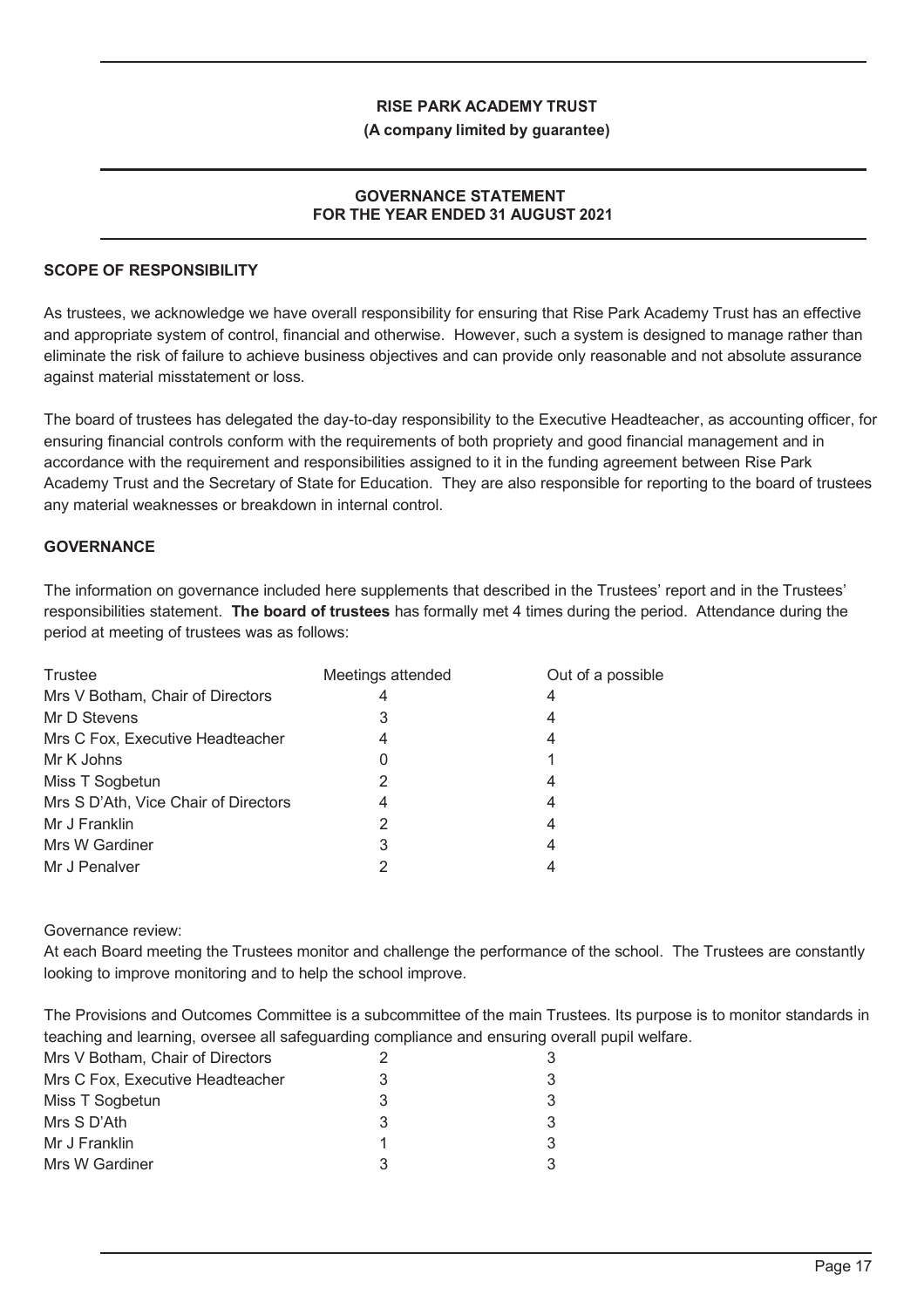**(A company limited by guarantee)**

## **GOVERNANCE STATEMENT FOR THE YEAR ENDED 31 AUGUST 2021**

The Resources Committee (now Audit & Risk) is a sub-committee of the main board of trustees. Its purpose is to oversee the Trust's financial matters, risk management, and health & safety.

Attendance at meetings in the year was as follows:

| Trustee                          | Meetings attended | Out of a possible |
|----------------------------------|-------------------|-------------------|
| Mrs V Botham, Chair of Directors |                   |                   |
| Mr D Stevens                     | 6                 |                   |
| Mrs C Fox, Executive Headteacher |                   |                   |
| Mr K Johns                       |                   |                   |
| Miss T Sogbetun                  |                   |                   |
| Mrs S D'Ath                      |                   |                   |
| Mr J Penalver                    | 6                 |                   |

## **REVIEW OF VALUE FOR MONEY**

As accounting officer, the Executive Headteacher has responsibility for ensuring that the academy trust delivers good value in the use of public resources. The accounting officer understands that value for money refers to the educational and wider societal outcomes achieved in return for the taxpayer resources received. The accounting officer considers how the trust's use of its resources has provided good value for money during each academic year, and reports to the board of trustees where value for money can be improved, including the use of benchmarking where available. The accounting officer for the academy trust has delivered improved value for money during the year by:

- The use of Higher-Level Teaching Assistants, where possible, to cover short-term staff absences. This ensures quality of provision and continuity for the pupils.
- The allocation of resources to best promote the aims and values of the school.
- The targeting of resources to best improve standards and the quality of provision.
- The use of resources to best support the various educational needs of all pupils.
- Negotiation of improved contracts with existing suppliers.
- The selection and appointment of alternative suppliers based on cost, quality of products and service levels.
- Extensive tendering.
- Implementation of a teaching staff restructure.

## **THE PURPOSE OF THE SYSTEM OF INTERNAL CONTROL**

The system of internal control is designed to manage risk to a reasonable level rather than to eliminate all risk of failure to achieve policies, aims and objectives, it can therefore only provide reasonable and not absolute assurance of effectiveness. The system of internal control is based on an ongoing process designed to identify and prioritise the risks to the achievement of academy policies, aims and objectives, to evaluate the likelihood of those risks being realised and the impact they should be realised, and to manage them efficiently, effectively and economically. The system of internal control has been in place in Rise Park Academy Trust for the period 1<sup>st</sup> September 2020 to 31 August 2021 and up to the date of approval of the annual report and financial statements.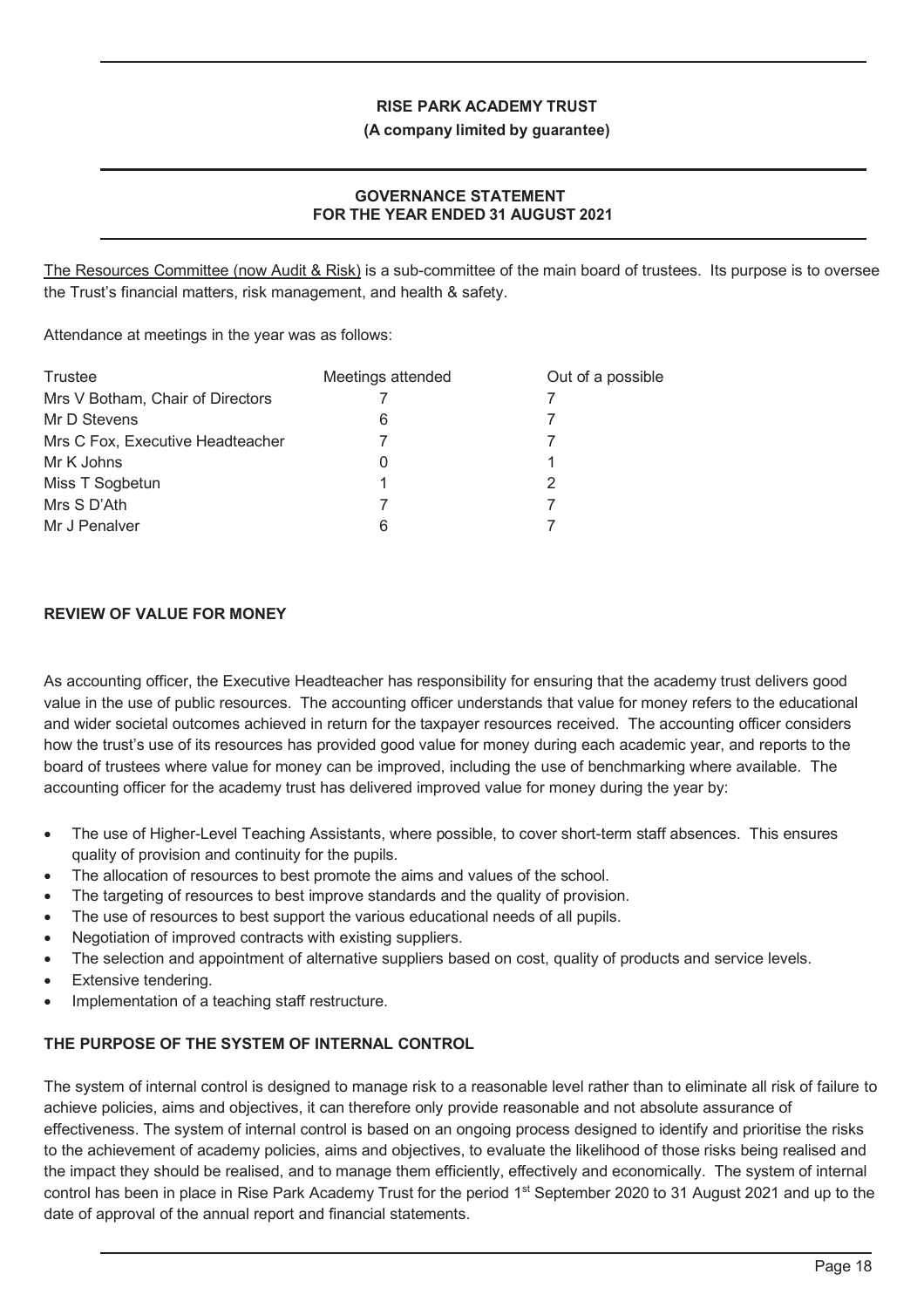#### **(A company limited by guarantee)**

#### **GOVERNANCE STATEMENT FOR THE YEAR ENDED 31 AUGUST 2021**

## **CAPACITY TO HANDLE RISK**

The board of trustees has reviewed the key risks to which the academy is exposed together with the operating financial and compliance controls that have been implemented to mitigate those risks. The board of trustees is of the view that there is a formal ongoing process for identifying, evaluating and managing the academy's significant risks that has been in place for the period 1st September 2020 to 31 August 2021 and up to the date of the annual report and financial statements. This process is regularly reviewed by the board of trustees.

#### **THE RISK AND CONTROL FRAMEWORK**

The academy's system of internal financial control is based on a framework of regular management information and administrative procedures including the segregation of duties and a system of delegation and accountability. In particular, it includes:

- Comprehensive budgeting and monitoring systems with an annual budget and periodic financial reports which are reviewed and agreed by the board of trustees.
- Regular reviews by the Finance, Audit & Risk (formerly Resources) committee of reports which indicate financial performance against the forecasts and of major purchase plans, capital works and expenditure programmes
- Setting targets to measure financial and other performance
- x Clearly defined purchasing (asset purchase or capital investment) guidelines.
- Delegation of authority and segregation of duties
- Identification and management of risks

The board of trustees has considered the need for a specific internal audit function.

The Board of Trustees appointed Haslers to undertake internal scrutiny work during the period  $1<sup>st</sup>$  September 2020 to  $31<sup>st</sup>$ August 2021.

The internal scrutiny work is set to evaluate the adequacy of controls and processes by understanding the current methodology and systems of internal control and scrutiny and test the operating effectiveness of these existing controls and also ensure adherence to the requirements of the latest Academies Financial Handbook.

During the period one internal scrutiny visit was undertaken. The auditor reports to the Board of Directors, through the Audit & Risk (formerly Resources) Committee on the operation of the systems of control and on the discharge of the board of trustees' financial responsibilities.

#### **REVIEW OF EFFECTIVENESS**

As accounting officer, the principal has responsibility for reviewing the effectiveness of the system of internal control. During the year in question the review has been informed by:

- the work of the internal auditor:
- the work of the external auditor:
- the financial management and governance self-assessment processes;
- the work of the executive managers within the academy trust who have responsibility for the development and maintenance of the internal control framework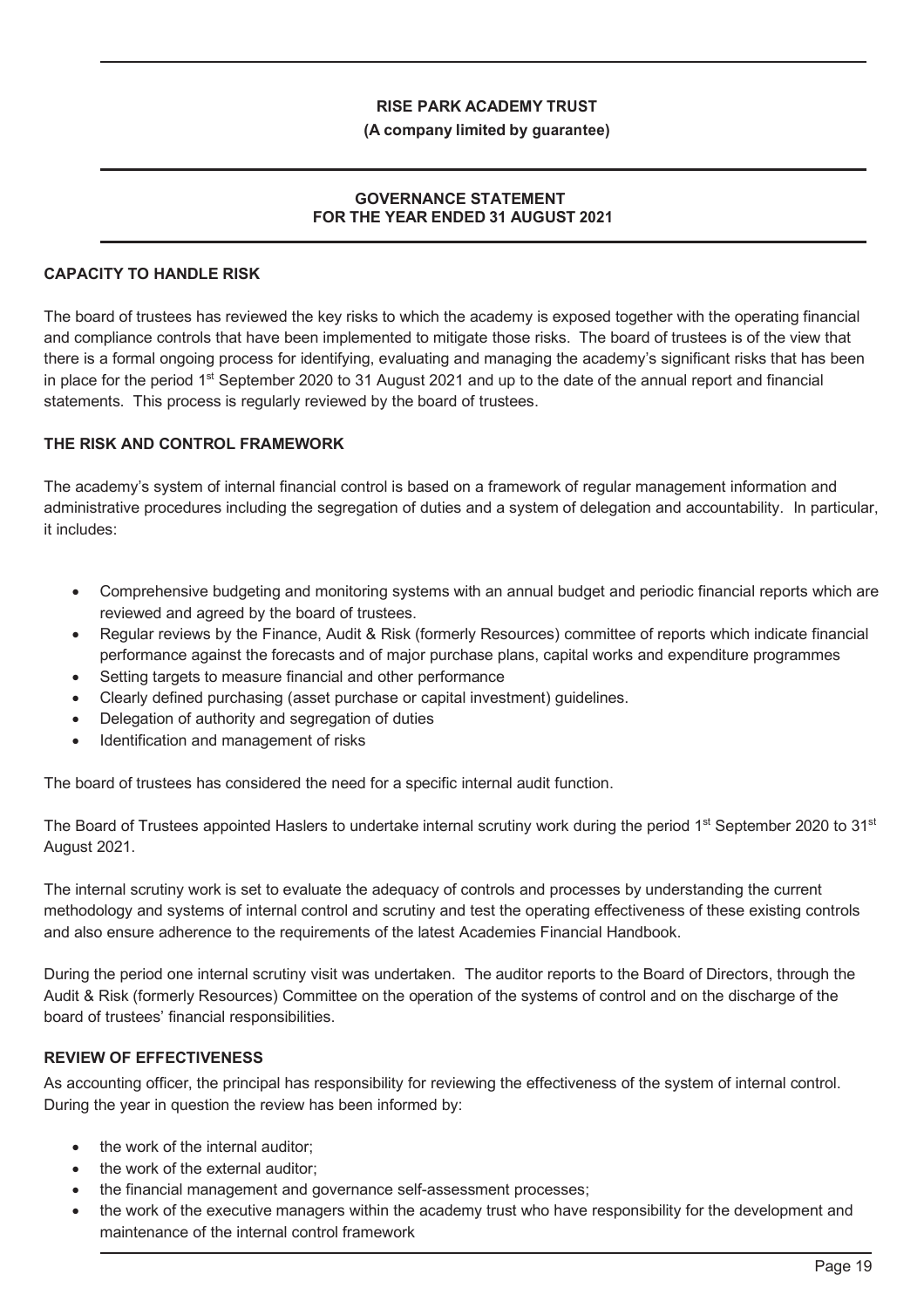**(A company limited by guarantee)**

## **GOVERNANCE STATEMENT FOR THE YEAR ENDED 31 AUGUST 2021**

The accounting officer has been advised of the implications of the result of their review of the system of internal control by the resources committee and a plan to address any weaknesses and ensure continuous improvement of the system is in place.

Approved by order of the members of the board of trustees on **15 December 2021** and signed on its behalf by:

**Signed** Signed Signed

ாவ

**V Botham C Fox V Botham**

 $E_{\text{F}}$ 

**Chair of Trustees Accounting Officer**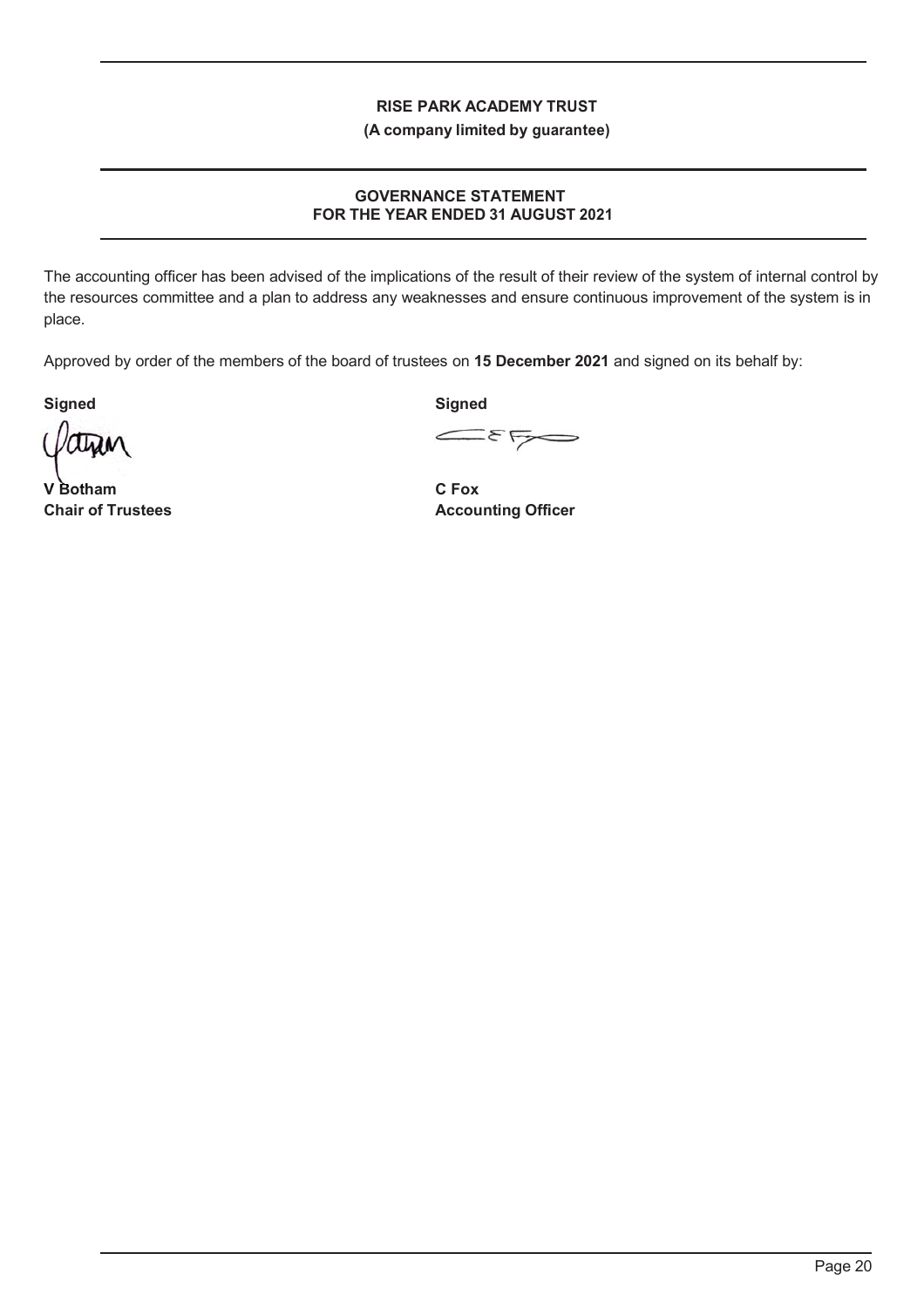#### **(A Company Limited by Guarantee)**

## **STATEMENT ON REGULARITY, PROPRIETY AND COMPLIANCE**

As accounting officer of Rise Park Academy Trust I have considered my responsibility to notify the academy Board of Trustees and the Education and Skills Funding Agency (ESFA) of material irregularity, impropriety and non-compliance with terms and conditions of all funding received by the academy, under the funding agreement in place between the academy and the Secretary of State for Education. As part of my consideration I have had due regard to the requirements of the Academies Financial Handbook 2020.

I confirm that I and the academy Board of Trustees are able to identify any material irregular or improper use of all funds by the academy, or material non-compliance with the terms and conditions of funding under the academy's funding agreement and the Academies Financial Handbook 2020.

I confirm that no instances of material irregularity, impropriety or funding non-compliance have been discovered to date. If any instances are identified after the date of this statement, these will be notified to the Board of Trustees and ESFA.

 $E_{F}$ 

**Mrs C Fox** Accounting Officer Date: 15 December 2021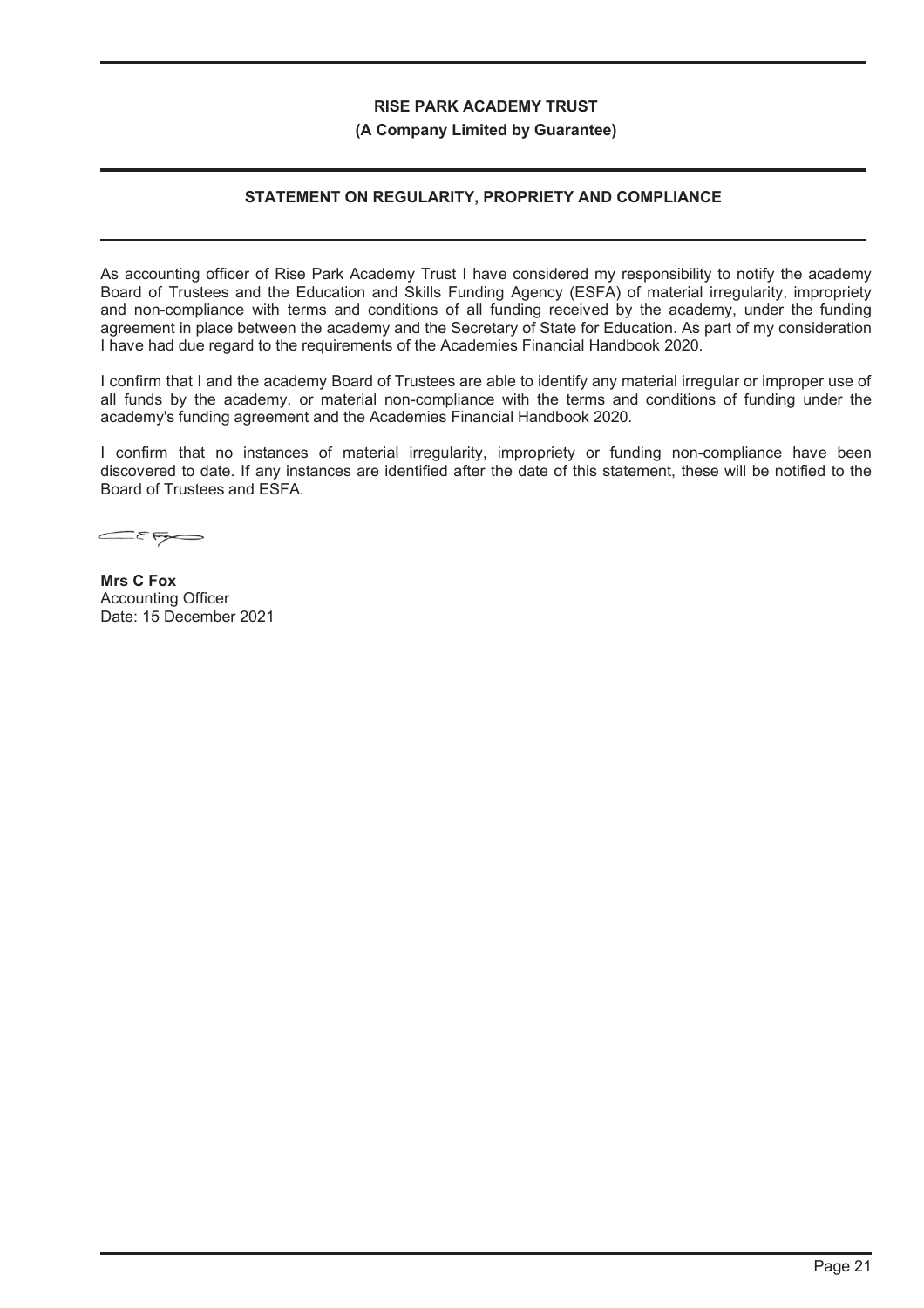#### **(A Company Limited by Guarantee)**

## **STATEMENT OF TRUSTEES' RESPONSIBILITIES FOR THE YEAR ENDED 31 AUGUST 2021**

The Trustees (who are also the directors of the charitable company for the purposes of company law) are responsible for preparing the Trustees' Report and the financial statements in accordance with the Academies Accounts Direction published by the Education and Skills Funding Agency, United Kingdom Accounting Standards (United Kingdom Generally Accepted Accounting Practice) and applicable law and regulations.

Company law requires the Trustees to prepare financial statements for each financial . Under company law, the Trustees must not approve the financial statements unless they are satisfied that they give a true and fair view of the state of affairs of the charitable company and of its incoming resources and application of resources, including its income and expenditure, for that period. In preparing these financial statements, the Trustees are required to:

- select suitable accounting policies and then apply them consistently;
- ! observe the methods and principles of the Charities SORP 2019 and the Academies Accounts Direction 2020 to 2021;
- make judgments and accounting estimates that are reasonable and prudent;
- state whether applicable UK Accounting Standards have been followed, subject to any material departures disclosed and explained in the financial statements;
- ! prepare the financial statements on the going concern basis unless it is inappropriate to presume that the charitable company will continue in business.

The Trustees are responsible for keeping adequate accounting records that are sufficient to show and explain the charitable company's transactions and disclose with reasonable accuracy at any time the financial position of the charitable company and enable them to ensure that the financial statements comply with the Companies Act 2006. They are also responsible for safeguarding the assets of the charitable company and hence for taking reasonable steps for the prevention and detection of fraud and other irregularities.

The Trustees are responsible for ensuring that in its conduct and operation the charitable company applies financial and other controls, which conform with the requirements both of propriety and of good financial management. They are also responsible for ensuring grants received from ESFA/DfE have been applied for the purposes intended.

The Trustees are responsible for the maintenance and integrity of the corporate and financial information included on the charitable company's website. Legislation in the United Kingdom governing the preparation and dissemination of financial statements may differ from legislation in other jurisdictions.

Approved by order of the members of the Board of Trustees on 15 December 2021 and signed on its behalf by:

**Mrs V Botham** (Chair of Trustees)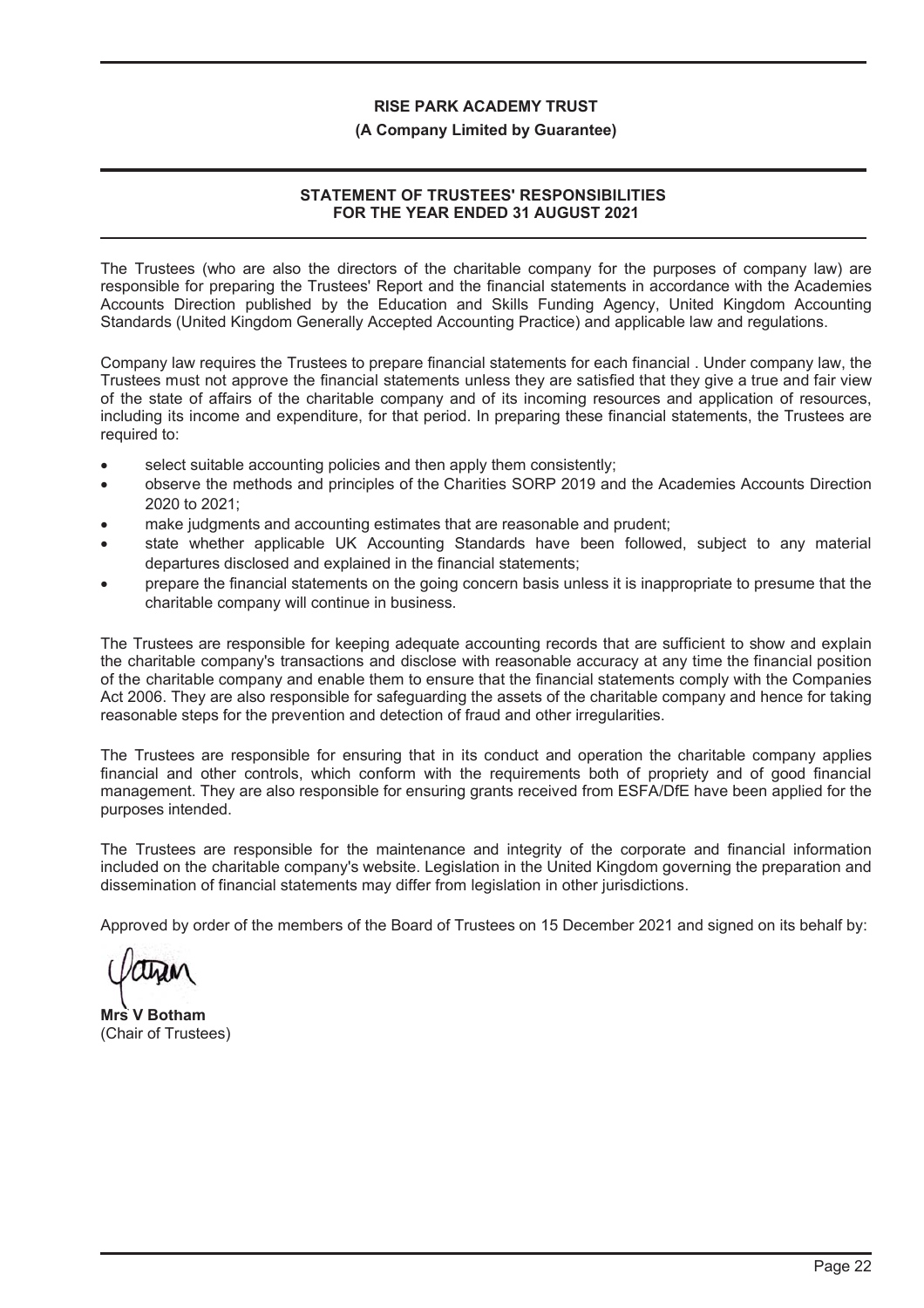#### **(A Company Limited by Guarantee)**

## **INDEPENDENT AUDITORS' REPORT ON THE FINANCIAL STATEMENTS TO THE MEMBERS OF RISE PARK ACADEMY TRUST**

#### **Opinion**

We have audited the financial statements of Rise Park Academy Trust (the 'academy') for the year ended 31 August 2021 which comprise the Statement of Financial Activities, the Balance Sheet, the Statement of Cash Flows and the related notes, including a summary of significant accounting policies. The financial reporting framework that has been applied in their preparation is applicable law, United Kingdom Accounting Standards (United Kingdom Generally Accepted Accounting Practice), including Financial Reporting Standard 102 'The Financial Reporting Standard applicable in the UK and Republic of Ireland', the Charities SORP 2019 and the Academies Accounts Direction 2020 to 2021 issued by the Education and Skills Funding Agency.

In our opinion the financial statements:

- give a true and fair view of the state of the academy's affairs as at 31 August 2021 and of its incoming resources and application of resources, including its income and expenditure for the year then ended;
- have been properly prepared in accordance with United Kingdom Generally Accepted Accounting Practice; and
- have been prepared in accordance with the requirements of the Companies Act 2006, the Charities SORP 2019 and the Academies Accounts Direction 2020 to 2021 issued by the Education and Skills Funding Agency.

#### **Basis for opinion**

We conducted our audit in accordance with International Standards on Auditing (UK) (ISAs (UK)) and applicable law. Our responsibilities under those standards are further described in the Auditors' responsibilities for the audit of the financial statements section of our report. We are independent of the academy in accordance with the ethical requirements that are relevant to our audit of the financial statements in the United Kingdom, including the Financial Reporting Council's Ethical Standard, and we have fulfilled our other ethical responsibilities in accordance with these requirements. We believe that the audit evidence we have obtained is sufficient and appropriate to provide a basis for our opinion.

#### **Conclusions relating to going concern**

In auditing the financial statements, we have concluded that the Trustees' use of the going concern basis of accounting in the preparation of the financial statements is appropriate.

Based on the work we have performed, we have not identified any material uncertainties relating to events or conditions that, individually or collectively, may cast significant doubt on the academy's ability to continue as a going concern for a period of at least twelve months from when the financial statements are authorised for issue.

Our responsibilities and the responsibilities of the Trustees with respect to going concern are described in the relevant sections of this report.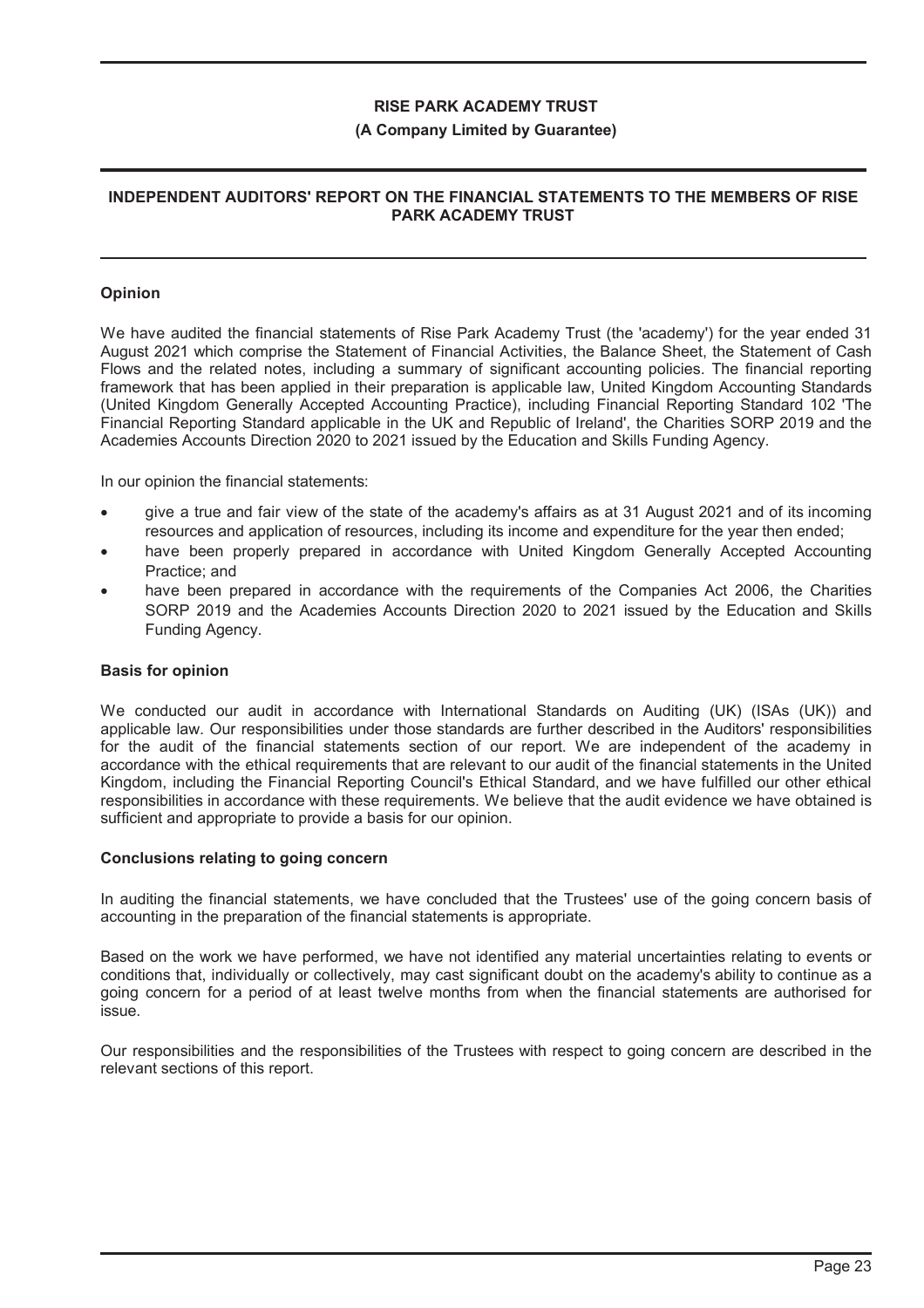#### **(A Company Limited by Guarantee)**

## **INDEPENDENT AUDITORS' REPORT ON THE FINANCIAL STATEMENTS TO THE MEMBERS OF RISE PARK ACADEMY TRUST (CONTINUED)**

#### **Emphasis of matter**

We draw attention to the accounting policy on page 34 of these financial statements which indicates that the trustees of Rise Park Academy Trust have prepared the financial statements on a basis other than a going concern basis. This is due to the legal transfer of all activities, assets and liabilities of the charitable company to another academy trust which completed on 1 September 2021. Our opinion is not modified in respect of this matter.

#### **Other information**

The other information comprises the information included in the Annual Report other than the financial statements and our Auditors' Report thereon. The Trustees are responsible for the other information contained within the Annual Report. Our opinion on the financial statements does not cover the other information and, except to the extent otherwise explicitly stated in our report, we do not express any form of assurance conclusion thereon. Our responsibility is to read the other information and, in doing so, consider whether the other information is materially inconsistent with the financial statements or our knowledge obtained in the course of the audit, or otherwise appears to be materially misstated. If we identify such material inconsistencies or apparent material misstatements, we are required to determine whether this gives rise to a material misstatement in the financial statements themselves. If, based on the work we have performed, we conclude that there is a material misstatement of this other information, we are required to report that fact.

We have nothing to report in this regard.

#### **Opinion on other matters prescribed by the Companies Act 2006**

In our opinion, based on the work undertaken in the course of the audit:

- the information given in the Trustees' Report including the Strategic Report for the financial year for which the financial statements are prepared is consistent with the financial statements.
- ! the Trustees' Report and the Strategic Report have been prepared in accordance with applicable legal requirements.

#### **Matters on which we are required to report by exception**

In the light of our knowledge and understanding of the academy and its environment obtained in the course of the audit, we have not identified material misstatements in the Trustees' Report including the Strategic Report.

We have nothing to report in respect of the following matters in relation to which the Companies Act 2006 requires us to report to you if, in our opinion:

- adequate accounting records have not been kept, or returns adequate for our audit have not been received from branches not visited by us; or
- ! the financial statements are not in agreement with the accounting records and returns; or
- ! certain disclosures of Trustees' remuneration specified by law are not made; or
- we have not received all the information and explanations we require for our audit.

#### **Responsibilities of trustees**

As explained more fully in the Trustees' Responsibilities Statement, the Trustees (who are also the directors of the academy for the purposes of company law) are responsible for the preparation of the financial statements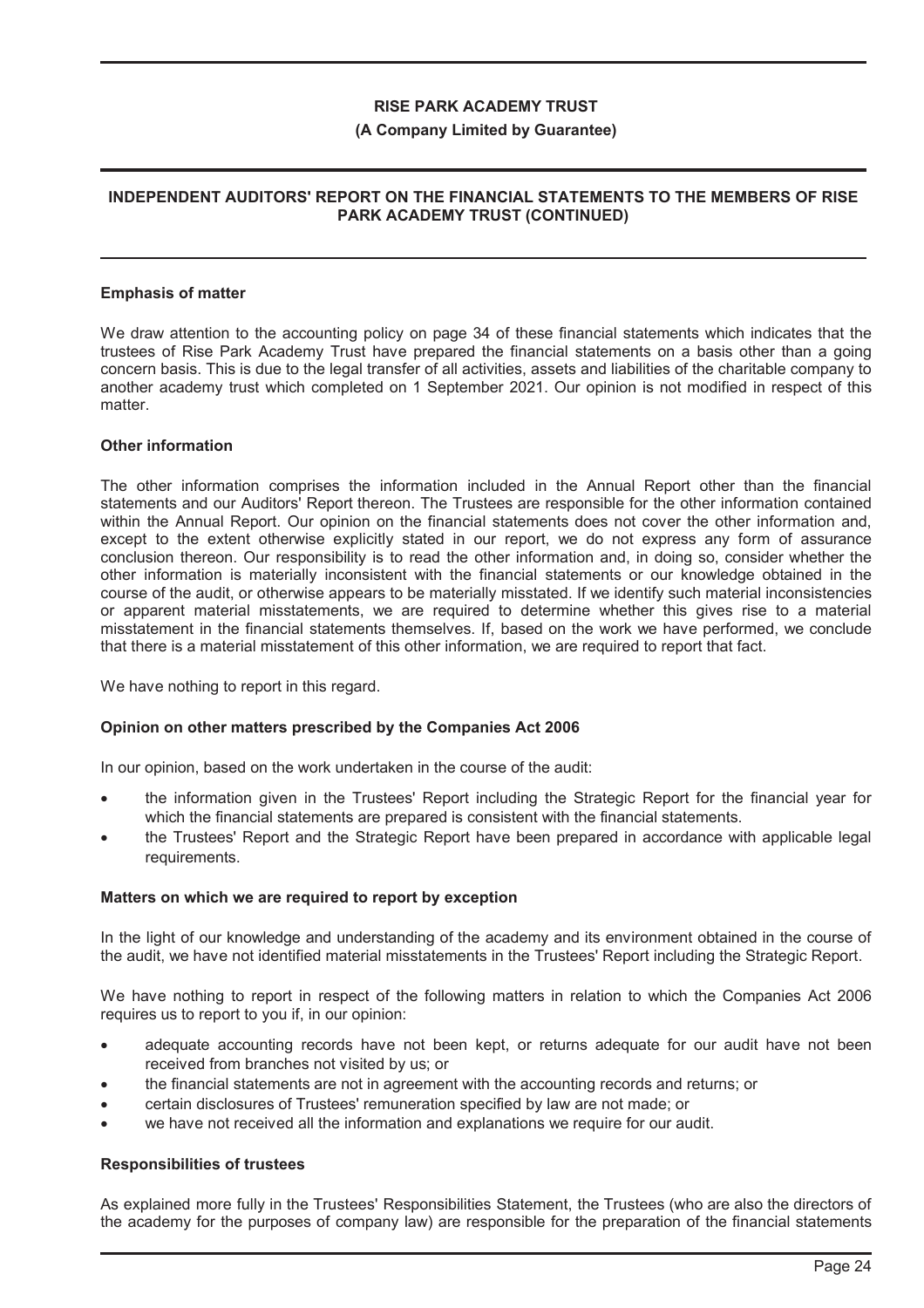#### **(A Company Limited by Guarantee)**

## **INDEPENDENT AUDITORS' REPORT ON THE FINANCIAL STATEMENTS TO THE MEMBERS OF RISE PARK ACADEMY TRUST (CONTINUED)**

and for being satisfied that they give a true and fair view, and for such internal control as the Trustees determine is necessary to enable the preparation of financial statements that are free from material misstatement, whether due to fraud or error.

In preparing the financial statements, the Trustees are responsible for assessing the academy's ability to continue as a going concern, disclosing, as applicable, matters related to going concern and using the going concern basis of accounting unless the Trustees either intend to liquidate the academy or to cease operations, or have no realistic alternative but to do so.

#### **Auditors' responsibilities for the audit of the financial statements**

Our objectives are to obtain reasonable assurance about whether the financial statements as a whole are free from material misstatement, whether due to fraud or error, and to issue an Auditors' Report that includes our opinion. Reasonable assurance is a high level of assurance, but is not a guarantee that an audit conducted in accordance with ISAs (UK) will always detect a material misstatement when it exists. Misstatements can arise from fraud or error and are considered material if, individually or in the aggregate, they could reasonably be expected to influence the economic decisions of users taken on the basis of these financial statements.

Irregularities, including fraud, are instances of non-compliance with laws and regulations. We design procedures in line with our responsibilities, outlined above, to detect material misstatements in respect of irregularities, including fraud. The extent to which our procedures are capable of detecting irregularities, including fraud is detailed below:

Based on our understanding of the legal and regulatory frameworks that are applicable to the entity we determined that the most significant are those that:

• Had a direct effect on the determination of material amounts and disclosures in the financial statements. These included the Academies Financial Handbook, Academy Accounts Direction, the UK Companies Act 2006, the Charities SORP (FRS 102) and additional guidance provided by the Department for Education and the ESFA; and

• Do not have a direct effect on the financial statements but compliance with which may be fundamental to the Academy Trust 's ability to operate or to avoid a material penalty. These include those rules governing the Academy and Education sector. The most significant laws and regulations that have an indirect impact on the financial statements are those in relation to the Education Inspection Framework under the Education Act 2005 (as amended).

We obtained an understanding of how the Academy Trust are complying with those legal and regulatory frameworks by making enquiries of the management and the Academy's Accounting Officer. We corroborated our enquiries through our review of documentation generated and assessing the extent of compliance with the relevant laws and regulations.

We discussed among the audit engagement team regarding the opportunities, including management override of controls, that may exist within the organisation for fraud and where fraud might occur in the financial statements.

As a result of performing the above, we identified the greatest potential for material misstatements due to fraud are in the following areas, and our specific procedures performed to address these are described below:

The risk of management override of controls is the area where the financial statements were most susceptible to material misstatement due to fraud. In addition, the key principal risks related to potential weaknesses in the procurement system, control over banking and the existence of inappropriate journal entries to manipulate performance were also identified.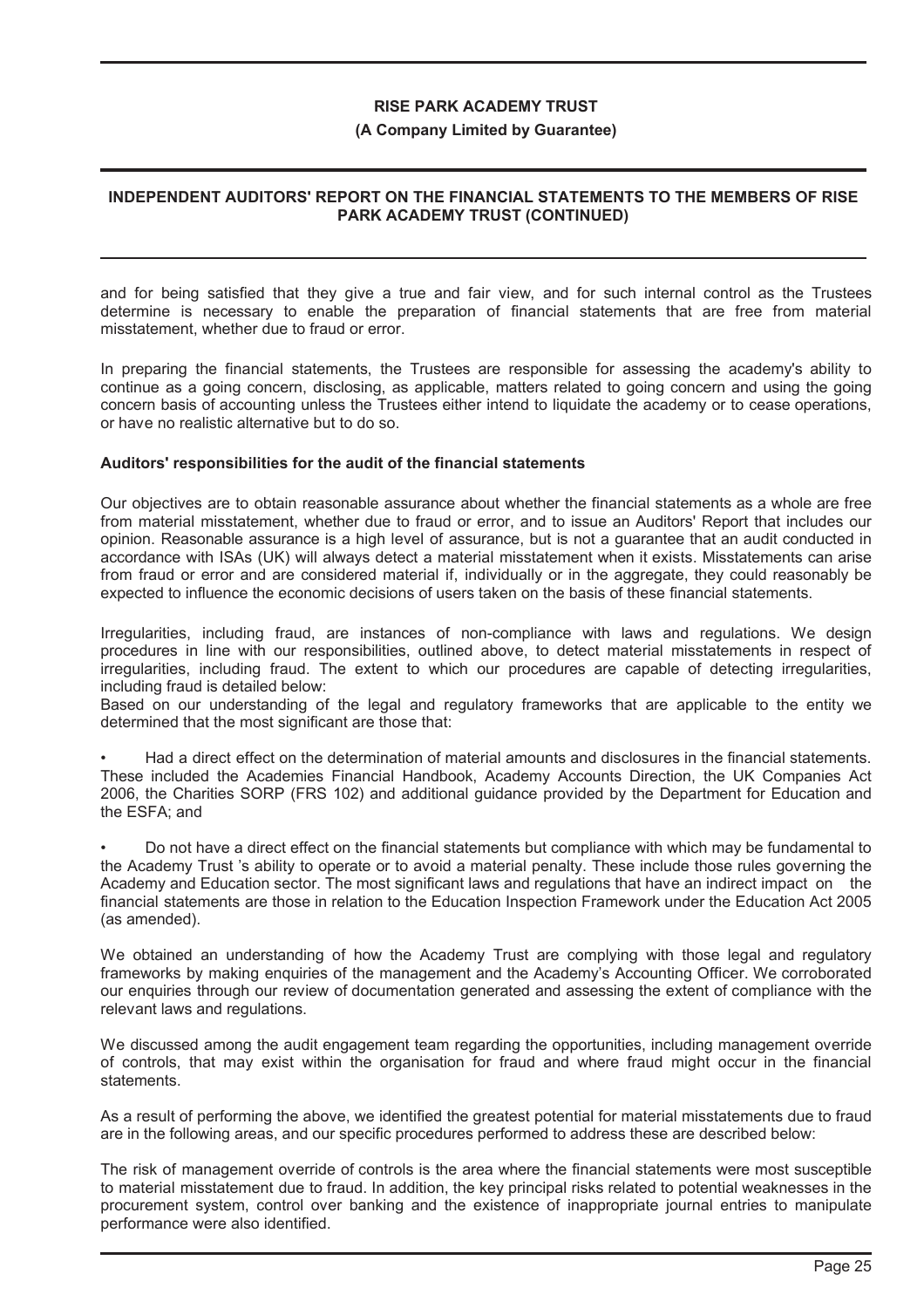#### **(A Company Limited by Guarantee)**

## **INDEPENDENT AUDITORS' REPORT ON THE FINANCIAL STATEMENTS TO THE MEMBERS OF RISE PARK ACADEMY TRUST (CONTINUED)**

Procedures performed to address these were as follows:

• Identifying and assessing the design effectiveness of controls management has in place to prevent and detect fraud. This included corroboration by review of Board Minutes and review of correspondence with the ESFA,

• Understanding how those charged with governance considered and addressed the potential for override of controls or other inappropriate influence over the financial reporting process,

• Undertaking testing designed to test the controls in place within the procurement system including access and controls in relation to banking.

• Vouching of specific purchases to supporting documentation to ensure they relate to genuine Academy Trust purchases.

• Identifying and testing journal entries, in particular any unusual journal entries posted around the yearend and journal entries posted by infrequent system users.

Because of the inherent limitations of an audit, there is a risk that we will not detect all irregularities, including those leading to a material misstatement in the financial statements or non-compliance with regulation. This risk increases the more that compliance with a law or regulation is removed from the events and transactions reflected in the financial statements, as we will be less likely to become aware of instances of non-compliance. The risk is also greater regarding irregularities occurring due to fraud rather than error, as fraud involves intentional concealment, forgery, collusion, omission or misrepresentation.

A further description of our responsibilities for the audit of the financial statements is located on the Financial Reporting Council's website at: www.frc.org.uk/auditorsresponsibilities. This description forms part of our Auditors' Report.

#### **Use of our report**

This report is made solely to the academy's members, as a body, in accordance with Chapter 3 of Part 16 of the Companies Act 2006. Our audit work has been undertaken so that we might state to the academy's members those matters we are required to state to them in an Auditors' Report and for no other purpose. To the fullest extent permitted by law, we do not accept or assume responsibility to anyone other than the academy and its members, as a body, for our audit work, for this report, or for the opinions we have formed.

# NAUIA

**Laura Ambrose (Senior Statutory Auditor)** for and on behalf of **Haslers** Chartered Accountants Statutory Auditor Old Station Road Loughton Essex IG10 4PL

15 December 2021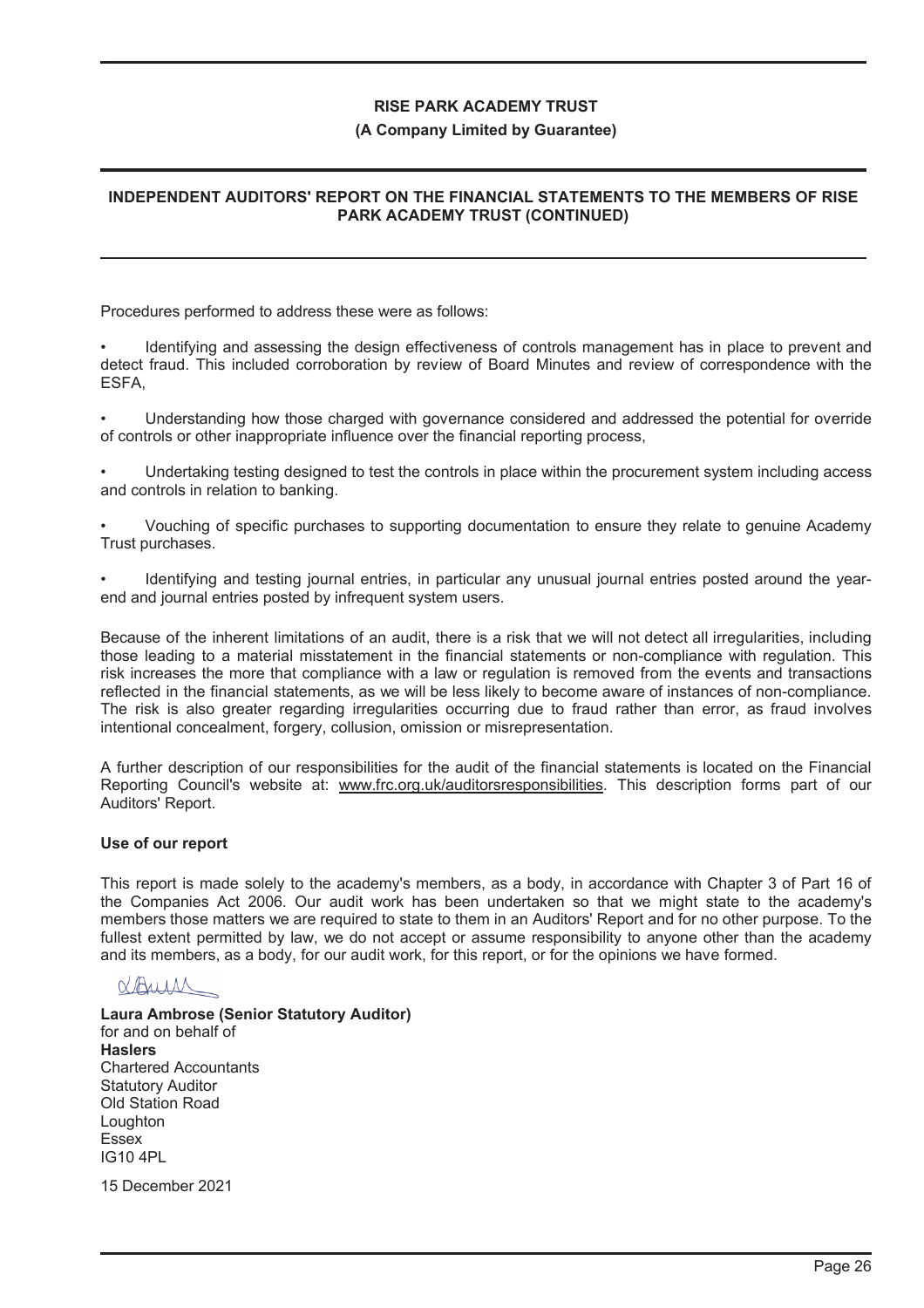#### **(A Company Limited by Guarantee)**

## **INDEPENDENT REPORTING ACCOUNTANT'S ASSURANCE REPORT ON REGULARITY TO RISE PARK ACADEMY TRUST AND THE EDUCATION AND SKILLS FUNDING AGENCY**

In accordance with the terms of our engagement letter dated and further to the requirements of the Education and Skills Funding Agency (ESFA) as included in the Academies Accounts Direction 2020 to 2021, we have carried out an engagement to obtain limited assurance about whether the expenditure disbursed and income received by Rise Park Academy Trust during the year 1 September 2020 to 31 August 2021 have been applied to the purposes identified by Parliament and the financial transactions conform to the authorities which govern them.

This report is made solely to Rise Park Academy Trust and ESFA in accordance with the terms of our engagement letter. Our work has been undertaken so that we might state to Rise Park Academy Trust and ESFA those matters we are required to state in a report and for no other purpose. To the fullest extent permitted by law, we do not accept or assume responsibility to anyone other than Rise Park Academy Trust and ESFA, for our work, for this report, or for the conclusion we have formed.

#### **Respective responsibilities of Rise Park Academy Trust's accounting officer and the reporting accountant**

The accounting officer is responsible, under the requirements of Rise Park Academy Trust's funding agreement with the Secretary of State for Education dated and the Academies Financial Handbook, extant from 1 September 2020, for ensuring that expenditure disbursed and income received is applied for the purposes intended by Parliament and the financial transactions conform to the authorities which govern them.

Our responsibilities for this engagement are established in the United Kingdom by our profession's ethical guidance and are to obtain limited assurance and report in accordance with our engagement letter and the requirements of the Academies Accounts Direction 2020 to 2021. We report to you whether anything has come to our attention in carrying out our work which suggests that in all material respects, expenditure disbursed and income received during the year 1 September 2020 to 31 August 2021 have not been applied to purposes intended by Parliament or that the financial transactions do not conform to the authorities which govern them.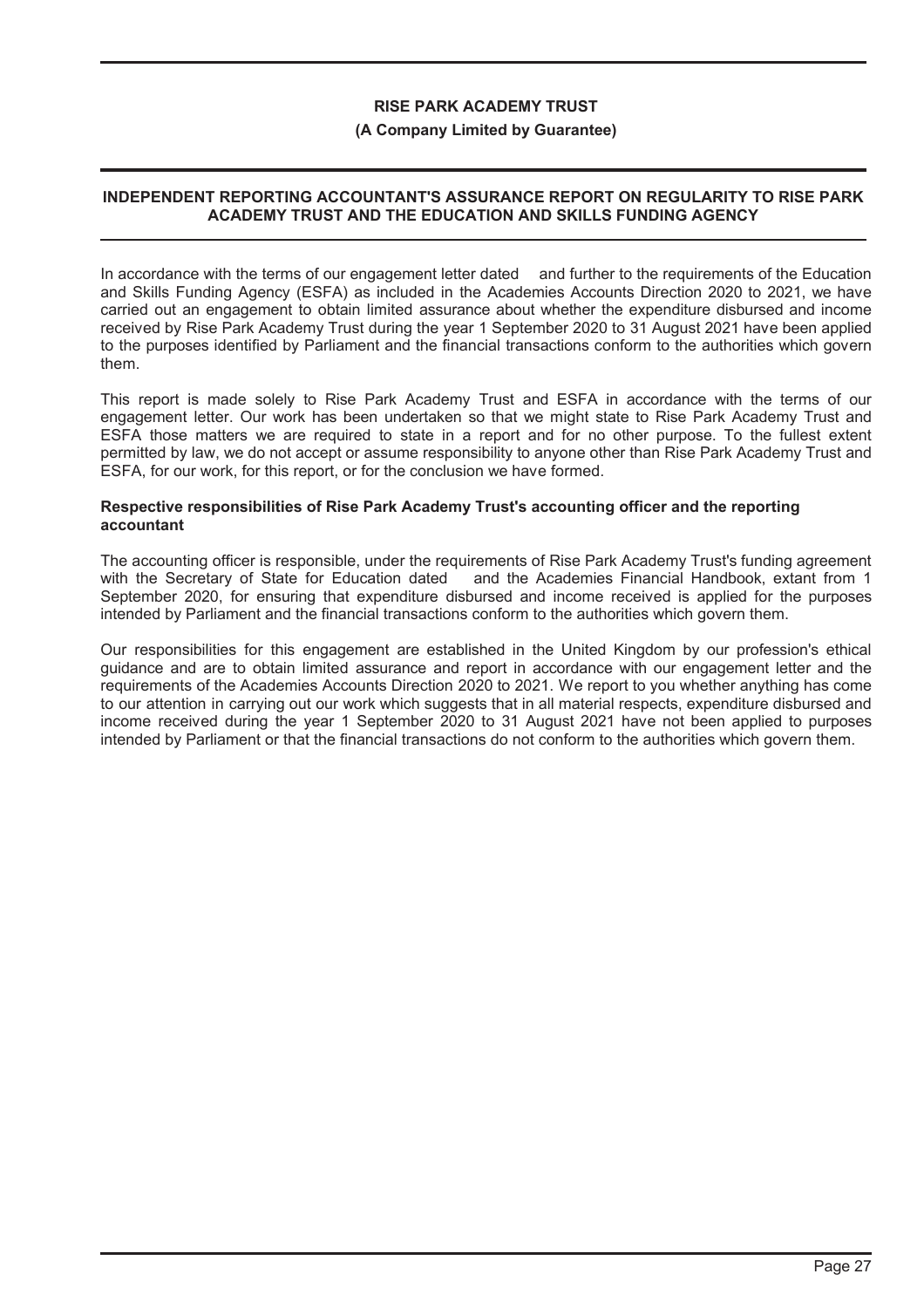#### **(A Company Limited by Guarantee)**

## **INDEPENDENT REPORTING ACCOUNTANT'S ASSURANCE REPORT ON REGULARITY TO RISE PARK ACADEMY TRUST AND THE EDUCATION & SKILLS FUNDING AGENCY (CONTINUED)**

#### **Approach**

We conducted our engagement in accordance with the Framework and Guide for External Auditors and Reporting Accountant of Academy Trusts issued by ESFA. We performed a limited assurance engagement as defined in our engagement letter.

The objective of a limited assurance engagement is to perform such procedures as to obtain information and explanations in order to provide us with sufficient appropriate evidence to express a negative conclusion on regularity.

A limited assurance engagement is more limited in scope than a reasonable assurance engagement and consequently does not enable us to obtain assurance that we would become aware of all significant matters that might be identified in a reasonable assurance engagement. Accordingly, we do not express a positive opinion.

Our engagement includes examination, on a test basis, of evidence relevant to the regularity and propriety of the academy's income and expenditure.

The work undertaken to draw our conclusion includes sample testing of the following:

- Review of governance procedures including inspection of Trustee and relevant Board minutes

- A review of internal auditor reports.
- A review of Financial Controls Procedures and related records
- Discussions with the Accounting Officer and the Business Manager
- Reviewing the procedures for identifying and declaring related parties and other business interests

- Assessment and testing of a sample of the specific control activities over regularity of a particular activity

- Perform sample testing of expenditure ensuring items are for the Trust's purposes and are appropriately authorised

- Carrying out substantive testing to cover authorisation of expenditure within internal delegated authorities and externally imposed limits

- Obtaining formal representation from the Trustees and Accounting Officer acknowledging their responsibilities

- Scrutinising journals, and other adjustments posted during the year for evidence of unusual entries

#### **Conclusion**

In the course of our work, nothing has come to our attention which suggest in all material respects the expenditure disbursed and income received during the year 1 September 2020 to 31 August 2021 has not been applied to purposes intended by Parliament and the financial transactions do not conform to the authorities which govern them.

**Haslers** Chartered Accountants Statutory Auditor Old Station Road Loughton Essex IG10 4PL

Date: 15 December 2021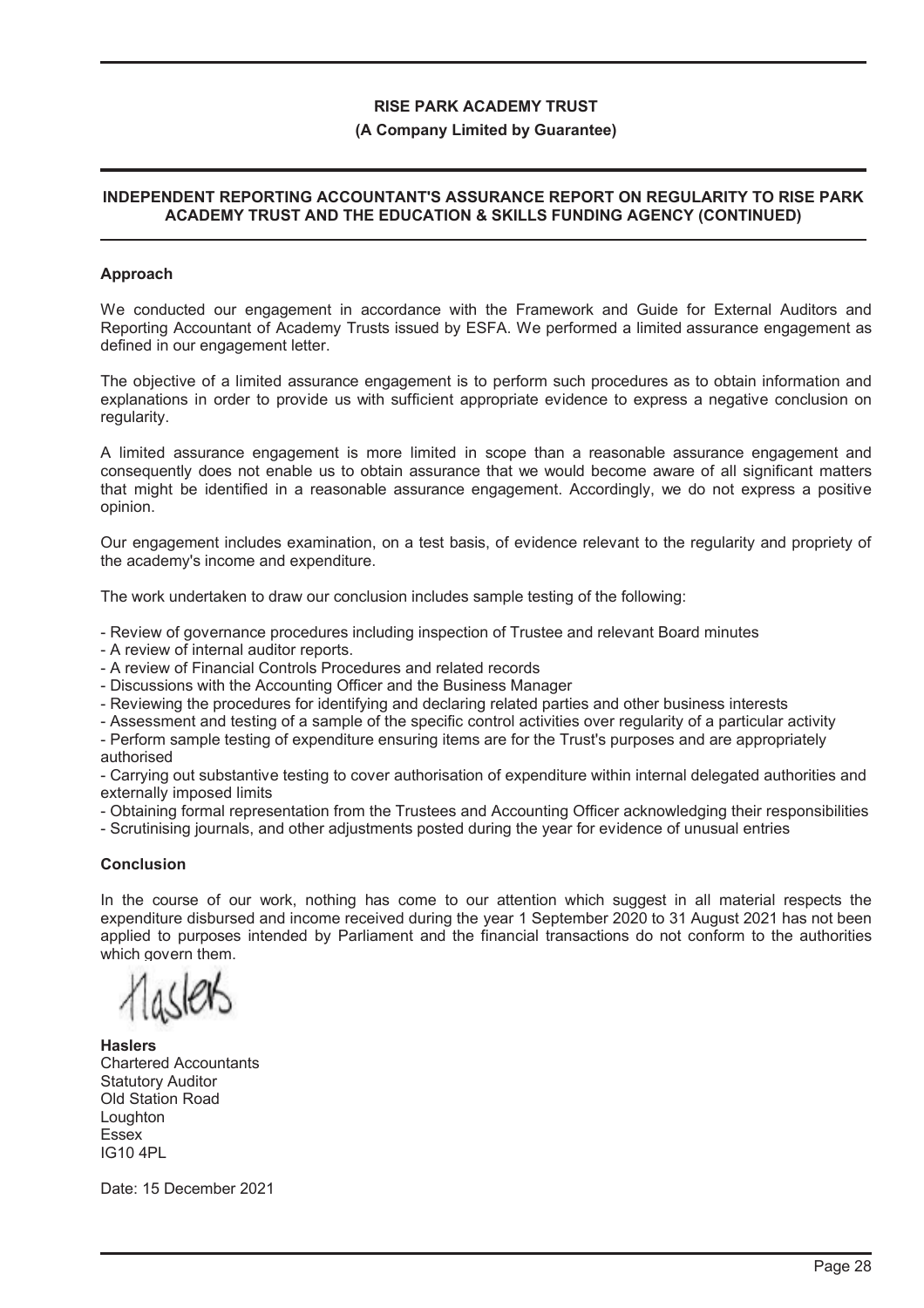## **(A Company Limited by Guarantee)**

|                                                                       | <b>Note</b> | <b>Unrestricted</b><br>funds<br>2021<br>£ | <b>Restricted</b><br>funds<br>2021<br>£ | <b>Restricted</b><br>fixed asset<br>funds<br>2021<br>£ | <b>Total</b><br>funds<br>2021<br>£ | Total<br>funds<br>2020<br>£ |
|-----------------------------------------------------------------------|-------------|-------------------------------------------|-----------------------------------------|--------------------------------------------------------|------------------------------------|-----------------------------|
| Income from:                                                          |             |                                           |                                         |                                                        |                                    |                             |
| Donations and capital<br>grants                                       | 3           | 5,435                                     |                                         | 15,068                                                 | 20,503                             | 47,992                      |
| Charitable activities                                                 |             |                                           | 3,248,248                               |                                                        | 3,248,248                          | 2,977,789                   |
| Other trading activities                                              |             | 76,301                                    |                                         |                                                        | 76,301                             | 35,872                      |
| Investments                                                           | 6           | 54                                        |                                         |                                                        | 54                                 | 181                         |
| <b>Total income</b>                                                   |             | 81,790                                    | 3,248,248                               | 15,068                                                 | 3,345,106                          | 3,061,834                   |
| <b>Expenditure on:</b>                                                |             |                                           |                                         |                                                        |                                    |                             |
| Raising funds                                                         |             | 1,568                                     |                                         |                                                        | 1,568                              | 8,870                       |
| Charitable activities                                                 | 8           |                                           | 3,409,088                               | 179,954                                                | 3,589,042                          | 3,298,710                   |
| <b>Total expenditure</b>                                              |             | 1,568                                     | 3,409,088                               | 179,954                                                | 3,590,610                          | 3,307,580                   |
| <b>Net</b><br>income/(expenditure)                                    |             | 80,222                                    | (160, 840)                              | (164, 886)                                             | (245, 504)                         | (245, 746)                  |
| Transfers between<br>funds                                            | 19          | (80, 023)                                 |                                         | 80,023                                                 |                                    |                             |
| Net movement in<br>funds before other<br>recognised<br>gains/(losses) |             | 199                                       | (160, 840)                              | (84, 863)                                              | (245, 504)                         | (245, 746)                  |
| Other recognised<br>gains/(losses):<br>Actuarial losses on            |             |                                           |                                         |                                                        |                                    |                             |
| defined benefit pension<br>schemes                                    | 25          |                                           | (249,000)                               |                                                        | (249,000)                          | (5,000)                     |
| Net movement in<br>funds                                              |             | 199                                       | (409, 840)                              | (84, 863)                                              | (494, 504)                         | (250, 746)                  |
|                                                                       |             |                                           |                                         |                                                        |                                    |                             |

## **STATEMENT OF FINANCIAL ACTIVITIES (INCORPORATING INCOME AND EXPENDITURE ACCOUNT) FOR THE YEAR ENDED 31 AUGUST 2021**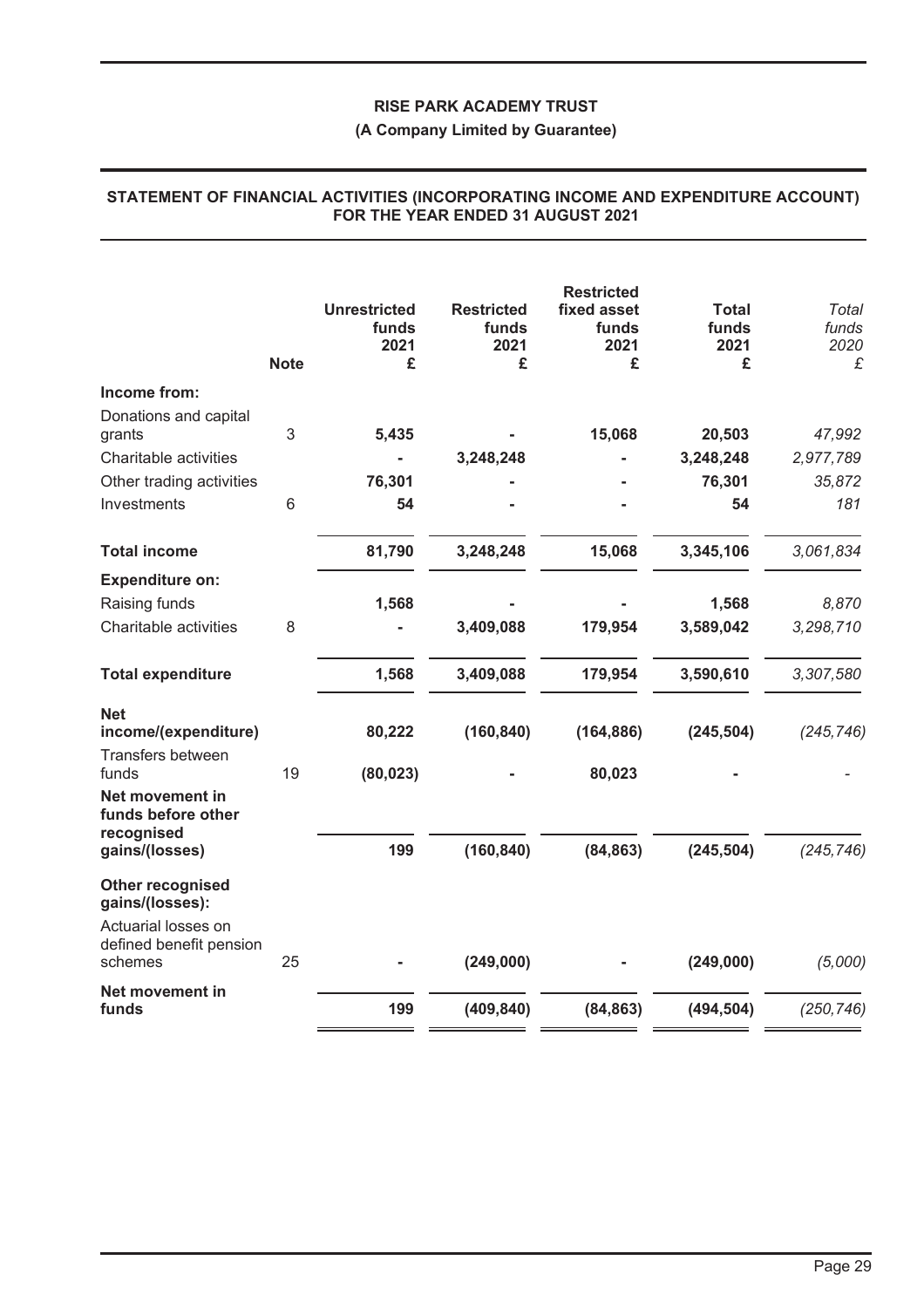#### **(A Company Limited by Guarantee)**

#### **STATEMENT OF FINANCIAL ACTIVITIES (INCORPORATING INCOME AND EXPENDITURE ACCOUNT) (CONTINUED) FOR THE YEAR ENDED 31 AUGUST 2021**

|                                       | <b>Note</b> | <b>Unrestricted</b><br>funds<br>2021<br>£ | <b>Restricted</b><br>funds<br>2021<br>£ | <b>Restricted</b><br>fixed asset<br>funds<br>2021<br>£ | <b>Total</b><br>funds<br>2021<br>£ | Total<br>funds<br>2020<br>£ |
|---------------------------------------|-------------|-------------------------------------------|-----------------------------------------|--------------------------------------------------------|------------------------------------|-----------------------------|
| <b>Reconciliation of</b><br>funds:    |             |                                           |                                         |                                                        |                                    |                             |
| Total funds brought<br>forward        |             | 210,403                                   | (1, 345, 696)                           | 7,319,007                                              | 6,183,714                          | 6,434,460                   |
| Net movement in funds                 |             | 199                                       | (409, 840)                              | (84, 863)                                              | (494, 504)                         | (250, 746)                  |
| <b>Total funds carried</b><br>forward |             | 210,602                                   | (1,755,536)                             | 7,234,144                                              | 5,689,210                          | 6,183,714                   |

The Statement of Financial Activities includes all gains and losses recognised in the year.

The notes on pages 34 to 58 form part of these financial statements.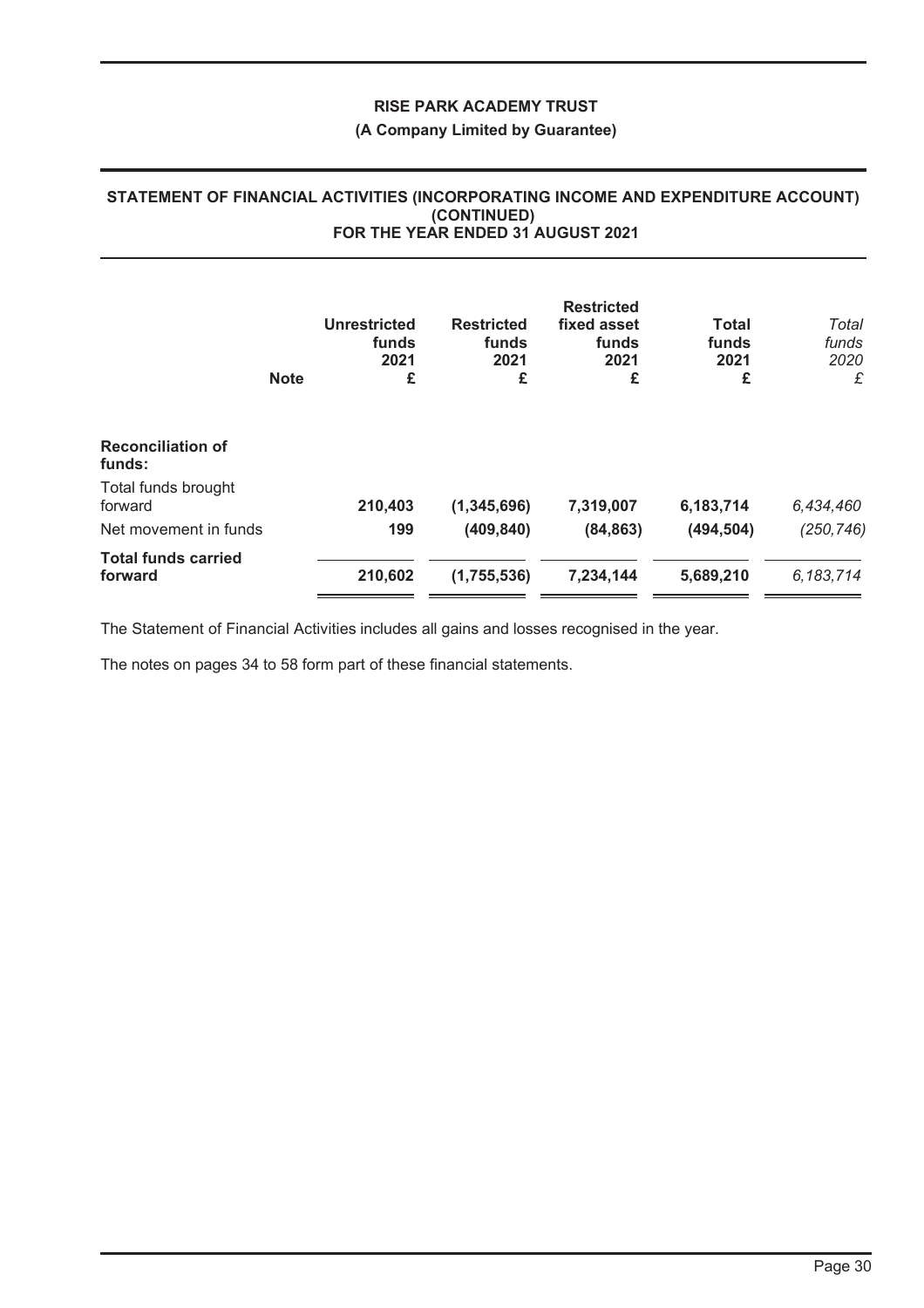#### **(A Company Limited by Guarantee) REGISTERED NUMBER: 09051179**

| <b>BALANCE SHEET</b><br>AS AT 31 AUGUST 2021               |             |            |             |            |               |
|------------------------------------------------------------|-------------|------------|-------------|------------|---------------|
|                                                            | <b>Note</b> |            | 2021<br>£   |            | 2020<br>£     |
| <b>Fixed assets</b>                                        |             |            |             |            |               |
| Tangible assets                                            | 15          |            | 7,234,144   |            | 7,319,007     |
|                                                            |             |            | 7,234,144   |            | 7,319,007     |
| <b>Current assets</b>                                      |             |            |             |            |               |
| <b>Debtors</b>                                             | 16          | 155,686    |             | 83,655     |               |
| Cash at bank and in hand                                   |             | 348,120    |             | 377,037    |               |
|                                                            |             | 503,806    |             | 460,692    |               |
| Creditors: amounts falling due within one<br>year          | 17          | (211, 450) |             | (174, 050) |               |
| <b>Net current assets</b>                                  |             |            | 292,356     |            | 286,642       |
| <b>Total assets less current liabilities</b>               |             |            | 7,526,500   |            | 7,605,649     |
| Creditors: amounts falling due after more<br>than one year | 18          |            | (6, 290)    |            | (24, 935)     |
| Net assets excluding pension liability                     |             |            | 7,520,210   |            | 7,580,714     |
| Defined benefit pension scheme liability                   | 25          |            | (1,831,000) |            | (1, 397, 000) |
| <b>Total net assets</b>                                    |             |            | 5,689,210   |            | 6, 183, 714   |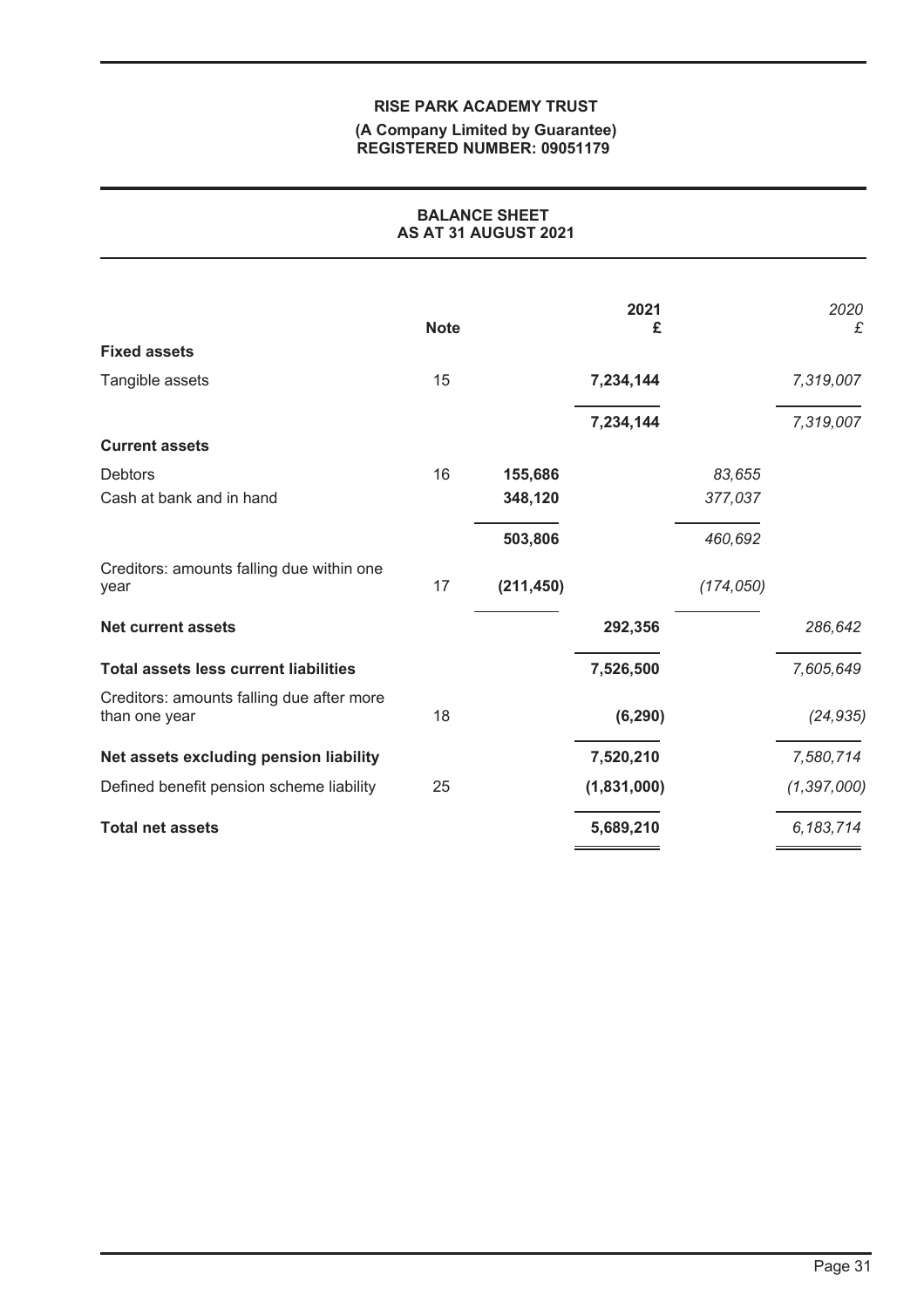#### **(A Company Limited by Guarantee) REGISTERED NUMBER: 09051179**

## **BALANCE SHEET (CONTINUED) AS AT 31 AUGUST 2021**

| <b>Funds of the academy</b><br><b>Restricted funds:</b> | <b>Note</b> |             | 2021<br>£ |               | 2020<br>£ |
|---------------------------------------------------------|-------------|-------------|-----------|---------------|-----------|
| Fixed asset funds                                       | 19          | 7,234,144   |           | 7,319,007     |           |
| Restricted income funds                                 | 19          | 75,464      |           | 51,304        |           |
| Restricted funds excluding pension asset                | 19          | 7,309,608   |           | 7,370,311     |           |
| Pension reserve                                         | 19          | (1,831,000) |           | (1, 397, 000) |           |
| <b>Total restricted funds</b>                           | 19          |             | 5,478,608 |               | 5,973,311 |
| Unrestricted income funds                               | 19          |             | 210,602   |               | 210,403   |
| <b>Total funds</b>                                      |             |             | 5,689,210 |               | 6,183,714 |

The financial statements on pages 29 to 58 were approved by the Trustees, and authorised for issue on 15 December 2021 and are signed on their behalf, by:

**V** Botham Chair of Trustees **Mrs** 

 $E_{\xi}$ 

**Mrs C Fox** Accounting Officer

The notes on pages 34 to 58 form part of these financial statements.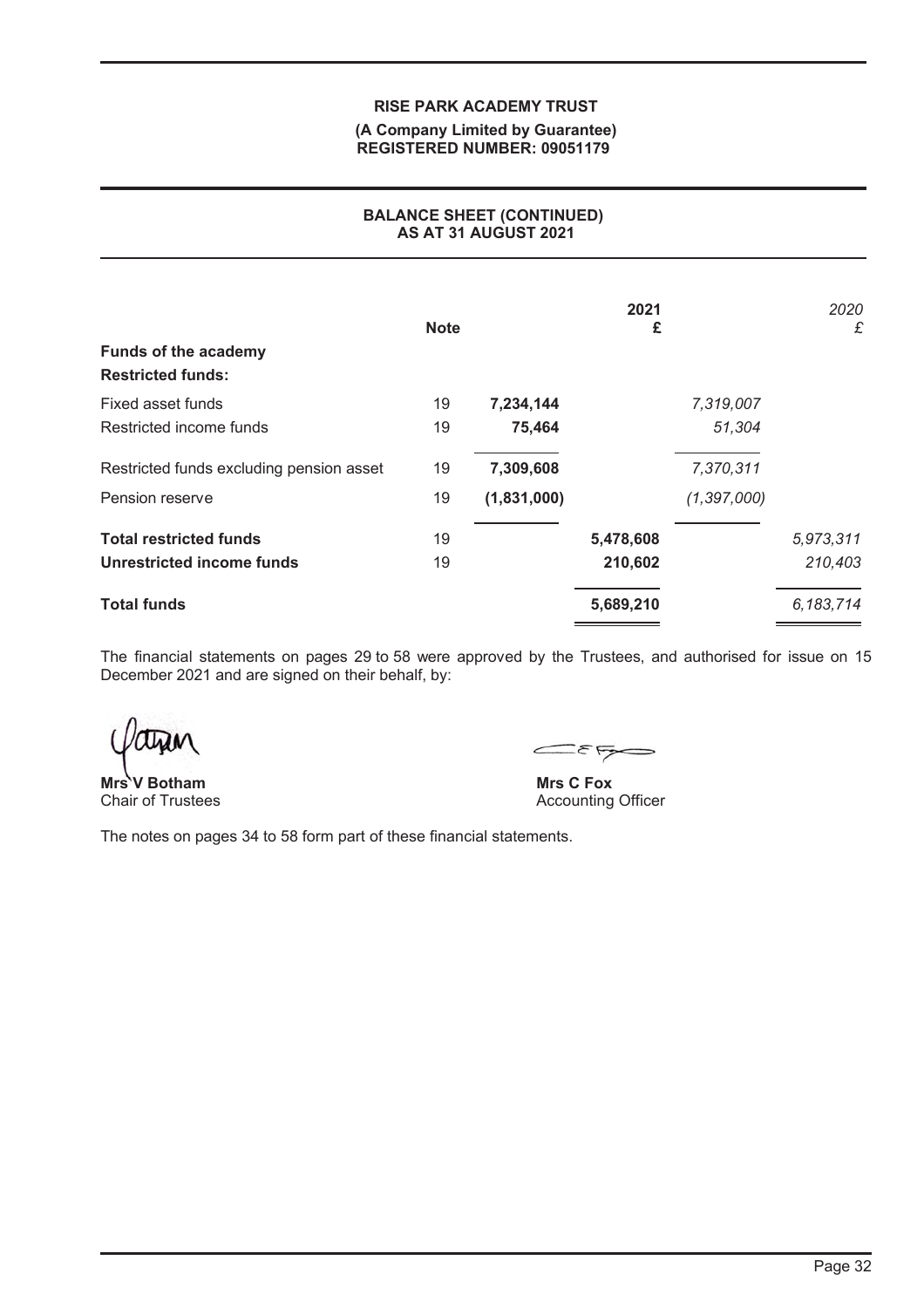## **(A Company Limited by Guarantee)**

## **STATEMENT OF CASH FLOWS FOR THE YEAR ENDED 31 AUGUST 2021**

|                                                        | <b>Note</b> | 2021<br>£ | 2020<br>£ |
|--------------------------------------------------------|-------------|-----------|-----------|
| Cash flows from operating activities                   |             |           |           |
| Net cash provided by operating activities              | 21          | 66,117    | 96,789    |
| <b>Cash flows from investing activities</b>            | 22          | (95, 034) | (19, 789) |
| Change in cash and cash equivalents in the year        |             | (28, 917) | 77,000    |
| Cash and cash equivalents at the beginning of the year |             | 377,037   | 300,037   |
| Cash and cash equivalents at the end of the year       | 23, 24      | 348,120   | 377,037   |

The notes on pages 34 to 58 form part of these financial statements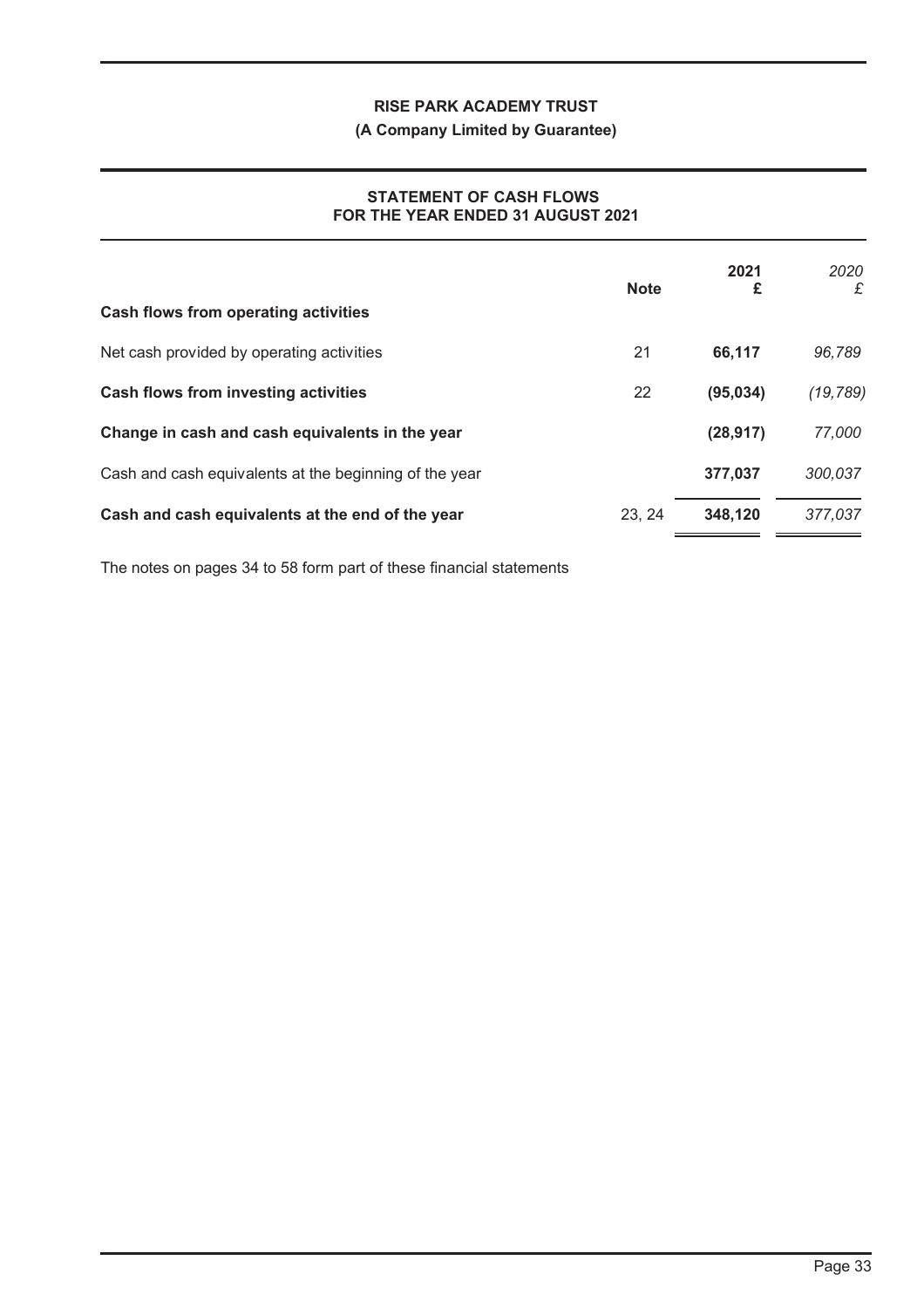#### **(A Company Limited by Guarantee)**

## **NOTES TO THE FINANCIAL STATEMENTS FOR THE YEAR ENDED 31 AUGUST 2021**

#### **1. Accounting policies**

A summary of the principal accounting policies adopted (which have been applied consistently, except where noted), judgments and key sources of estimation uncertainty, is set out below.

#### **1.1 Basis of preparation of financial statements**

The financial statements of the academy, which is a public benefit entity under FRS 102, have been prepared under the historic cost convention in accordance with the Financial Reporting Standard Applicable in the UK and Republic of Ireland (FRS 102), the Accounting and Reporting by Charities: Statement of Recommended Practice applicable to charities preparing their accounts in accordance with the Financial Reporting Standard applicable in the UK and Republic of Ireland (FRS 102) (Charities SORP (FRS 102)), the Academies Accounts Direction *2020* to 2021 issued by ESFA, the Charities Act 2011 and the Companies Act 2006.

#### **1.2 Going concern**

On 1 September 2021, the Academy Trust transferred, in accordance with a legal transfer of undertakings, all activities, assets and liabilities of Rise Park Academy Trust as a going concern to another academy trust. For this reason the trustees do not deem it appropriate to continue to adopt the going concern basis for the preparation of the Academy Trust's financial statements and have therefore prepared the financial statements on a basis other than the going concern basis. No adjustments have been made to book values as a result of this.

#### **1.3 Income**

All incoming resources are recognised when the academy has entitlement to the funds, the receipt is probable and the amount can be measured reliably.

#### ! **Grants**

Grants are included in the Statement of Financial Activities on a receivable basis. The balance of income received for specific purposes but not expended during the period is shown in the relevant funds on the Balance Sheet. Where income is received in advance of meeting any performancerelated conditions there is not unconditional entitlement to the income and its recognition is deferred and included in creditors as deferred income until the performance-related conditions are met. Where entitlement occurs before income is received, the income is accrued.

General Annual Grant is recognised in full in the Statement of Financial Activities in the year for which it is receivable and any abatement in respect of the year is deducted from income and recognised as a liability.

Capital grants are recognised in full when there is an unconditional entitlement to the grant. Unspent amounts of capital grants are reflected in the Balance Sheet in the restricted fixed asset fund. Capital grants are recognised when there is entitlement and are not deferred over the life of the asset on which they are expended.

#### ! **Donations**

Donations are recognised on a receivable basis (where there are no performance-related conditions) where the receipt is probable and the amount can be reliably measured.

#### ! **Other income**

Other income, including the hire of facilities, is recognised in the year it is receivable and to the extent the academy has provided the goods or services.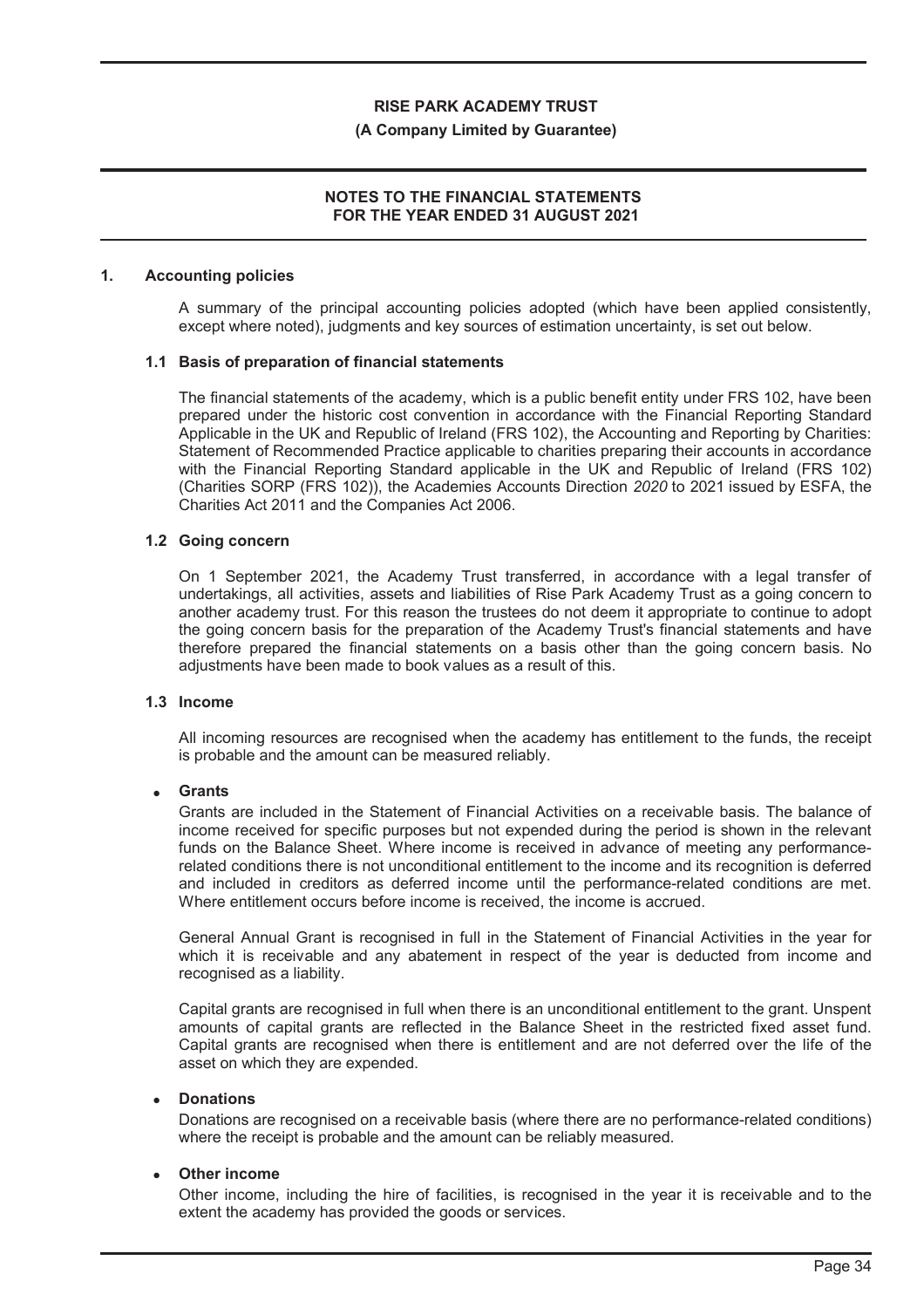#### **(A Company Limited by Guarantee)**

## **NOTES TO THE FINANCIAL STATEMENTS FOR THE YEAR ENDED 31 AUGUST 2021**

#### **1. Accounting policies (continued)**

#### **1.4 Expenditure**

Expenditure is recognised once there is a legal or constructive obligation to transfer economic benefit to a third party, it is probable that a transfer of economic benefits will be required in settlement and the amount of the obligation can be measured reliably. Expenditure is classified by activity. The costs of each activity are made up of the total of direct costs and shared costs, including support costs involved in undertaking each activity. Direct costs attributable to a single activity are allocated directly to that activity. Shared costs which contribute to more than one activity and support costs which are not attributable to a single activity are apportioned between those activities on a basis consistent with the use of resources. Central staff costs are allocated on the basis of time spent, and depreciation charges allocated on the portion of the asset's use.

#### ! **Expenditure on raising funds**

This includes all expenditure incurred by the academy to raise funds for its charitable purposes and includes costs of all fundraising activities events and non-charitable trading.

#### ! **Charitable activities**

These are costs incurred on the academy's educational operations, including support costs and costs relating to the governance of the academy apportioned to charitable activities.

All resources expended are inclusive of irrecoverable VAT.

#### **1.5 Interest receivable**

Interest on funds held on deposit is included when receivable and the amount can be measured reliably by the academy; this is normally upon notification of the interest paid or payable by the institution with whom the funds are deposited.

#### **1.6 Tangible fixed assets**

Assets costing £1,000 or more are capitalised as tangible fixed assets and are carried at cost, net of depreciation and any provision for impairment.

Where tangible fixed assets have been acquired with the aid of specific grants, either from the government or from the private sector, they are included in the Balance Sheet at cost and depreciated over their expected useful economic life. Where there are specific conditions attached to the funding requiring the continued use of the asset, the related grants are credited to a restricted fixed asset fund in the Statement of Financial Activities and carried forward in the Balance Sheet. Depreciation on the relevant assets is charged directly to the restricted fixed asset fund in the Statement of Financial Activities. Where tangible fixed assets have been acquired with unrestricted funds, depreciation on such assets is charged to the unrestricted fund.

Depreciation is provided on all tangible fixed assets other than freehold land and assets under construction, at rates calculated to write off the cost of each asset on a straight-line basis over its expected useful life, as follows: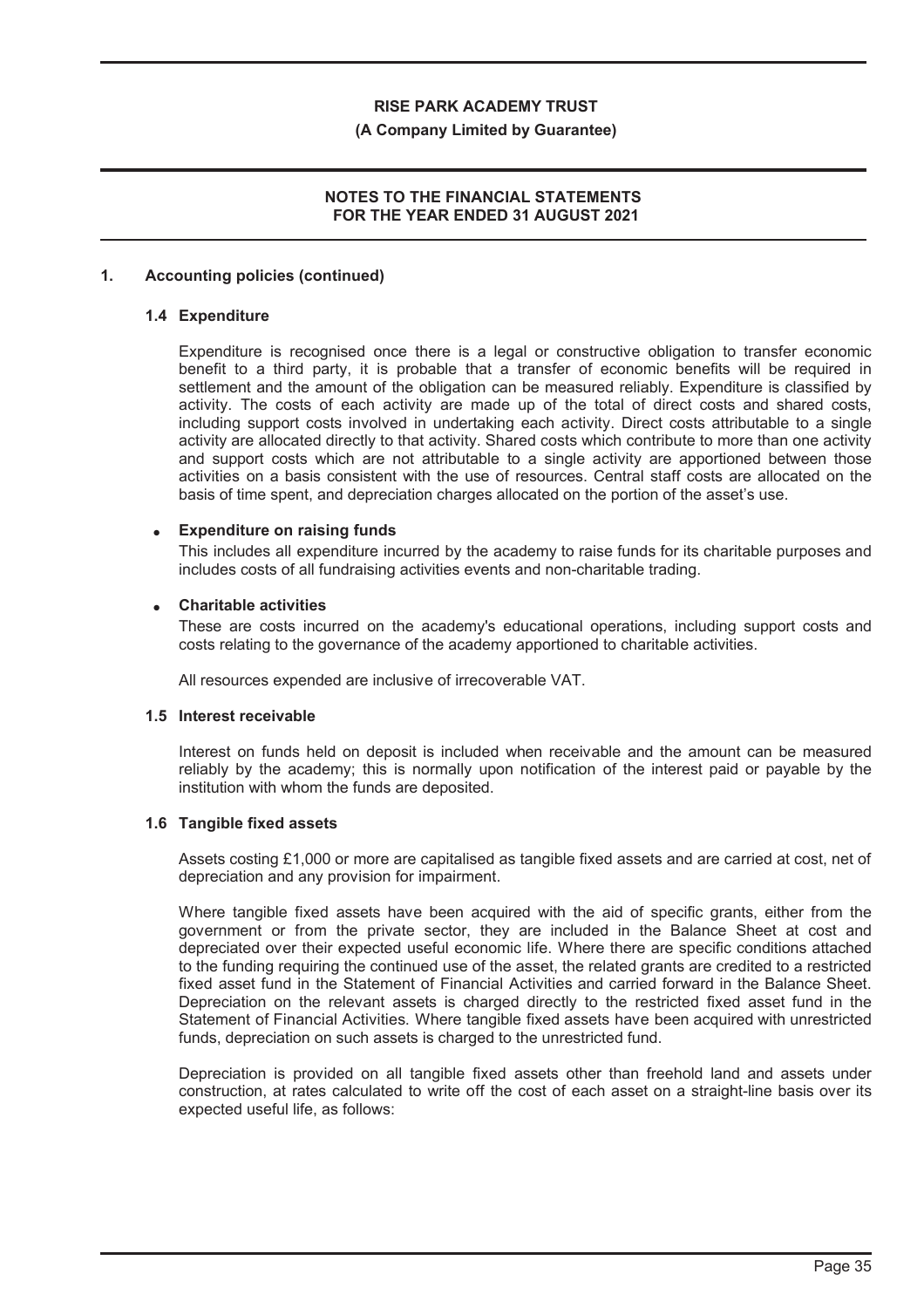#### **(A Company Limited by Guarantee)**

## **NOTES TO THE FINANCIAL STATEMENTS FOR THE YEAR ENDED 31 AUGUST 2021**

#### **1. Accounting policies (continued)**

#### **1.6 Tangible fixed assets (continued)**

Depreciation is provided on the following basis:

| Freehold property       |                          | 2% straight line  |
|-------------------------|--------------------------|-------------------|
| Leasehold property      | $\overline{\phantom{0}}$ | 2% straight line  |
| Furniture and equipment | $\sim$                   | 20% straight line |
| Plant and machinery     | $\overline{\phantom{0}}$ | 15% straight line |
| Computer equipment      | $\overline{\phantom{a}}$ | 25% straight line |

A review for impairment of a fixed asset is carried out if events or changes in circumstances indicate that the carrying value of any fixed asset may not be recoverable. Shortfalls between the carrying value of fixed assets and their recoverable amounts are recognised as impairments. Impairment losses are recognised in the Statement of Financial Activities.

#### **1.7 Debtors**

Trade and other debtors are recognised at the settlement amount after any trade discount offered. Prepayments are valued at the amount prepaid net of any trade discounts due.

#### **1.8 Cash at bank and in hand**

Cash at bank and in hand includes cash and short-term highly liquid investments with a short maturity of three months or less from the date of acquisition or opening of the deposit or similar account.

#### **1.9 Liabilities**

Liabilities are recognised when there is an obligation at the Balance Sheet date as a result of a past event, it is probable that a transfer of economic benefit will be required in settlement, and the amount of the settlement can be estimated reliably. Liabilities are recognised at the amount that the academy anticipates it will pay to settle the debt or the amount it has received as advanced payments for the goods or services it must provide.

#### **1.10 Financial instruments**

The academy only holds basic financial instruments as defined in FRS 102. The financial assets and financial liabilities of the academy and their measurement bases are as follows:

*Financial assets* - trade and other debtors are basic financial instruments and are debt instruments measured at amortised cost as detailed in note 16. Prepayments are not financial instruments.

Cash at bank is classified as a basic financial instrument and is measured at face value.

*Financial liabilities* - trade creditors, accruals and other creditors are financial instruments, and are measured at amortised cost as detailed in notes 17 and 18. Taxation and social security are not included in the financial instruments disclosure definition. Deferred income is not deemed to be a financial liability, as the cash settlement has already taken place and there is an obligation to deliver services rather than cash or another financial instrument.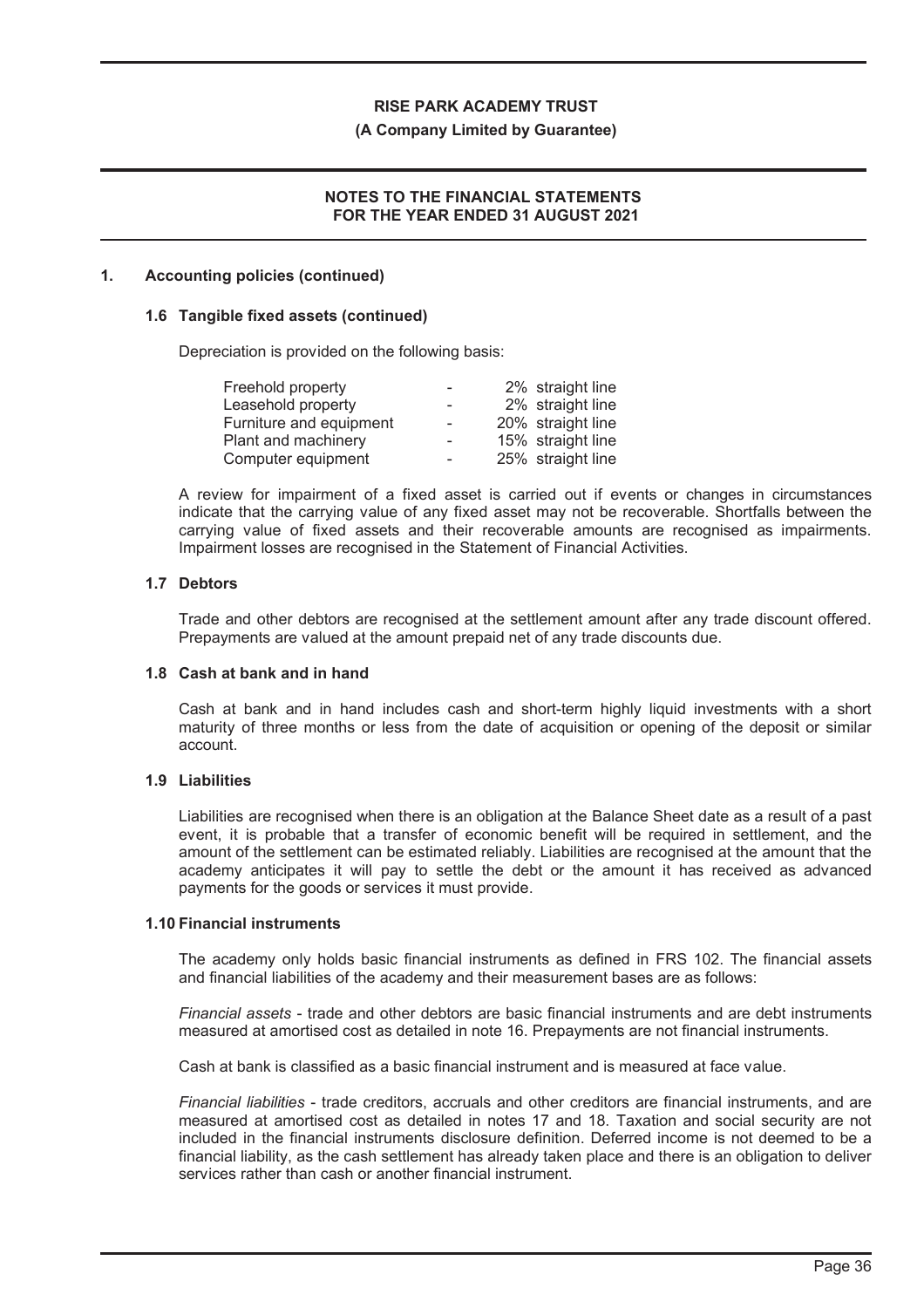#### **(A Company Limited by Guarantee)**

## **NOTES TO THE FINANCIAL STATEMENTS FOR THE YEAR ENDED 31 AUGUST 2021**

#### **1. Accounting policies (continued)**

## **1.11 Pensions**

Retirement benefits to employees of the academy are provided by the Teachers' Pension Scheme ("TPS") and the Local Government Pension Scheme ("LGPS"). These are defined benefit schemes.

The TPS is an unfunded scheme and contributions are calculated so as to spread the cost of pensions over employees' working lives with the academy in such a way that the pension cost is a substantially level percentage of current and future pensionable payroll. The contributions are determined by the Government Actuary on the basis of quadrennial valuations using a prospective unit credit method. TPS is an unfunded multi-employer scheme with no underlying assets to assign between employers. Consequently, the TPS is treated as a defined contribution scheme for accounting purposes and the contributions recognised in the period to which they relate.

The LGPS is a funded multi-employer scheme and the assets are held separately from those of the academy in separate trustee administered funds. Pension scheme assets are measured at fair value and liabilities are measured on an actuarial basis using the projected unit credit method and discounted at a rate equivalent to the current rate of return on a high quality corporate bond of equivalent term and currency to the liabilities. The actuarial valuations are obtained at least triennially and are updated at each Balance Sheet date. The amounts charged to operating surplus are the current service costs and the costs of scheme introductions, benefit changes, settlements and curtailments. They are included as part of staff costs as incurred. Net interest on the net defined benefit liability/asset is also recognised in the Statement of Financial Activities and comprises the interest cost on the defined benefit obligation and interest income on the scheme assets, calculated by multiplying the fair value of the scheme assets at the beginning of the period by the rate used to discount the benefit obligations. The difference between the interest income on the scheme assets and the actual return on the scheme assets is recognised in other recognised gains and losses.

Actuarial gains and losses are recognised immediately in other recognised gains and losses.

#### **1.12 Fund accounting**

Unrestricted income funds represent those resources which may be used towards meeting any of the charitable objects of the academy at the discretion of the Trustees.

Restricted fixed asset funds are resources which are to be applied to specific capital purposes imposed by the funders where the asset acquired or created is held for a specific purpose.

Restricted general funds comprise all other restricted funds received with restrictions imposed by the funder/donor and include grants from the Department for Education Group.

Investment income, gains and losses are allocated to the appropriate fund.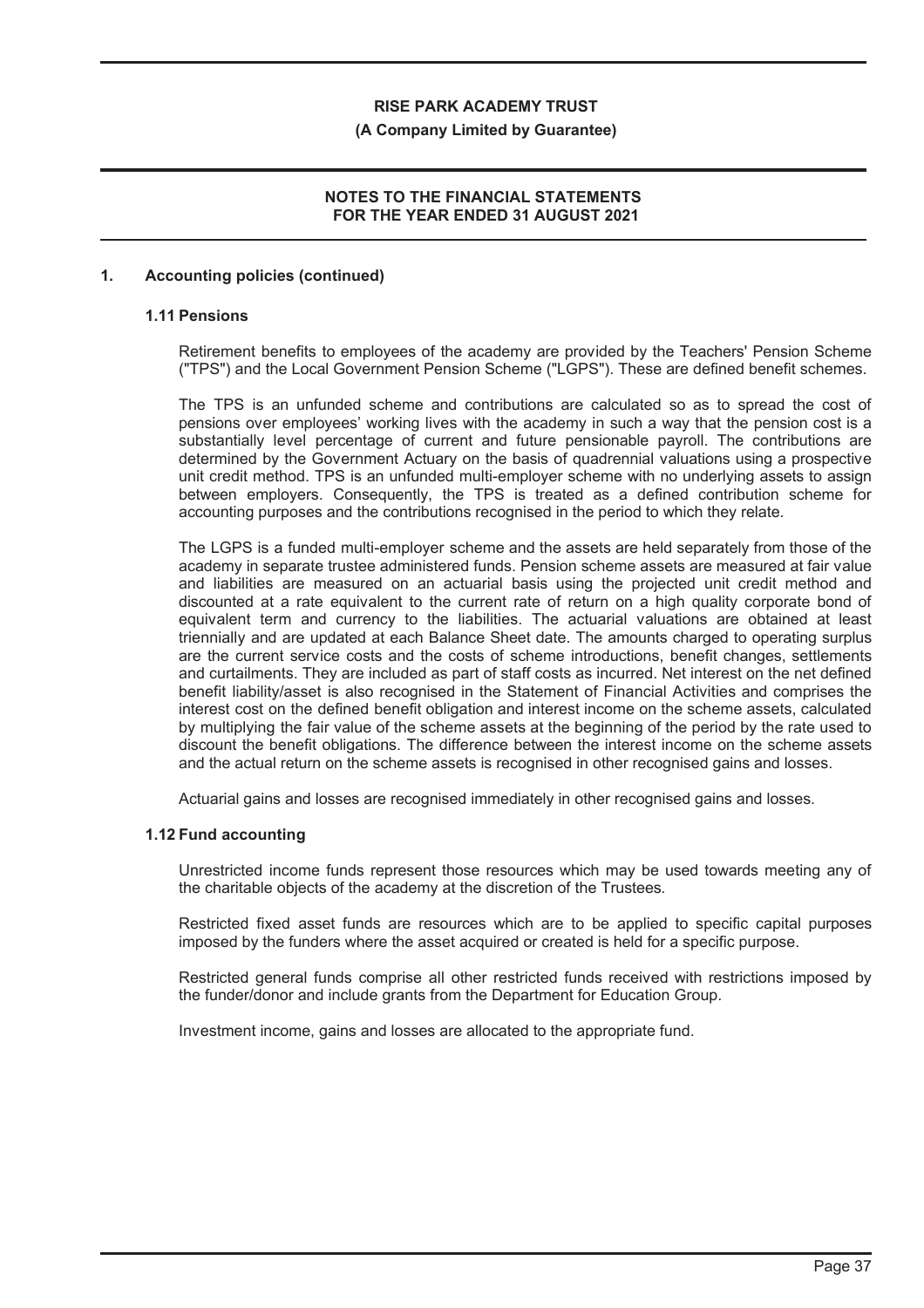#### **(A Company Limited by Guarantee)**

## **NOTES TO THE FINANCIAL STATEMENTS FOR THE YEAR ENDED 31 AUGUST 2021**

#### **2. Critical accounting estimates and areas of judgment**

Estimates and judgments are continually evaluated and are based on historical experience and other factors, including expectations of future events that are believed to be reasonable under the circumstances.

Critical accounting estimates and assumptions:

The academy makes estimates and assumptions concerning the future. The resulting accounting estimates and assumptions will, by definition, seldom equal the related actual results. The estimates and assumptions that have a significant risk of causing a material adjustment to the carrying amounts of assets and liabilities within the next financial year are discussed below.

The present value of the Local Government Pension Scheme defined benefit liability depends on a number of factors that are determined on an actuarial basis using a variety of assumptions. The assumptions used in determining the net cost or income for pensions include the discount rate. Any changes in these assumptions, which are disclosed in note 25, will impact the carrying amount of the pension liability. Furthermore a roll forward approach which projects results from the latest full actuarial valuation performed at 31 March 2019 has been used by the actuary in valuing the pensions liability at 31 August 2021. Any differences between the figures derived from the roll forward approach and a full actuarial valuation would impact on the carrying amount of the pension liability.

#### **3. Income from donations and capital grants**

|                                  | <b>Unrestricted</b><br>funds<br>2021<br>£ | <b>Restricted</b><br>fixed asset<br>funds<br>2021<br>£ | <b>Total</b><br>funds<br>2021<br>£ | Total<br>funds<br>2020<br>£ |
|----------------------------------|-------------------------------------------|--------------------------------------------------------|------------------------------------|-----------------------------|
| Donations                        | 1,395                                     |                                                        | 1,395                              | 16,683                      |
| <b>Capital Grants</b>            |                                           | 15,068                                                 | 15,068                             | 15,021                      |
| Trips & other related activities | 4,040                                     |                                                        | 4,040                              | 16,288                      |
|                                  | 5,435                                     | 15,068                                                 | 20,503                             | 47,992                      |
| <b>Total 2020</b>                | 32,971                                    | 15,021                                                 | 47,992                             |                             |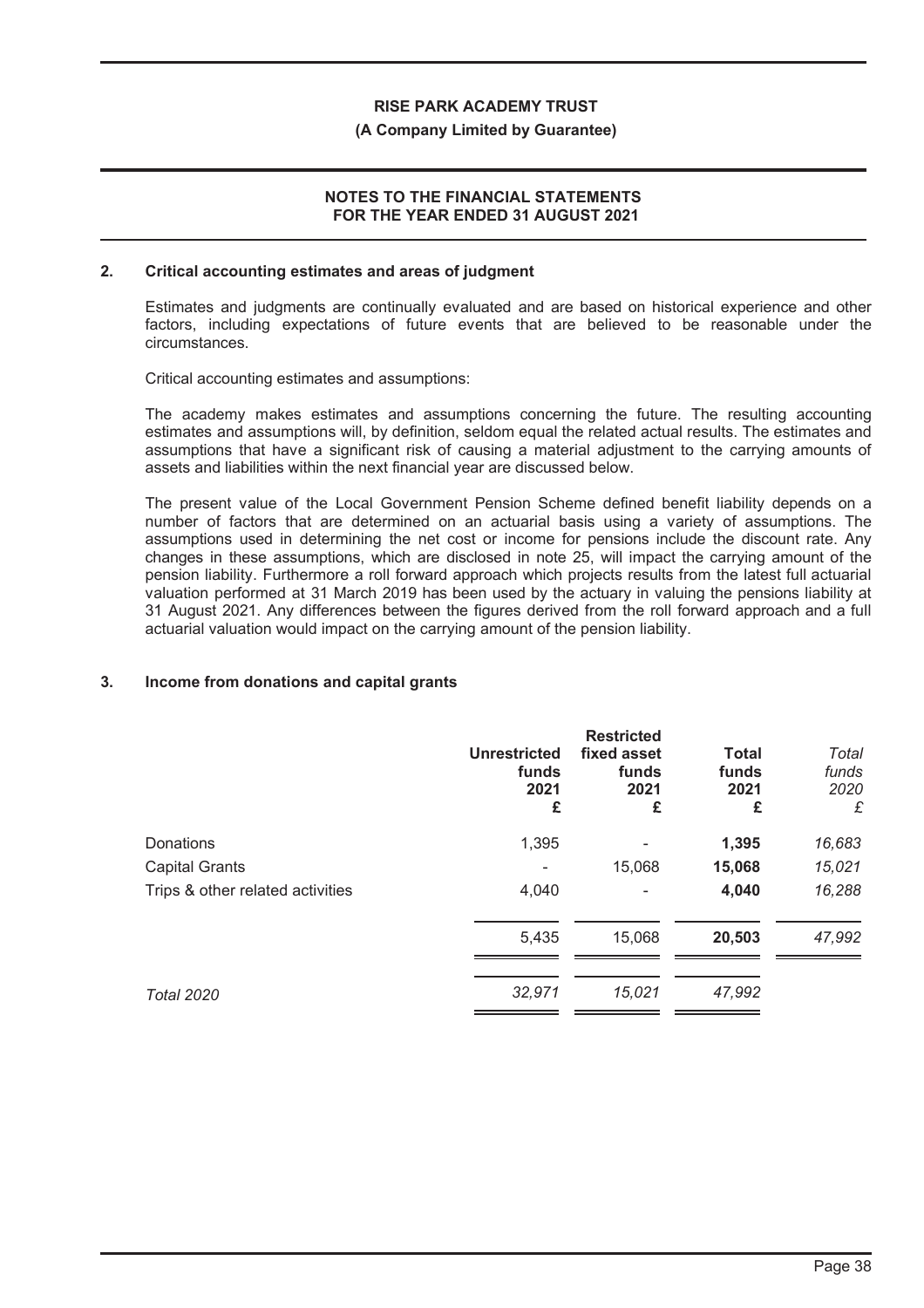#### **(A Company Limited by Guarantee)**

## **NOTES TO THE FINANCIAL STATEMENTS FOR THE YEAR ENDED 31 AUGUST 2021**

#### **4. Funding for the academy's educational operations**

|                                               | <b>Restricted</b><br>funds<br>2021<br>£ | <b>Total</b><br>funds<br>2021<br>£ | Total<br>funds<br>2020<br>£ |
|-----------------------------------------------|-----------------------------------------|------------------------------------|-----------------------------|
| <b>DfE/ESFA grants</b>                        |                                         |                                    |                             |
| General Annual Grant (GAG)                    | 2,486,820                               | 2,486,820                          | 2,352,761                   |
| Other DfE/ESFA grants                         |                                         |                                    |                             |
| Pupil premium                                 | 159,061                                 | 159,061                            | 139,903                     |
| Teachers pay grants                           | 149,469                                 | 149,469                            | 126,764                     |
| Other DfE/ESFA Grants                         | 133,346                                 | 133,346                            | 127,276                     |
| <b>Other Government grants</b>                |                                         | 2,928,696                          | 2,746,704                   |
| Local authority grants                        | 292,662                                 | 292,662                            | 231,085                     |
| <b>COVID-19 additional funding (DfE/ESFA)</b> | 292,662                                 | 292,662                            | 231,085                     |
| Catch-up Premium                              | 26,890                                  | 26,890                             |                             |
|                                               | 26,890                                  | 26,890                             |                             |
|                                               | 3,248,248                               | 3,248,248                          | 2,977,789                   |

Following the reclassification in the Academies Accounts Direction 2020/21 of some grants received from the Department of Education and ESFA, the academy's funding for Universal Infant Free School Meals and Pupil Premium is no longer reported under the Other DfE Group grants heading, but as separate lines under the Other DfE/ESFA grants heading. The prior year numbers have been reclassified.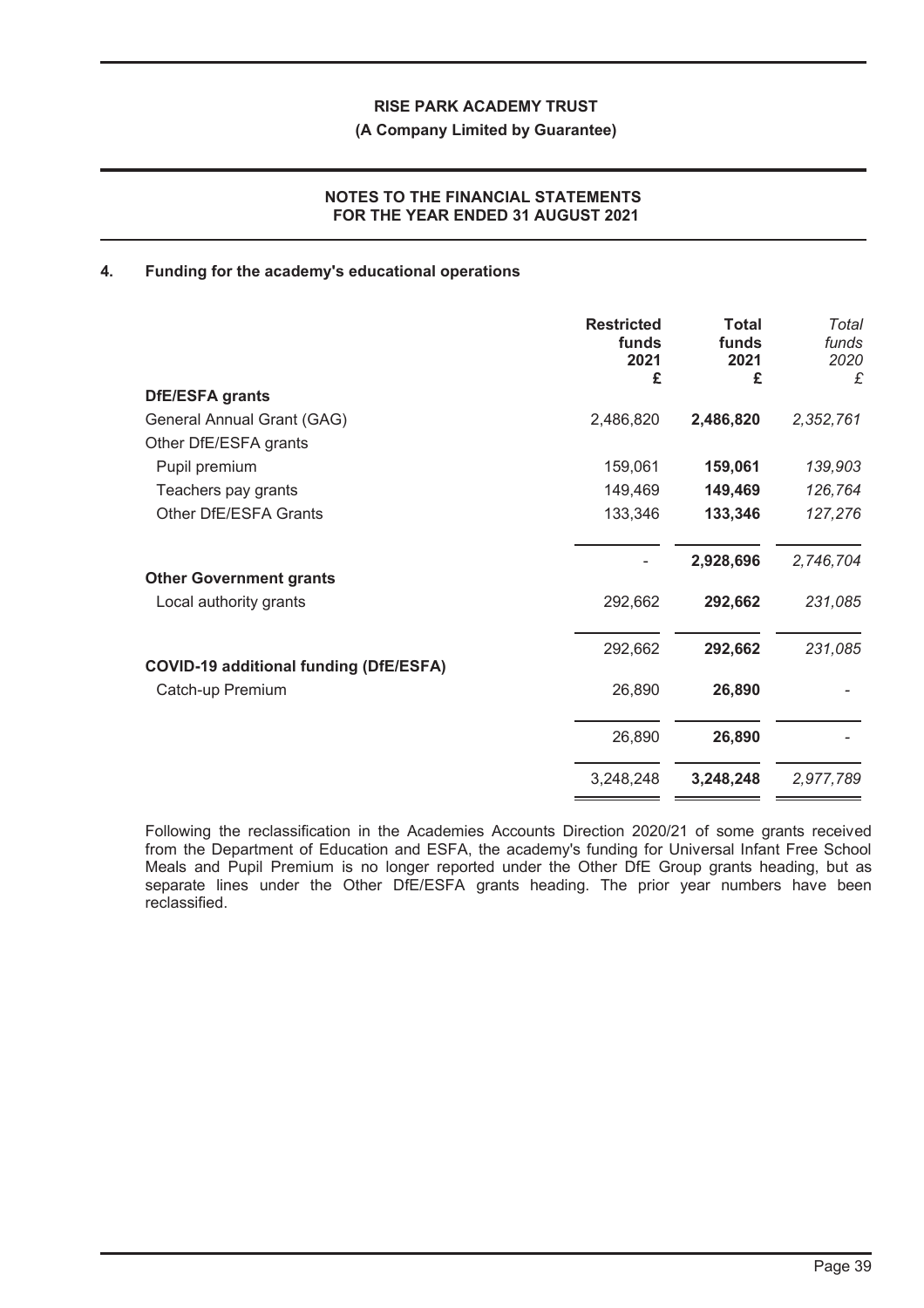## **(A Company Limited by Guarantee)**

## **NOTES TO THE FINANCIAL STATEMENTS FOR THE YEAR ENDED 31 AUGUST 2021**

# **5. Income from other trading activities**

|                               | <b>Unrestricted</b><br>funds<br>2021<br>£ | <b>Total</b><br>funds<br>2021<br>£ | Total<br>funds<br>2020<br>£ |
|-------------------------------|-------------------------------------------|------------------------------------|-----------------------------|
| Facilities and service income | 35,635                                    | 35,635                             | 10,799                      |
| Lettings and rental income    | 3,519                                     | 3,519                              | 7,060                       |
| Other income                  | 21,648                                    | 21,648                             | 555                         |
| Nursery fees                  | 15,499                                    | 15,499                             | 17,458                      |
|                               | 76,301                                    | 76,301                             | 35,872                      |

#### **6. Investment income**

|                   | <b>Unrestricted</b><br>funds<br>2021 | <b>Total</b><br>funds<br>2021<br>£ | Total<br>funds<br>2020<br>£ |
|-------------------|--------------------------------------|------------------------------------|-----------------------------|
| Investment income | 54                                   | 54                                 | 181                         |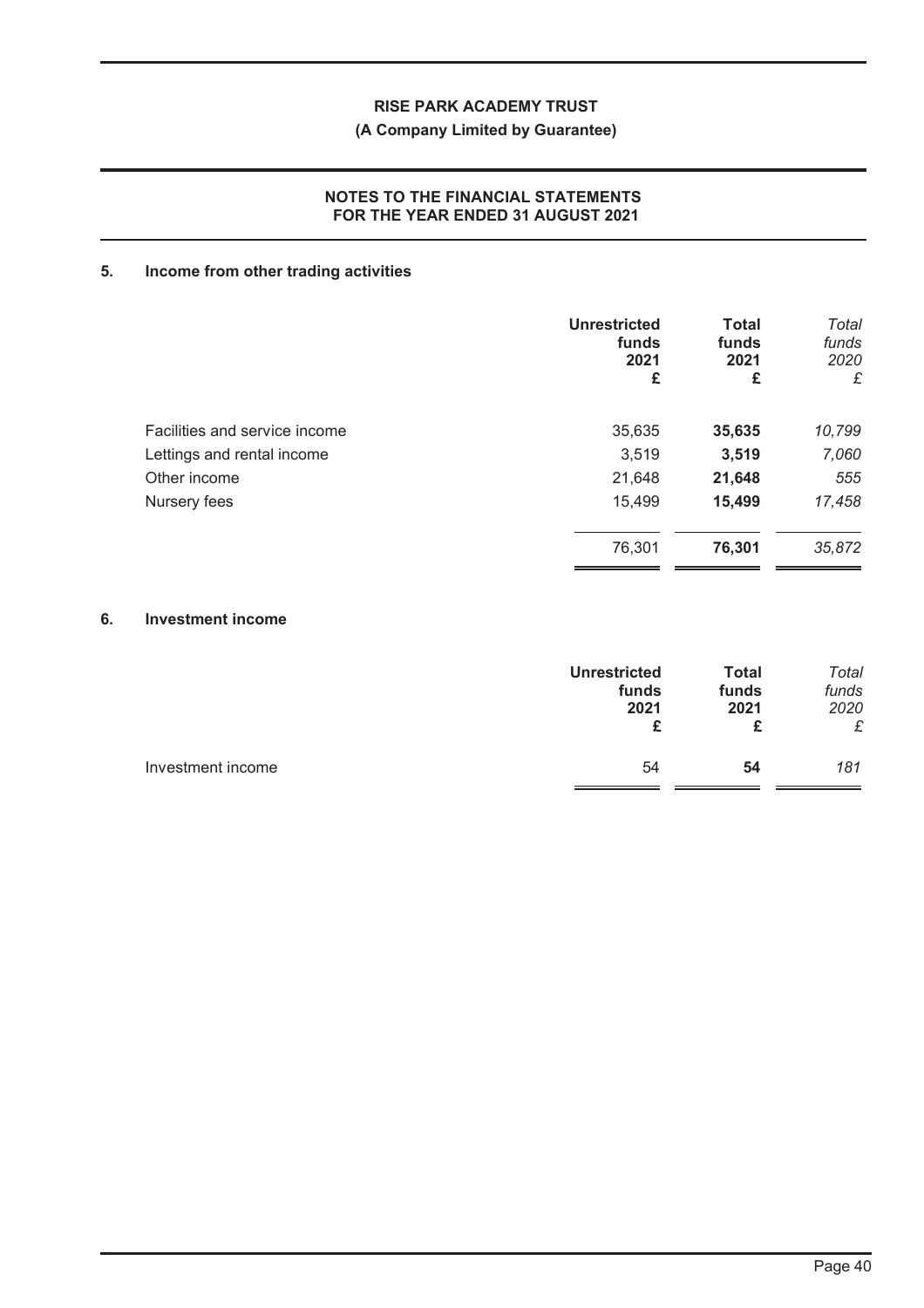## **(A Company Limited by Guarantee)**

## **NOTES TO THE FINANCIAL STATEMENTS FOR THE YEAR ENDED 31 AUGUST 2021**

## **7. Expenditure**

|                                             | <b>Staff Costs</b><br>2021<br>£ | <b>Premises</b><br>2021<br>£ | <b>Other</b><br>2021<br>£ | Total<br>2021<br>£ | Total<br>2020<br>£ |
|---------------------------------------------|---------------------------------|------------------------------|---------------------------|--------------------|--------------------|
| Expenditure on raising<br>voluntary income: |                                 |                              |                           |                    |                    |
| Direct costs<br>Educational operations:     |                                 |                              | 1,568                     | 1,568              | 8,870              |
| Direct costs                                | 1,671,245                       | 52,653                       | 169,402                   | 1,893,300          | 1,781,436          |
| Allocated support costs                     | 1,249,556                       | 127,301                      | 318,885                   | 1,695,742          | 1,517,274          |
|                                             | 2,920,801                       | 179,954                      | 489,855                   | 3,590,610          | 3,307,580          |
| <b>Total 2020</b>                           | 2,647,552                       | 183,316                      | 476,712                   | 3,307,580          |                    |

## **8. Analysis of expenditure on charitable activities**

## **Summary by fund type**

|                               | <b>Unrestricted</b><br>funds<br>2021<br>£ | <b>Restricted</b><br>funds<br>2021<br>£ | <b>Total</b><br>funds<br>2021<br>£ | Total<br>funds<br>2020<br>£ |
|-------------------------------|-------------------------------------------|-----------------------------------------|------------------------------------|-----------------------------|
| <b>Educational operations</b> | ۰                                         | 3,589,042                               | 3,589,042                          | 3,298,710                   |
| <b>Total 2020</b>             | 111                                       | 3,298,599                               | 3,298,710                          |                             |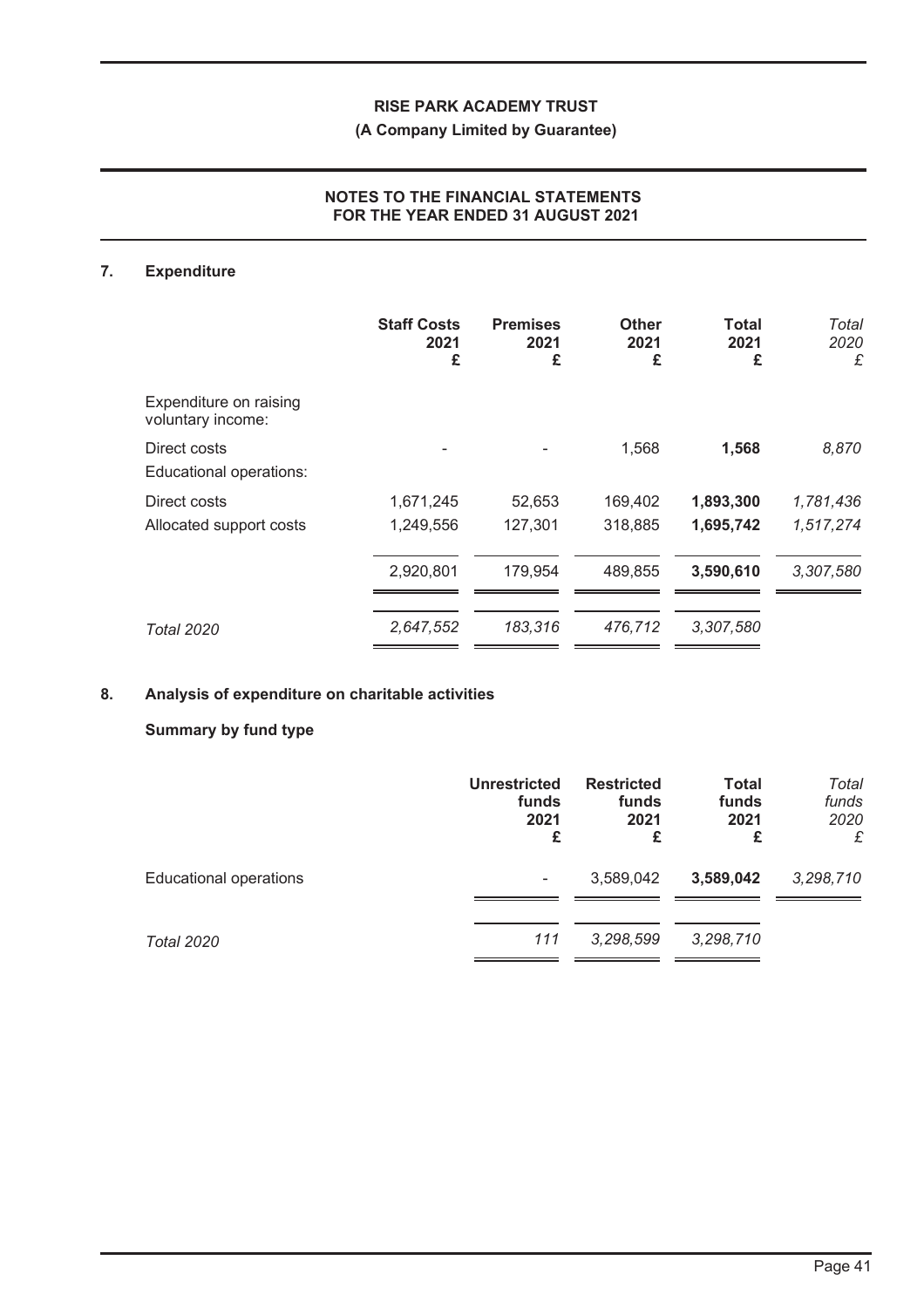## **(A Company Limited by Guarantee)**

## **NOTES TO THE FINANCIAL STATEMENTS FOR THE YEAR ENDED 31 AUGUST 2021**

# **9. Analysis of expenditure by activities**

|                               | <b>Activities</b><br>undertaken<br>directly<br>2021<br>£ | <b>Support</b><br>costs<br>2021<br>£ | <b>Total</b><br>funds<br>2021<br>£ | Total<br>funds<br>2020<br>£ |
|-------------------------------|----------------------------------------------------------|--------------------------------------|------------------------------------|-----------------------------|
| <b>Educational operations</b> | 1,893,300                                                | 1,695,742                            | 3,589,042                          | 3,298,710                   |
| <b>Total 2020</b>             | 1,781,436                                                | 1,517,274                            | 3,298,710                          |                             |

## **Analysis of direct costs**

|                             | <b>Total</b><br>funds<br>2021<br>£ | Total<br>funds<br>2020<br>£ |
|-----------------------------|------------------------------------|-----------------------------|
| Staff costs                 | 1,671,245                          | 1,532,103                   |
| Depreciation                | 52,653                             | 57,555                      |
| <b>Educational supplies</b> | 131,052                            | 152,612                     |
| Staff development           | 12,765                             | 7,224                       |
| Supply staff costs          | 25,585                             | 31,942                      |
|                             | 1,893,300                          | 1,781,436                   |
|                             |                                    |                             |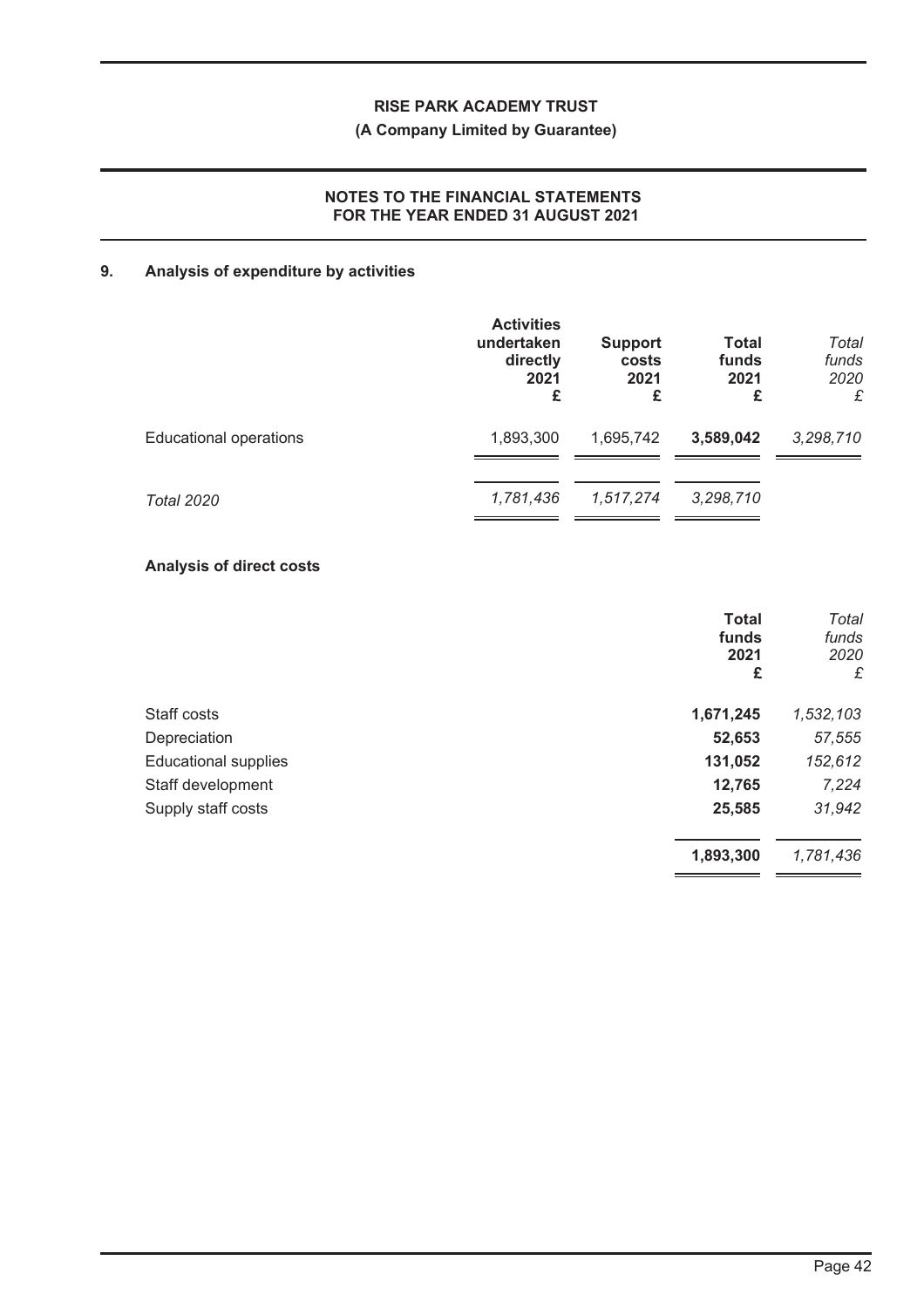## **(A Company Limited by Guarantee)**

## **NOTES TO THE FINANCIAL STATEMENTS FOR THE YEAR ENDED 31 AUGUST 2021**

## **9. Analysis of expenditure by activities (continued)**

## **Analysis of support costs**

|                                     | <b>Total</b><br>funds<br>2021 | Total<br>funds<br>2020 |
|-------------------------------------|-------------------------------|------------------------|
|                                     | £                             | £                      |
| Staff costs                         | 1,223,972                     | 1,083,507              |
| Pension finance expense             | 25,000                        | 24,000                 |
| Depreciation                        | 127,301                       | 125,761                |
| Nursery advertising costs           |                               | 300                    |
| Maintenance of premises & equipment | 65,784                        | 60,900                 |
| Cleaning                            | 17,355                        | 10,591                 |
| Rent & rates                        | 22,318                        | 20,771                 |
| Energy costs                        | 27,343                        | 27,627                 |
| Security & transport                | 2,155                         | 7,210                  |
| Catering                            | 40,353                        | 53,370                 |
| Bank charges                        | 472                           | 634                    |
| Other support costs                 | 18,458                        | 26,874                 |
| Legal & professional fees           | 108,253                       | 60,457                 |
| Printing, postage & stationery      | 785                           | 2,316                  |
| Telephone                           | 3,093                         | 2,656                  |
| Governance costs                    | 13,100                        | 10,300                 |
|                                     | 1,695,742                     | 1,517,274              |

#### **10. Net income/(expenditure)**

Net income/(expenditure) for the year includes:

|                                       | 2021<br>£ | 2020<br>£ |
|---------------------------------------|-----------|-----------|
| Operating lease rentals               | 18,004    | 23,407    |
| Depreciation of tangible fixed assets | 179,954   | 183,316   |
| Fees paid to auditors for:            |           |           |
| - audit                               | 13,100    | 10,300    |
| - other services                      | 7,050     | 5,750     |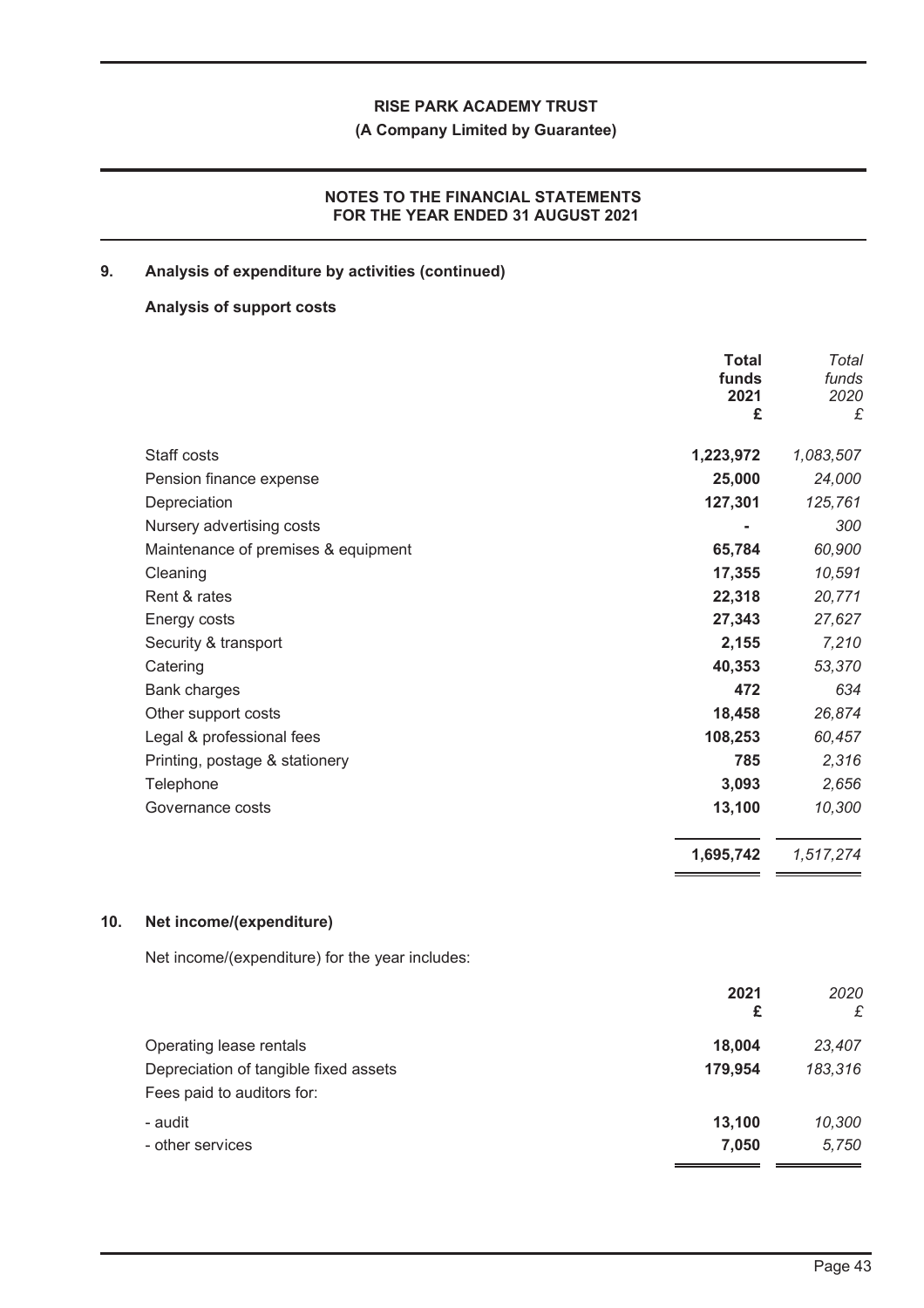## **(A Company Limited by Guarantee)**

## **NOTES TO THE FINANCIAL STATEMENTS FOR THE YEAR ENDED 31 AUGUST 2021**

#### **11. Staff**

#### **a. Staff costs**

Staff costs during the year were as follows:

|                       | 2021<br>£ | 2020<br>£ |
|-----------------------|-----------|-----------|
| Wages and salaries    | 2,122,166 | 1,913,834 |
| Social security costs | 176,062   | 156,377   |
| Pension costs         | 596,988   | 545,399   |
|                       | 2,895,216 | 2,615,610 |
| Agency staff costs    | 25,585    | 31,942    |
|                       | 2,920,801 | 2,647,552 |
|                       |           |           |

Staff restructuring costs comprise:

## **b. Staff numbers**

The average number of persons employed by the academy during the year was as follows:

|     | No. |
|-----|-----|
| 34  | 31  |
| 75  | 74  |
| 4   | 4   |
| 113 | 109 |
|     | No. |

#### **c. Higher paid staff**

The number of employees whose employee benefits (excluding employer pension costs) exceeded £60,000 was:

|                               | 2021<br>No. | 2020<br>No.  |
|-------------------------------|-------------|--------------|
| In the band £80,001 - £90,000 | 1           | $\mathcal I$ |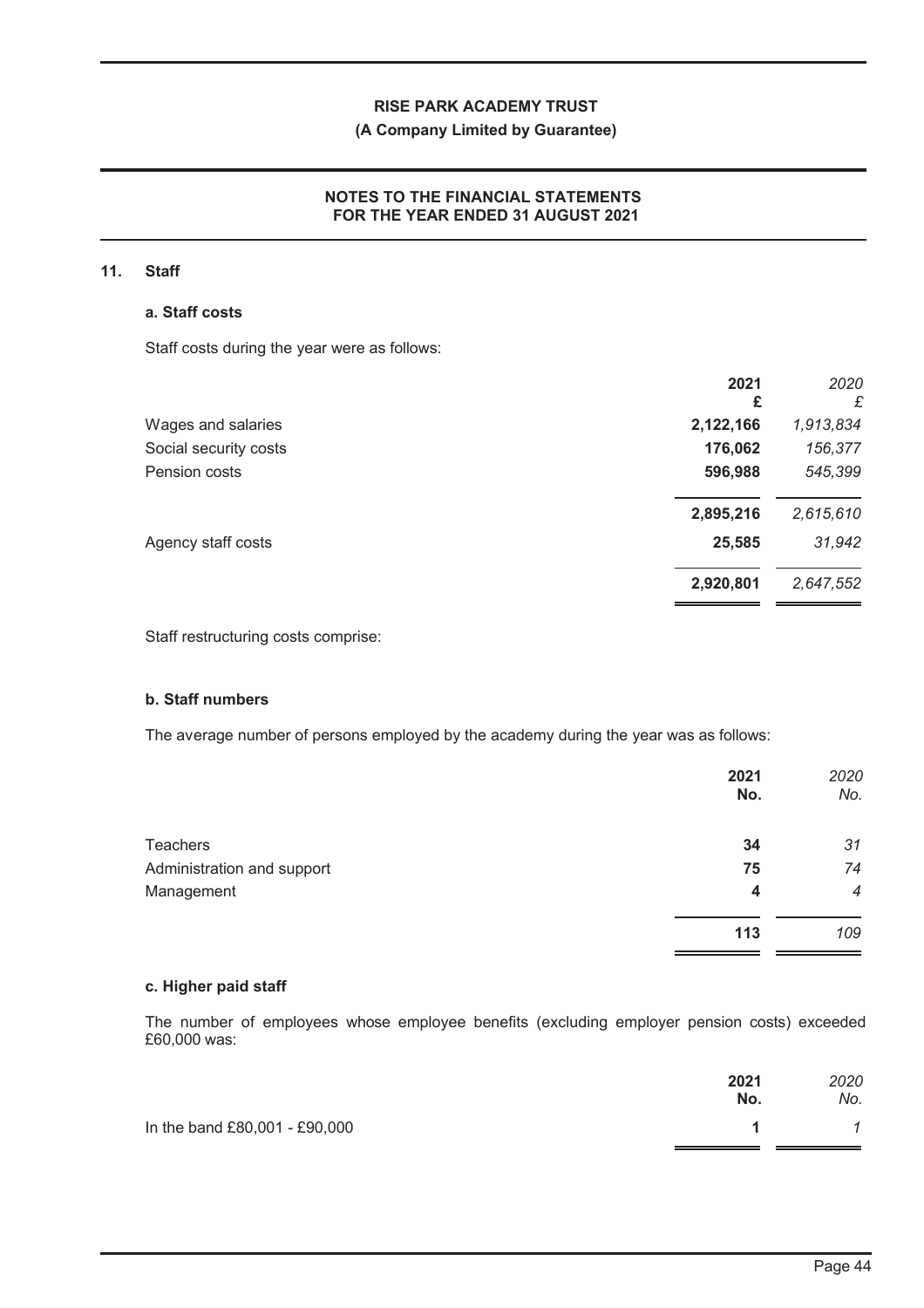#### **(A Company Limited by Guarantee)**

## **NOTES TO THE FINANCIAL STATEMENTS FOR THE YEAR ENDED 31 AUGUST 2021**

#### **11. Staff (continued)**

#### **d. Key management personnel**

The key management personnel of the academy comprise the Trustees and the senior management team as listed on page 1. The total amount of employee benefits (including employer pension contributions and employer national insurance contributions) received by key management personnel for their services to the academy was £474,641 *(2020: £454,142)*.

#### **12. Central services**

No central services were provided by the academy to its academies during the year and no central charges arose.

#### **13. Trustees' remuneration and expenses**

One or more Trustees has been paid remuneration or has received other benefits from an employment with the academy. The principal and other staff Trustees only receive remuneration in respect of services they provide undertaking the roles of principal and staff members under their contracts of employment. The value of Trustees' remuneration and other benefits was as follows:

|                         |                            | 2021                            | 2020      |
|-------------------------|----------------------------|---------------------------------|-----------|
|                         |                            |                                 |           |
| Mrs C Fox, Head Teacher | Remuneration               | 80,000 - 85,000 80,000 - 85,000 |           |
|                         | Pension contributions paid | 15,000 - 20,000 15,000 - 20,000 |           |
| Mrs W Gardiner, Teacher | Remuneration               | 20,000 - 25,000 20,000 - 25,000 |           |
|                         | Pension contributions paid | $5,000 - 10,000$                | 0 - 5.000 |

During the year ended 31 August 2021, no Trustee expenses have been incurred *(2020 - £NIL)*.

#### **14. Trustees' and Officers' insurance**

The academy has opted into the Department for Education's risk protection arrangement (RPA), an alternative to insurance where UK government funds cover losses that arise. This scheme protects Trustees and officers from claims arising from negligent acts, errors or omissions occurring whilst on academy business, and provides cover up to £10,000,000. It is not possible to quantify the Trustees and officers indemnity element from the overall cost of the RPA scheme membership.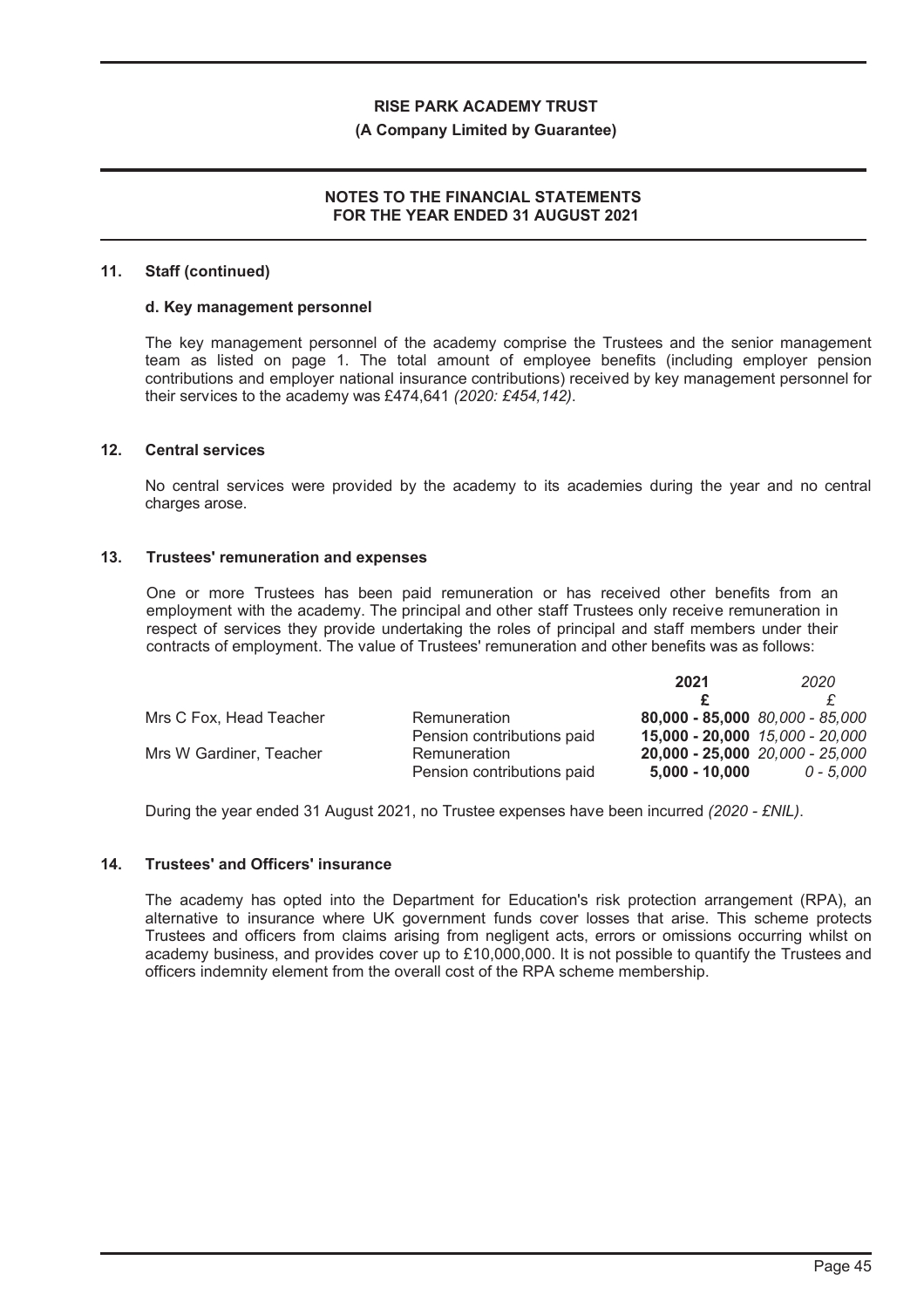**(A Company Limited by Guarantee)**

## **NOTES TO THE FINANCIAL STATEMENTS FOR THE YEAR ENDED 31 AUGUST 2021**

# **15. Tangible fixed assets**

| <b>Freehold</b><br>property<br>£ | Long-term<br>leasehold<br>property<br>£ | <b>Furniture</b><br>and<br>£ | <b>Plant and</b><br>machinery<br>£ | <b>Computer</b><br>equipment<br>£ | <b>Total</b><br>£             |
|----------------------------------|-----------------------------------------|------------------------------|------------------------------------|-----------------------------------|-------------------------------|
|                                  |                                         |                              |                                    |                                   |                               |
|                                  |                                         |                              |                                    |                                   | B,206,097                     |
|                                  |                                         |                              |                                    |                                   | 95,090                        |
|                                  |                                         |                              |                                    |                                   | (10, 245)                     |
| 300,000                          | 7,581,705                               | 159,312                      | 145,135                            | 104,790                           | 8,290,942                     |
|                                  |                                         |                              |                                    |                                   |                               |
| 36,000                           | 589,250                                 | 104,507                      | 67,864                             | 89,469                            | 887,090                       |
| 6,000                            | 121,301                                 | 25,124                       | 21,396                             | 6,133                             | 179,954                       |
|                                  |                                         |                              |                                    | (10, 245)                         | (10, 245)                     |
| 42,000                           | 710,551                                 | 129,631                      | 89,260                             | 85,357                            | 1,056,799                     |
|                                  |                                         |                              |                                    |                                   |                               |
| 258,000                          | 6,871,154                               | 29,681                       | 55,875                             | 19,433                            | 7,234,143                     |
| 264,000                          | 6,915,475                               | 46,675                       | 77,271                             |                                   | 15,586 7,319,007              |
|                                  | 300,000                                 | 7,504,725<br>76,980          | 151,182<br>8,130                   | equipment<br>145,135              | 105,055<br>9,980<br>(10, 245) |

## **16. Debtors**

|                                | 2021<br>£ | 2020<br>£ |
|--------------------------------|-----------|-----------|
| Due within one year            |           |           |
| Other debtors                  | 63,196    | 15,141    |
| Prepayments and accrued income | 92,490    | 68,514    |
|                                | 155,686   | 83,655    |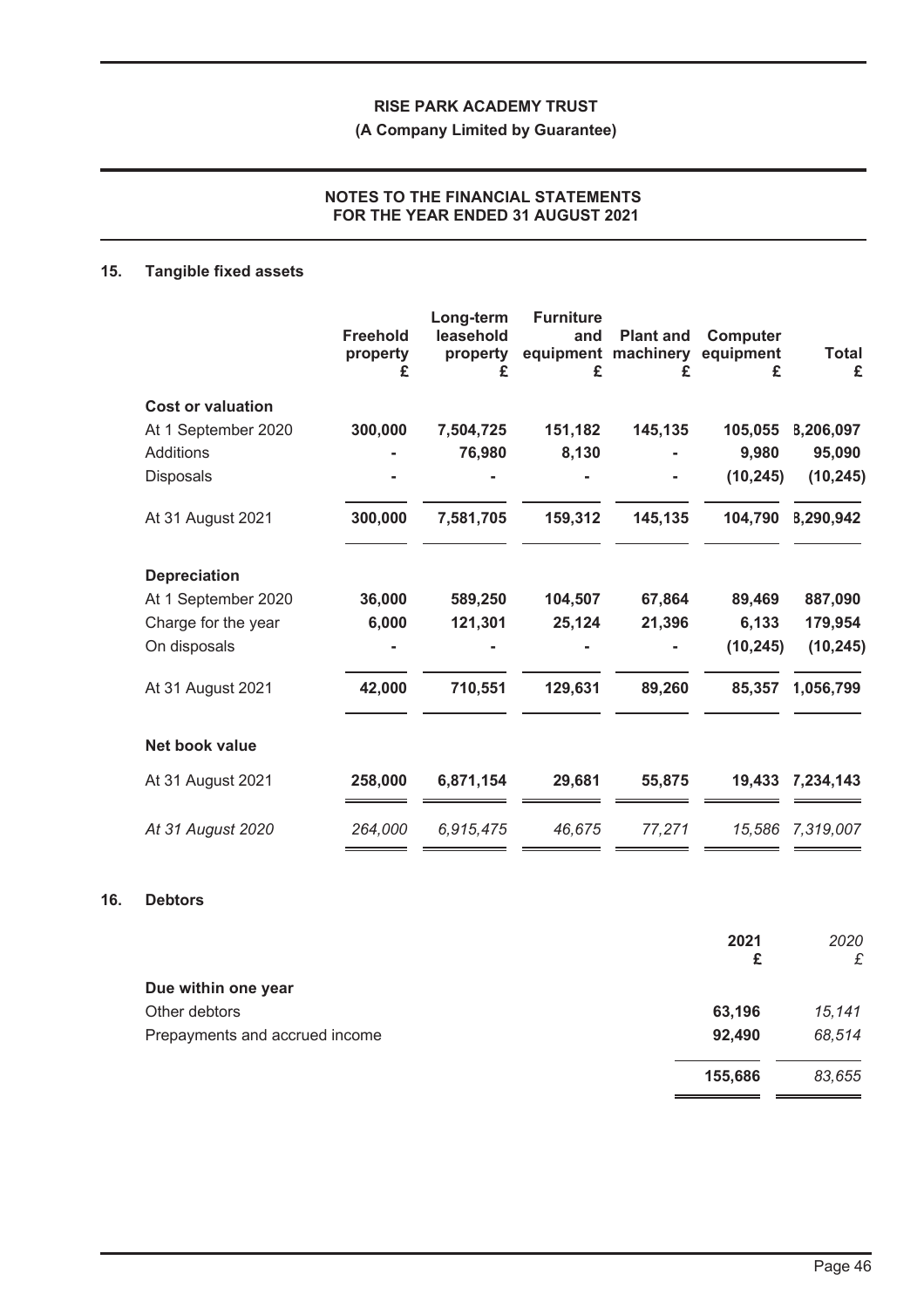#### **(A Company Limited by Guarantee)**

## **NOTES TO THE FINANCIAL STATEMENTS FOR THE YEAR ENDED 31 AUGUST 2021**

#### **17. Creditors: Amounts falling due within one year**

|                                        | 2021<br>£ | 2020<br>£ |
|----------------------------------------|-----------|-----------|
| Other loans                            | 1,898     | 6,798     |
| Trade creditors                        | 37,314    |           |
| Other taxation and social security     | 46,286    | 41,728    |
| Other creditors                        | 53,753    | 45,767    |
| Accruals and deferred income           | 72,199    | 79,757    |
|                                        | 211,450   | 174,050   |
|                                        | 2021      | 2020      |
|                                        | £         | £         |
| Deferred income at 1 September 2020    | 53,903    | 45,460    |
| Resources deferred during the year     | 57,309    | 53,903    |
| Amounts released from previous periods | (53, 903) | (45, 460) |
|                                        | 57,309    | 53,903    |

At the balance sheet date the Academy Trust was holding funds received in advance for Universal Free School Meals for the Autumn term 2021.

#### **18. Creditors: Amounts falling due after more than one year**

|             | 2021  | 2020<br>£ |
|-------------|-------|-----------|
| Other loans | 6,290 | 24,935    |

Loans of £8,188 (2020: £31,733) from the Department of Education which carry no interest are included within creditors.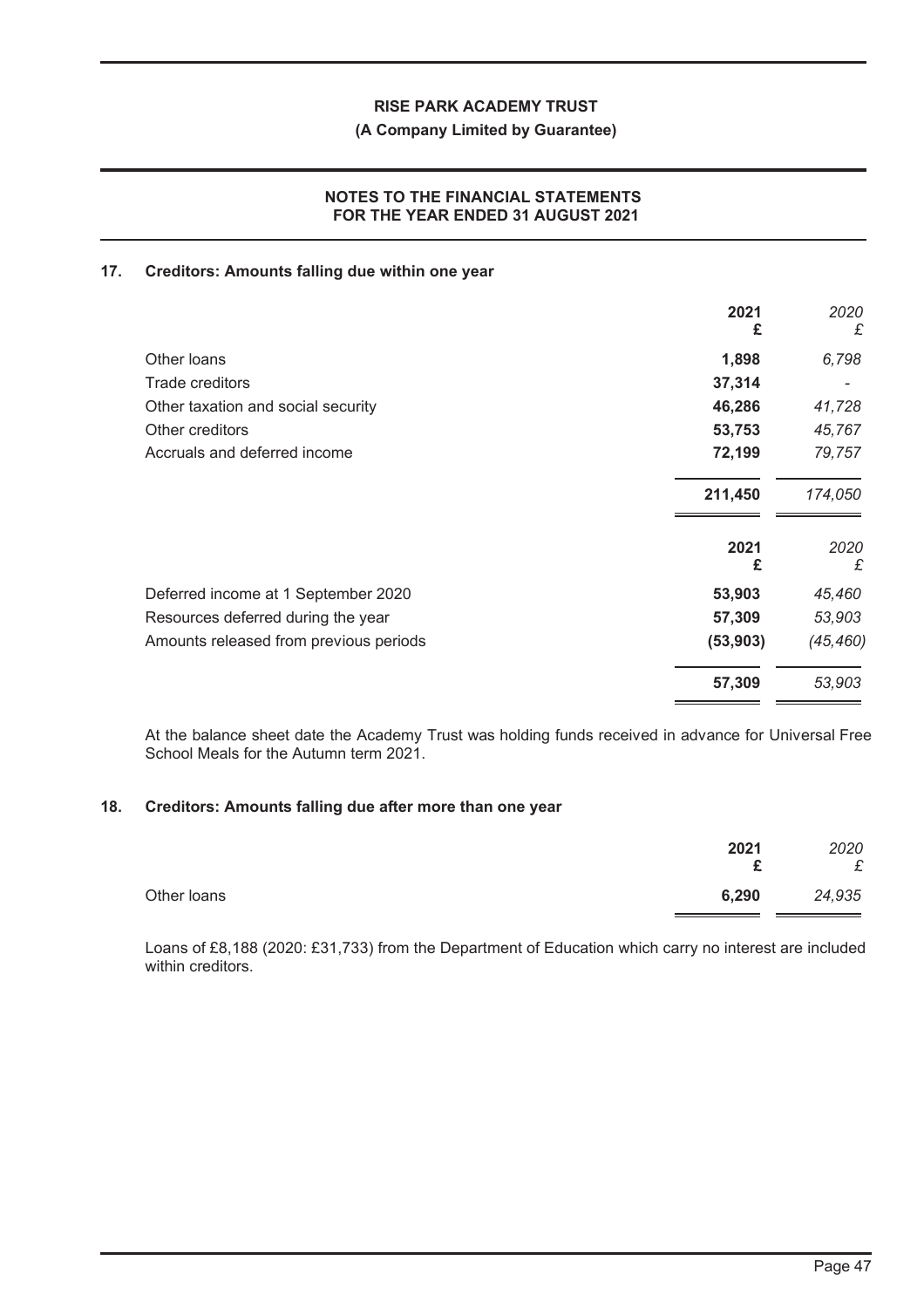**(A Company Limited by Guarantee)**

## **NOTES TO THE FINANCIAL STATEMENTS FOR THE YEAR ENDED 31 AUGUST 2021**

#### **19. Statement of funds**

|                                                       | <b>Balance at 1</b><br><b>September</b><br>2020<br>£ | £                    | <b>Income Expenditure</b><br>£ | <b>Transfers</b><br>in/out<br>£ | Gains/<br>(Losses)<br>£ | <b>Balance at</b><br>31 August<br>2021<br>£ |
|-------------------------------------------------------|------------------------------------------------------|----------------------|--------------------------------|---------------------------------|-------------------------|---------------------------------------------|
| <b>Unrestricted</b><br>funds                          |                                                      |                      |                                |                                 |                         |                                             |
| General Funds -<br>all funds                          | 210,403                                              | 81,790               | (1, 568)                       | (80, 023)                       |                         | 210,602                                     |
| <b>Restricted</b><br>general funds                    |                                                      |                      |                                |                                 |                         |                                             |
| <b>General Annual</b><br>Grant (GAG)<br>Pupil Premium | 29,923<br>16,416                                     | 2,486,820<br>159,061 | (2, 516, 743)<br>(150, 371)    |                                 |                         | 25,106                                      |
| Other DfE/ESFA<br>grants<br>Local authority           |                                                      | 309,705              | (259, 347)                     |                                 |                         | 50,358                                      |
| grants<br>Pension reserve                             | 4,965<br>(1, 397, 000)                               | 292,662              | (297, 627)<br>(185,000)        |                                 | (249,000)               | (1,831,000)                                 |
|                                                       | (1, 345, 696)                                        | 3,248,248            | (3,409,088)                    |                                 | (249,000)               | (1,755,536)                                 |
| <b>Restricted fixed</b><br>asset funds                |                                                      |                      |                                |                                 |                         |                                             |
| Assets donated<br>on conversion<br>DfE/ESFA           | 6,294,200                                            |                      | (154, 757)                     |                                 |                         | 6,139,443                                   |
| capital grants<br>Capital                             | 23,890                                               | 15,068               | (587)                          | 80,023                          |                         | 118,394                                     |
| expenditure<br>from GAG<br>Local authority -          | 75,689                                               |                      | (1,861)                        |                                 |                         | 73,828                                      |
| capital grants                                        | 925,228                                              |                      | (22, 749)                      |                                 |                         | 902,479                                     |
| <b>Total</b>                                          | 7,319,007                                            | 15,068               | (179, 954)                     | 80,023                          |                         | 7,234,144                                   |
| <b>Restricted</b><br>funds                            | 5,973,311                                            | 3,263,316            | (3,589,042)                    | 80,023                          | (249,000)               | 5,478,608                                   |
| <b>Total funds</b>                                    | 6,183,714                                            | 3,345,106            | (3,590,610)                    |                                 | (249,000)               | 5,689,210                                   |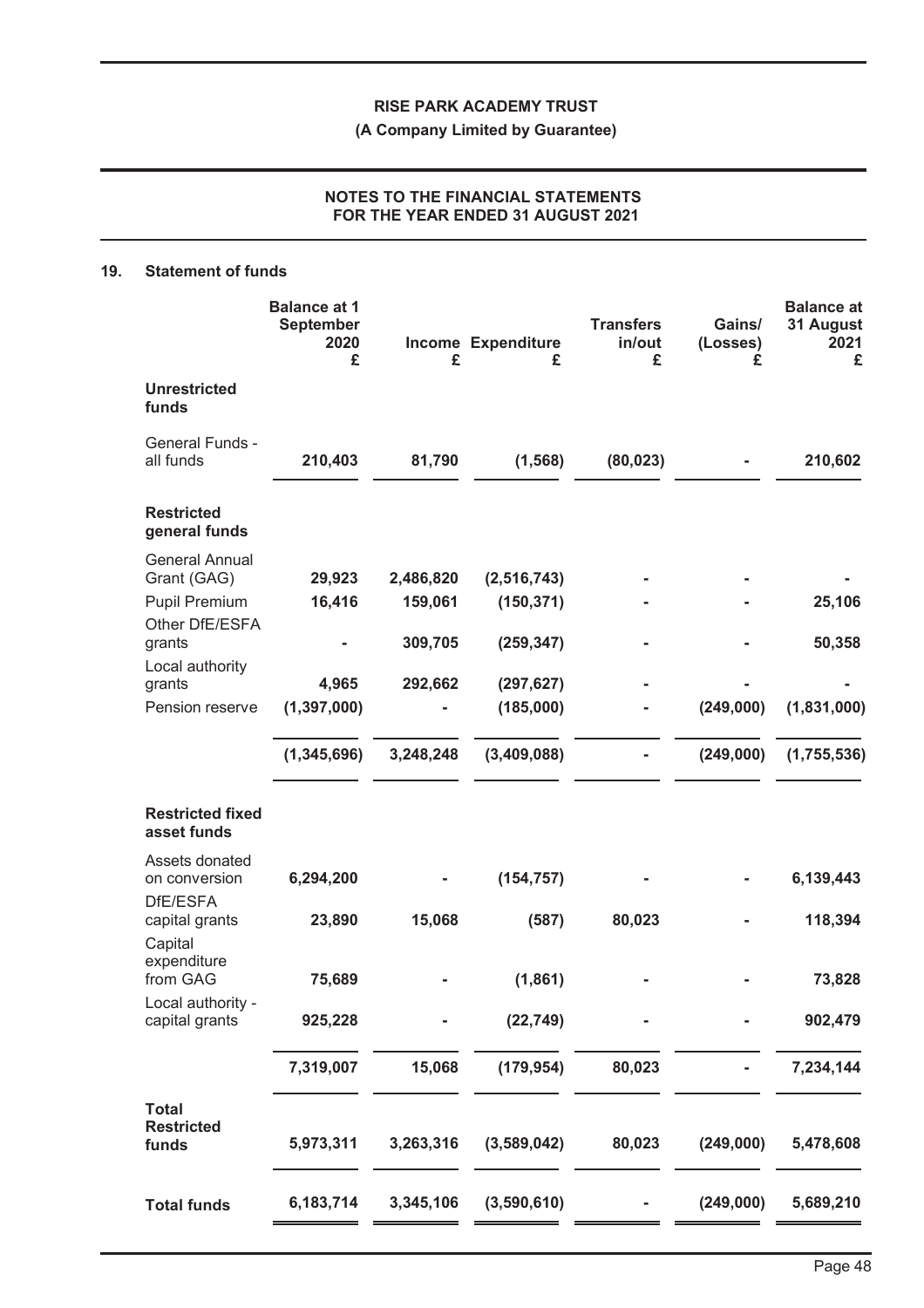#### **(A Company Limited by Guarantee)**

## **NOTES TO THE FINANCIAL STATEMENTS FOR THE YEAR ENDED 31 AUGUST 2021**

#### **19. Statement of funds (continued)**

The specific purposes for which the funds are to be applied are as follows:

General Annual Grant (GAG) grant fund - Funds received from the ESFA under the General Annual Grant arrangements for the recurrent expenditure of the school as defined in the Funding Agreement.

Pupil Premium - Funds received from the ESFA under the Pupil Premium grant arrangements for the recurrent expenditure of the school as defined in the Funding Agreement.

Other DfE/ ESFA grants - Other government grants received for restricted educational purposes not forming part of General Annual Grant.

Local authority grants - Grants received from the local authority received for restricted educational purposes.

Pension reserve - The pension reserve recognises the deficit of the local government pension scheme.

Restricted fixed asset fund - The purpose of the Restricted Fixed Asset Fund is to hold the Academy's fixed assets recorded net of depreciation.

The transfers shown in the Statement of Funds relate to unrestricted income spent on fixed asset additions.

Under the funding agreement with the Secretary of State, the academy was not subject to a limit on the amount of GAG it could carry forward at 31 August 2021.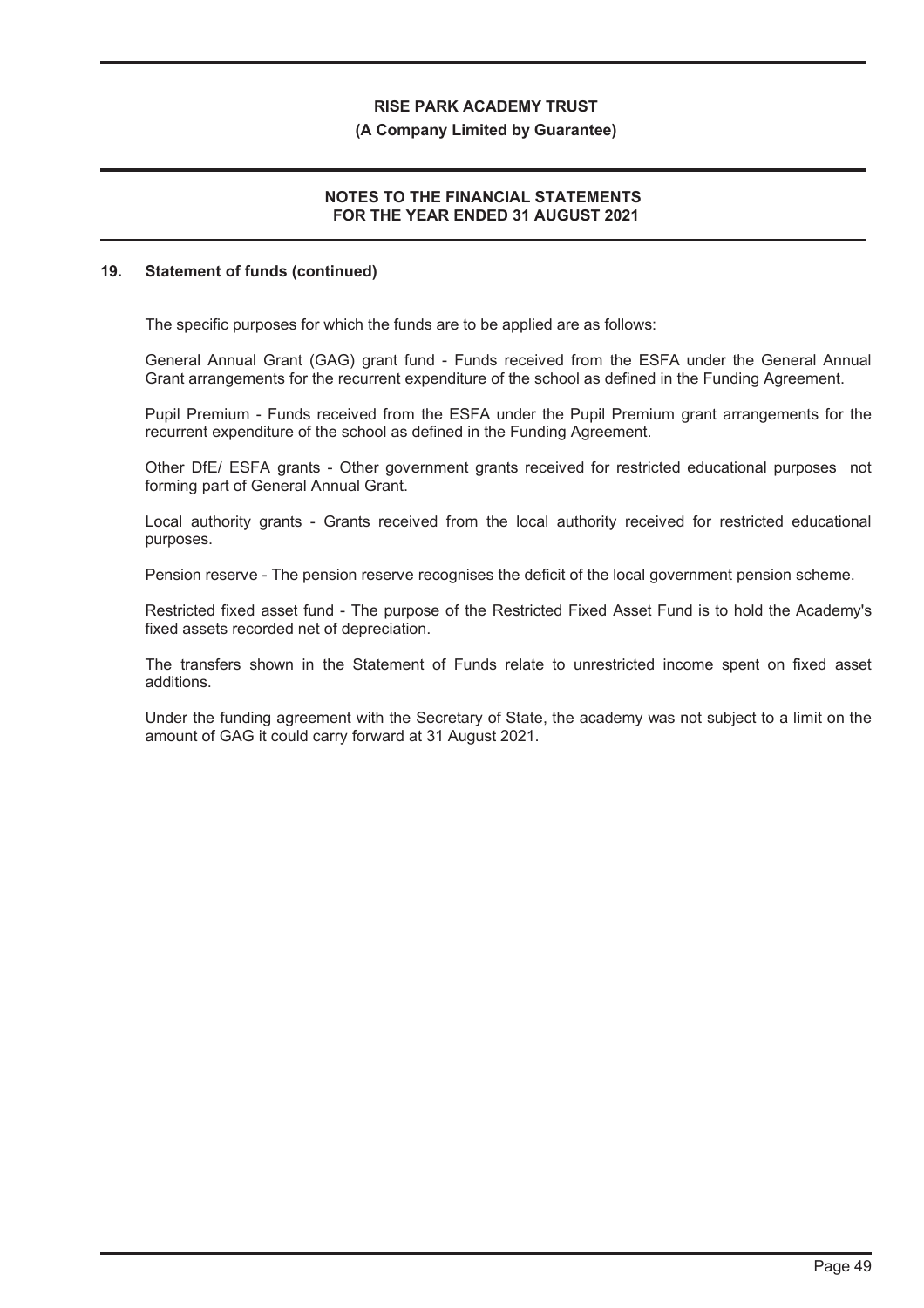**(A Company Limited by Guarantee)**

## **NOTES TO THE FINANCIAL STATEMENTS FOR THE YEAR ENDED 31 AUGUST 2021**

# **19. Statement of funds (continued)**

|                                                                                   | <b>Balance</b> at<br>1 September 2019 | Income<br>£                     | Expenditure<br>£                          | <b>Transfers</b><br>in/out<br>£<br>£ | Gains/<br>£ | <b>Balance</b> at<br>(Losses) 31 August 2020<br>£ |
|-----------------------------------------------------------------------------------|---------------------------------------|---------------------------------|-------------------------------------------|--------------------------------------|-------------|---------------------------------------------------|
| <b>Unrestricted</b><br>funds                                                      |                                       |                                 |                                           |                                      |             |                                                   |
| General Funds -<br>all funds                                                      | 154,808                               | 69,024                          | (8,981)                                   | (4, 448)                             |             | 210,403                                           |
| <b>Restricted</b><br>general funds                                                |                                       |                                 |                                           |                                      |             |                                                   |
| <b>General Annual</b><br>Grant (GAG)<br>Pupil Premium<br>Other DfE/ESFA<br>grants | 16,060                                | 2,352,761<br>139,903<br>254,040 | (2, 322, 838)<br>(139, 547)<br>(254, 040) |                                      |             | 29,923<br>16,416                                  |
| Local authority<br>grants<br>Pension reserve                                      | 11,738<br>(1, 231, 000)               | 231,085                         | (237, 858)<br>(161,000)                   |                                      | (5,000)     | 4,965<br>(1, 397, 000)                            |
|                                                                                   | (1, 203, 202)                         | 2,977,789                       | (3, 115, 283)                             |                                      | (5,000)     | (1, 345, 696)                                     |
| <b>Restricted fixed</b><br>asset funds                                            |                                       |                                 |                                           |                                      |             |                                                   |
| Assets donated<br>on conversion<br>DfE/ESFA                                       | 6,294,200                             |                                 |                                           |                                      |             | 6,294,200                                         |
| capital grants<br>Capital<br>expenditure                                          | 187,737                               | 15,021                          | (183, 316)                                | 4,448                                |             | 23,890                                            |
| from GAG<br>Local authority -                                                     | 75,689                                |                                 |                                           |                                      |             | 75,689                                            |
| capital grants                                                                    | 925,228                               |                                 |                                           |                                      |             | 925,228                                           |
|                                                                                   | 7,482,854                             | 15,021                          | (183, 316)                                | 4,448                                |             | 7,319,007                                         |
| <b>Total</b><br><b>Restricted</b><br>funds                                        | 6,279,652                             | 2,992,810                       | (3, 298, 599)                             | 4,448                                | (5,000)     | 5,973,311                                         |
| <b>Total funds</b>                                                                | 6,434,460                             | 3,061,834                       | (3, 307, 580)                             |                                      | (5,000)     | 6, 183, 714                                       |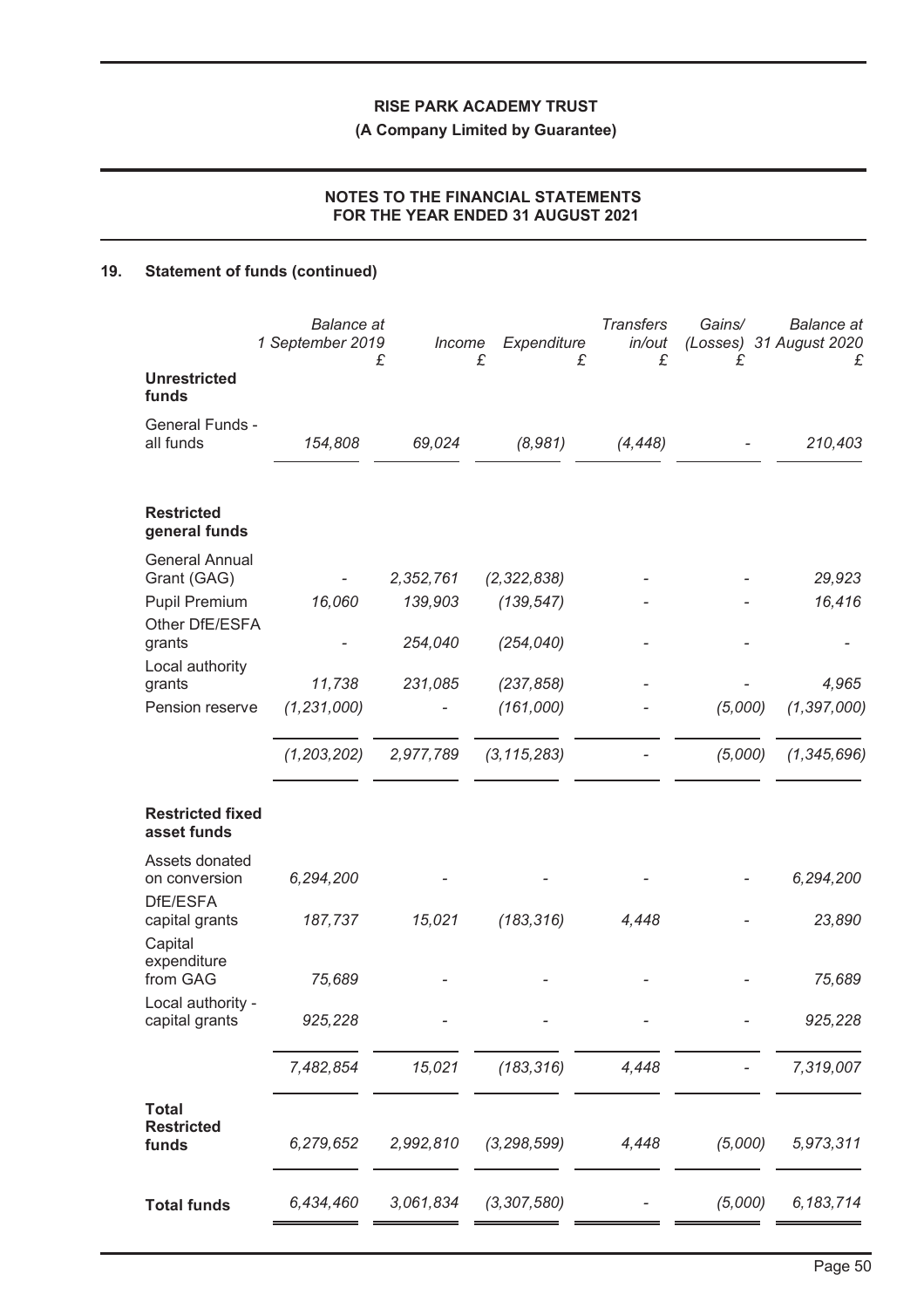## **(A Company Limited by Guarantee)**

## **NOTES TO THE FINANCIAL STATEMENTS FOR THE YEAR ENDED 31 AUGUST 2021**

#### **19. Statement of funds (continued)**

#### **Total funds analysis by academy**

Fund balances at 31 August 2021 were allocated as follows:

|                                                    | 2021<br>£   | 2020<br>£     |
|----------------------------------------------------|-------------|---------------|
| Rise Park Infant School                            | 102,558     | 44,316        |
| Rise Park Junior School                            | 183,508     | 217,391       |
| Total before fixed asset funds and pension reserve | 286,066     | 261,707       |
| Restricted fixed asset fund                        | 7,234,144   | 7,319,007     |
| Pension reserve                                    | (1,831,000) | (1, 397, 000) |
| <b>Total</b>                                       | 5,689,210   | 6,183,714     |
|                                                    |             |               |

## **Total cost analysis by academy**

Expenditure incurred by each academy during the year was as follows:

|                                   | <b>Teaching</b><br>and<br>educational<br>support<br>staff costs<br>£ | <b>Other</b><br>support<br>staff costs<br>£ | <b>Educational</b><br>£ | Other costs<br>excluding<br>supplies depreciation<br>£ | <b>Total</b><br>2021<br>£ | Total<br>2020<br>£ |
|-----------------------------------|----------------------------------------------------------------------|---------------------------------------------|-------------------------|--------------------------------------------------------|---------------------------|--------------------|
| Rise Park Infant<br>School        | 786,683                                                              | 578,582                                     | 54,279                  | 192,714                                                | 1,612,258                 | 1,511,219          |
| <b>Rise Park Junior</b><br>School | 884.561                                                              | 645,390                                     | 116,091                 | 152.356                                                | 1,798,398                 | 1,613,045          |
| Academy                           | 1,671,244                                                            | 1,223,972                                   | 170,370                 | 345,070                                                | 3,410,656                 | 3,124,264          |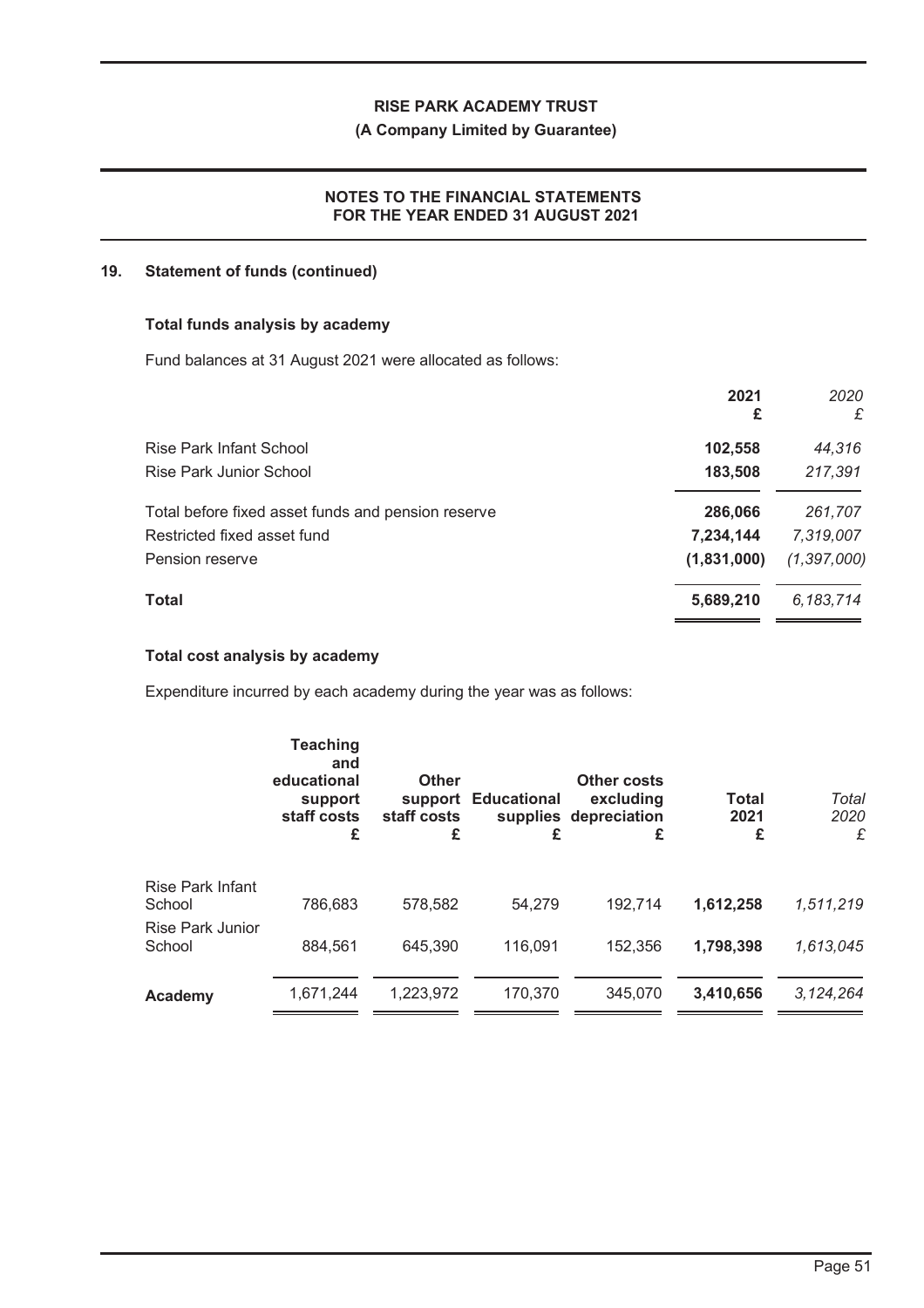## **(A Company Limited by Guarantee)**

## **NOTES TO THE FINANCIAL STATEMENTS FOR THE YEAR ENDED 31 AUGUST 2021**

## **20. Analysis of net assets between funds**

## **Analysis of net assets between funds - current year**

|                                        | <b>Unrestricted</b><br>funds<br>2021<br>£ | <b>Restricted</b><br>funds<br>2021<br>£ | <b>Restricted</b><br>fixed asset<br>funds<br>2021<br>£ | <b>Total</b><br>funds<br>2021<br>£ |
|----------------------------------------|-------------------------------------------|-----------------------------------------|--------------------------------------------------------|------------------------------------|
| Tangible fixed assets                  |                                           |                                         | 7,234,144                                              | 7,234,144                          |
| <b>Current assets</b>                  | 428,342                                   | 75,464                                  | ۰                                                      | 503,806                            |
| Creditors due within one year          | (211, 450)                                |                                         | ۰                                                      | (211, 450)                         |
| Creditors due in more than one year    | (6, 290)                                  |                                         | ۰                                                      | (6, 290)                           |
| Provisions for liabilities and charges |                                           | (1,831,000)                             | ۰                                                      | (1,831,000)                        |
| <b>Total</b>                           | 210,602                                   | (1,755,536)                             | 7,234,144                                              | 5,689,210                          |
|                                        |                                           |                                         |                                                        |                                    |

## **Analysis of net assets between funds - prior year**

|                                        |              |               | Restricted  |               |
|----------------------------------------|--------------|---------------|-------------|---------------|
|                                        | Unrestricted | Restricted    | fixed asset | Total         |
|                                        | funds        | funds         | funds       | funds         |
|                                        | 2020         | 2020          | 2020        | 2020          |
|                                        | £            | £             | £           | £             |
| Tangible fixed assets                  |              |               | 7,319,007   | 7,319,007     |
| Current assets                         | 409,388      | 51,304        | -           | 460,692       |
| Creditors due within one year          | (174,050)    |               |             | (174, 050)    |
| Creditors due in more than one year    | (24, 935)    |               |             | (24, 935)     |
| Provisions for liabilities and charges |              | (1, 397, 000) |             | (1, 397, 000) |
| <b>Total</b>                           | 210.403      | (1,345,696)   | 7,319,007   | 6, 183, 714   |
|                                        |              |               |             |               |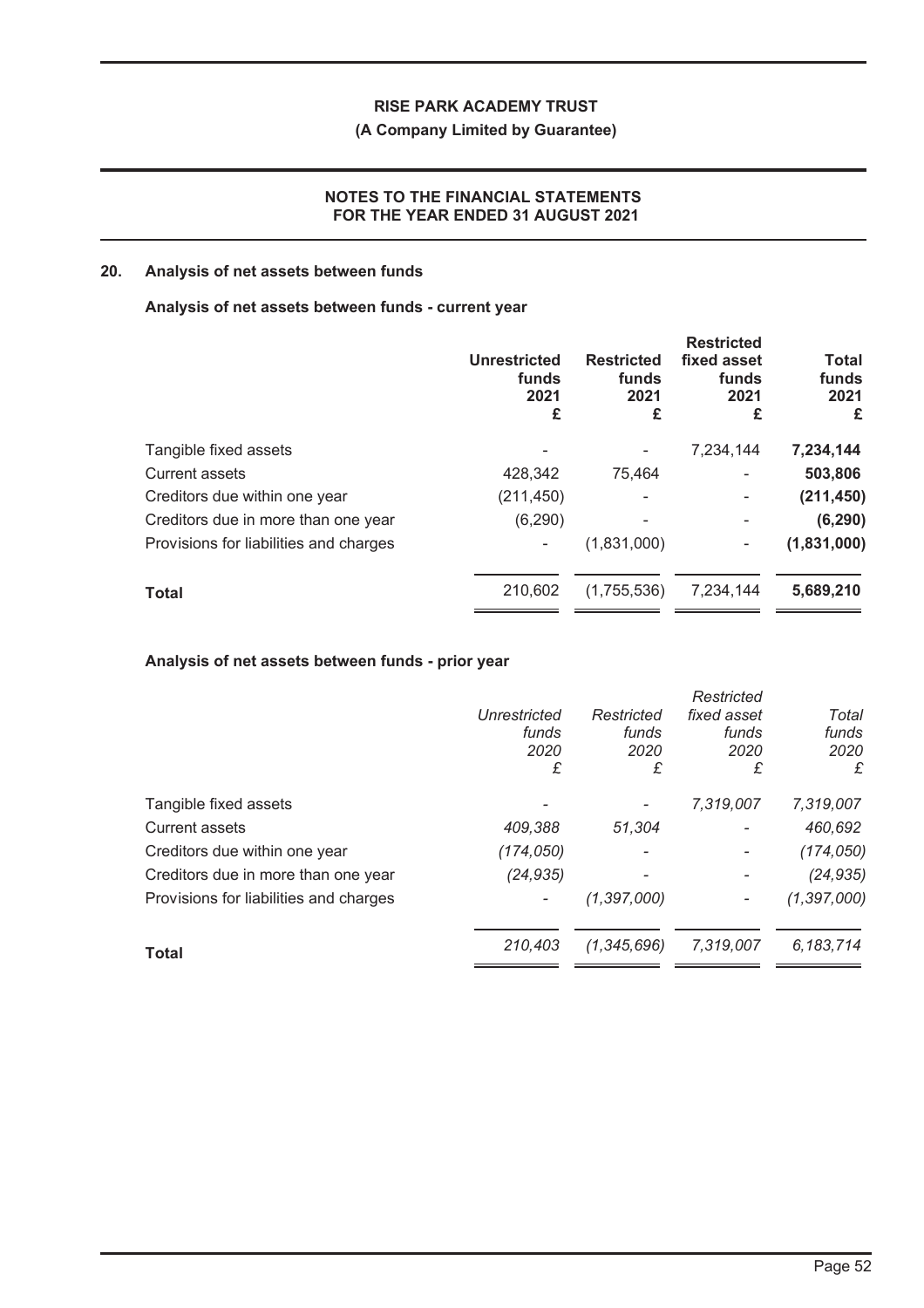**(A Company Limited by Guarantee)**

## **NOTES TO THE FINANCIAL STATEMENTS FOR THE YEAR ENDED 31 AUGUST 2021**

## **21. Reconciliation of net expenditure to net cash flow from operating activities**

|     |                                                                         | 2021<br>£  | 2020<br>£  |
|-----|-------------------------------------------------------------------------|------------|------------|
|     | Net expenditure for the year (as per Statement of Financial Activities) | (245, 504) | (245, 746) |
|     | <b>Adjustments for:</b>                                                 |            |            |
|     | Depreciation charges                                                    | 179,954    | 183,316    |
|     | Interest receivable                                                     | (54)       | (181)      |
|     | Defined benefit pension scheme cost less contributions payable          | 160,000    | 137,000    |
|     | Defined benefit pension scheme finance cost                             | 25,000     | 24,000     |
|     | Increase in debtors                                                     | (72, 034)  | (19, 835)  |
|     | Increase in creditors                                                   | 18,755     | 18,235     |
|     | Net cash provided by operating activities                               | 66,117     | 96,789     |
| 22. | Cash flows from investing activities                                    |            |            |
|     |                                                                         | 2021<br>£  | 2020<br>£  |
|     | Dividends, interest and rents from investments                          | 54         | 181        |
|     | Purchase of tangible fixed assets                                       | (95,088)   | (19, 470)  |
|     | Capital grants from DfE Group                                           |            | (500)      |
|     | Net cash used in investing activities                                   | (95, 034)  | (19, 789)  |
| 23. | Analysis of cash and cash equivalents                                   |            |            |
|     |                                                                         | 2021<br>£  | 2020<br>£  |
|     | Cash in hand and at bank                                                | 348,120    | 377,037    |
|     | <b>Total cash and cash equivalents</b>                                  | 348,120    | 377,037    |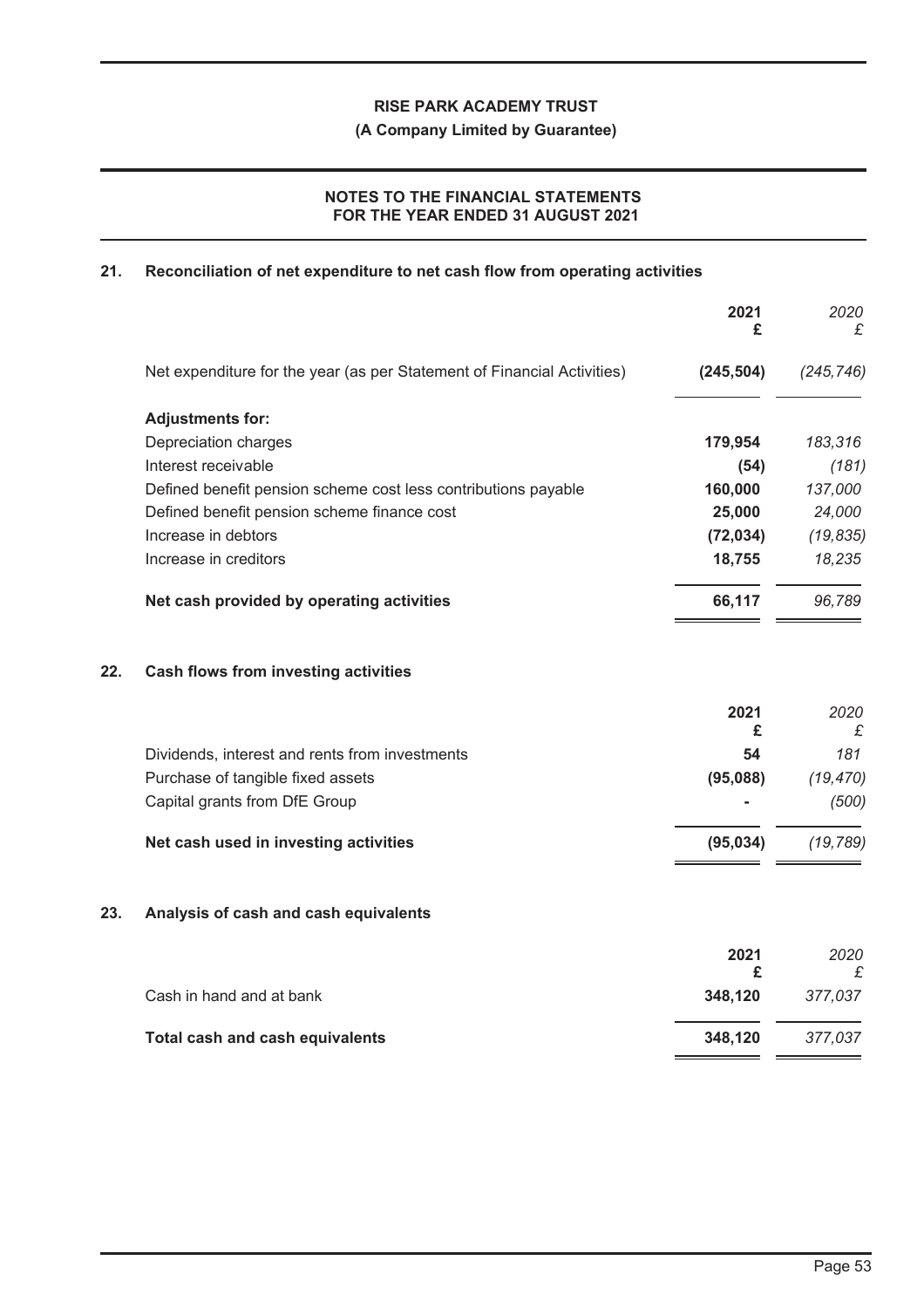#### **(A Company Limited by Guarantee)**

## **NOTES TO THE FINANCIAL STATEMENTS FOR THE YEAR ENDED 31 AUGUST 2021**

#### **24. Analysis of changes in net debt**

|                          | At 1<br><b>September</b><br>2020<br>£ | <b>Cash flows</b><br>£ | At 31<br><b>August</b><br>2021<br>£ |
|--------------------------|---------------------------------------|------------------------|-------------------------------------|
| Cash at bank and in hand | 377,037                               | (28, 917)              | 348,120                             |
| Debt due within 1 year   | (6, 798)                              | 4,900                  | (1,898)                             |
| Debt due after 1 year    | (24, 935)                             | 18,645                 | (6, 290)                            |
|                          | 345,304                               | (5, 372)               | 339,932                             |

#### **25. Pension commitments**

The academy's employees belong to two principal pension schemes: the Teachers' Pension Scheme England and Wales (TPS) for academic and related staff; and the Local Government Pension Scheme (LGPS) for non-teaching staff, which is managed by L.B. Havering. Both are multi-employer defined benefit schemes.

The latest actuarial valuation of the TPS related to the period ended 31 March 2016 and of the LGPS 31 March 2019.

Contributions amounting to £51,653 were payable to the schemes at 31 August 2021 *(2020 - £45,768)* and are included within creditors.

#### **Teachers' Pension Scheme**

The Teachers' Pension Scheme (TPS) is a statutory, contributory, defined benefit scheme, governed by the Teachers' Pension Scheme Regulations 2014. Membership is automatic for full-time teachers in academies. All teachers have the option to opt-out of the TPS following enrolment.

The TPS is an unfunded scheme to which both the member and employer makes contributions, as a percentage of salary - these contributions are credited to the Exchequer. Retirement and other pension benefits are paid by public funds provided by Parliament.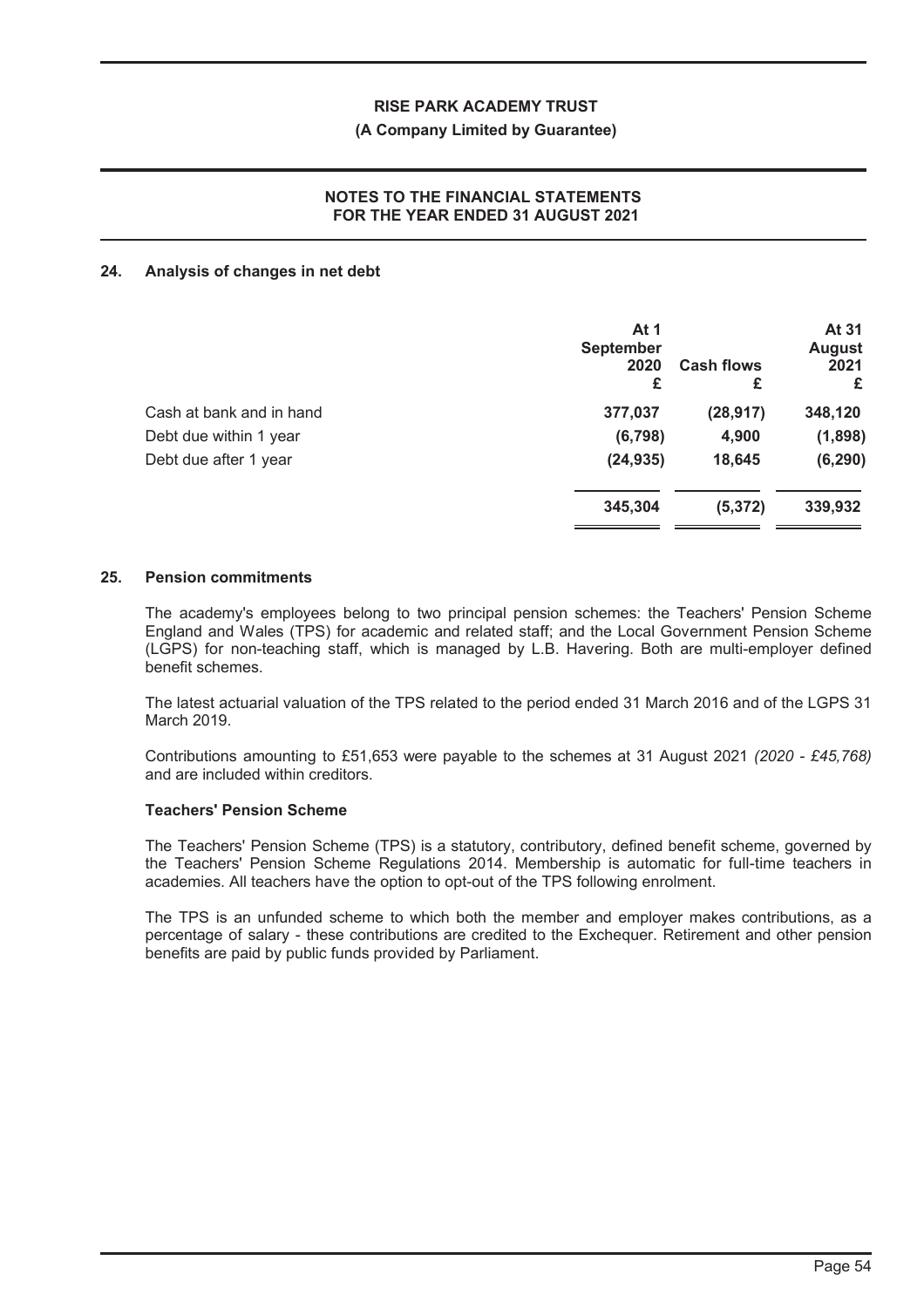#### **(A Company Limited by Guarantee)**

## **NOTES TO THE FINANCIAL STATEMENTS FOR THE YEAR ENDED 31 AUGUST 2021**

#### **25. Pension commitments (continued)**

#### **Valuation of the Teachers' Pension Scheme**

The Government Actuary, using normal actuarial principles, conducts a formal actuarial review of the TPS in accordance with the Public Service Pensions (Valuations and Employer Cost Cap) Directions 2014 published by HM Treasury every 4 years. The aim of the review is to specify the level of future contributions. Actuarial scheme valuations are dependent on assumptions about the value of future costs, design of benefits and many other factors. The latest actuarial valuation of the TPS was carried out as at 31 March 2016. The valuation report was published by the Department for Education on 5 March 2019. The key elements of the valuation and subsequent consultation are:

- ! employer contribution rates set at 23.68% of pensionable pay (including a 0.08% administration levy)
- total scheme liabilities (pensions currently in payment and the estimated cost of future benefits) for service to the effective date of £218,100 million and notional assets (estimated future contributions together with the notional investments held at the valuation date) of £196,100 million, giving a notional past service deficit of £22,000 million
- the SCAPE rate, set by HMT, is used to determine the notional investment return. The current SCAPE rate is 2.4% above the rate of CPI, assumed real rate of return is 2.4% in excess of prices and 2% in excess of earnings. The rate of real earnings growth is assumed to be 2.2%. The assumed nominal rate of return including earnings growth is 4.45%.

The next valuation result is due to be implemented from 1 April 2023.

The employer's pension costs paid to TPS in the year amounted to £265,615 *(2020 - £245,398)*.

A copy of the valuation report and supporting documentation is on the Teachers' Pensions website (https://www.teacherspensions.co.uk/news/employers/2019/04/teachers-pensions-valuation-report.aspx).

Under the definitions set out in FRS 102, the TPS is an unfunded multi-employer pension scheme. The academy has accounted for its contributions to the scheme as if it were a defined contribution scheme. The academy has set out above the information available on the scheme.

#### **Local Government Pension Scheme**

The LGPS is a funded defined benefit pension scheme, with the assets held in separate trusteeadministered funds. The total contribution made for the year ended 31 August 2021 was £218,000 *(2020 - £201,000)*, of which employer's contributions totalled £175,000 *(2020 - £163,000)* and employees' contributions totalled £ 43,000 *(2020 - £38,000)*. The agreed contribution rates for future years are 24.6 per cent for employers and 6.0 per cent for employees.

As described in note the LGPS obligation relates to the employees of the academy, who were the employees transferred as part of the conversion from the maintained school and new employees who were eligible to, and did, join the Scheme in the year. The obligation in respect of employees who transferred on conversion represents their cumulative service at both the predecessor school and the academy at the balance sheet date.

Parliament has agreed, at the request of the Secretary of State for Education, to a guarantee that, in the event of academy closure, outstanding Local Government Pension Scheme liabilities would be met by the Department for Education. The guarantee came into force on 18 July 2013.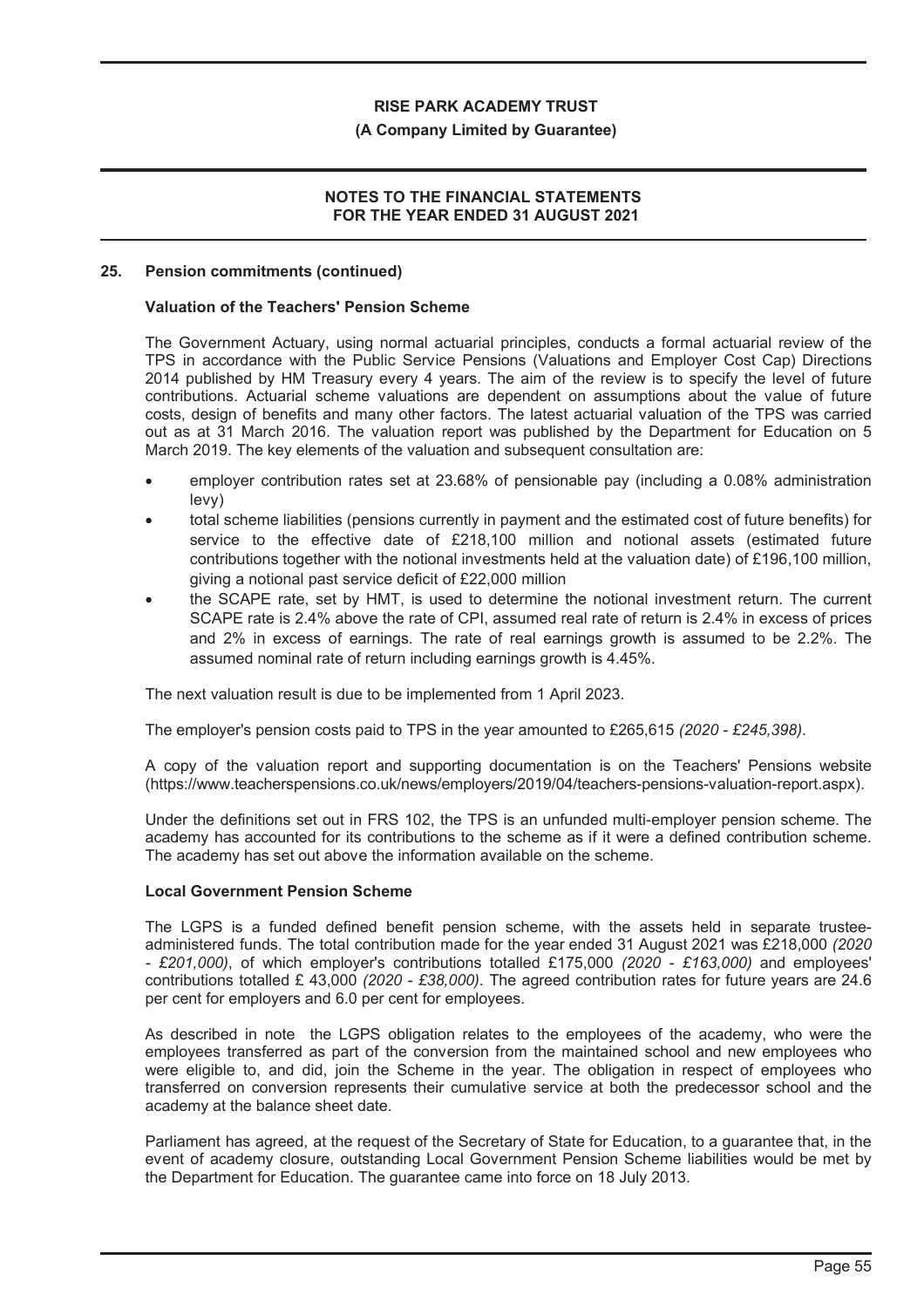## **(A Company Limited by Guarantee)**

## **NOTES TO THE FINANCIAL STATEMENTS FOR THE YEAR ENDED 31 AUGUST 2021**

## **25. Pension commitments (continued)**

#### **Principal actuarial assumptions**

|                                                    | 2021 | 2020 |
|----------------------------------------------------|------|------|
|                                                    | %    | ℅    |
| Rate of increase in salaries                       | 2.9  | 2.3  |
| Rate of increase for pensions in payment/inflation | 3.6  | 3.0  |
| Discount rate for scheme liabilities               | 17   | 17   |
|                                                    |      |      |

The current mortality assumptions include sufficient allowance for future improvements in mortality rates. The assumed life expectations on retirement age 65 are:

|                             | 2021<br>Years | 2020<br>Years |
|-----------------------------|---------------|---------------|
| <b>Retiring today</b>       |               |               |
| Males                       | 21.8          | 21.6          |
| Females                     | 24.1          | 23.7          |
| Retiring in 20 years        |               |               |
| Males                       | 22.9          | 22.4          |
| Females                     | 25.9          | 25.2          |
| <b>Sensitivity analysis</b> |               |               |
|                             | 2021<br>£000  | 2020<br>£000  |
|                             |               |               |
| Discount rate -0.5%         | ۰             | 379,000       |
| Discount rate -0.1%         | 95,000        | 30,000        |

| Mortality assumption - 1 year increase | 169.000 | 342.000                  |
|----------------------------------------|---------|--------------------------|
| Salary increase +0.1%                  | 7.000   | $\sim$                   |
| Pension increase +0.1%                 | 87.000  | $\overline{\phantom{a}}$ |

#### **Share of scheme assets**

The academy's share of the assets in the scheme was:

|                                     | 2021<br>£ | 2020<br>£ |
|-------------------------------------|-----------|-----------|
| Equities                            | 1,239,000 | 832,000   |
| Corporate bonds                     | 667,000   | 610,000   |
| Property                            | 357,000   | 296,000   |
| Cash and other liquid assets        | 120,000   | 110,000   |
| <b>Total market value of assets</b> | 2,383,000 | 1,848,000 |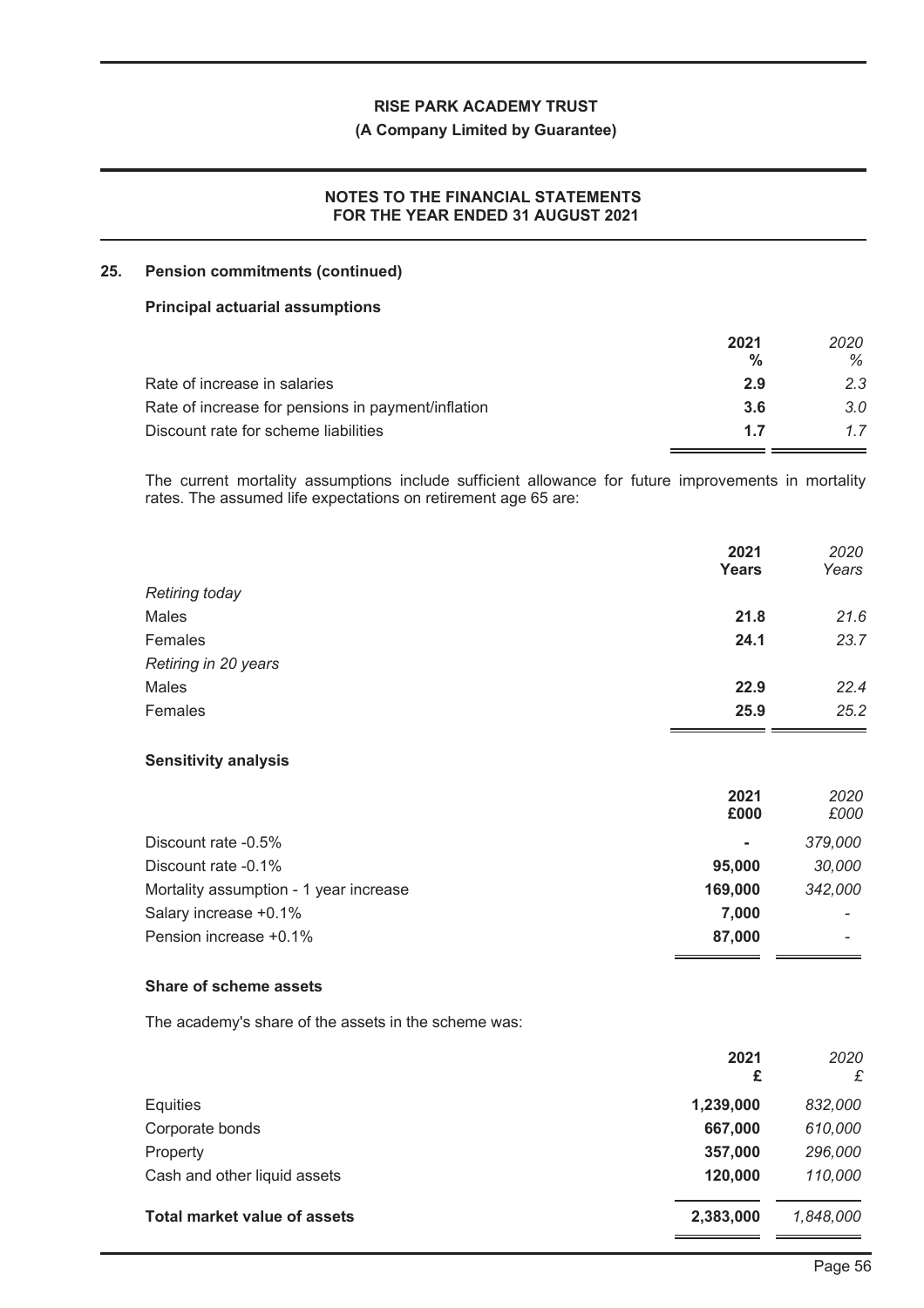#### **(A Company Limited by Guarantee)**

## **NOTES TO THE FINANCIAL STATEMENTS FOR THE YEAR ENDED 31 AUGUST 2021**

#### **25. Pension commitments (continued)**

The actual return on scheme assets was £319,000 *(2020 - £59,000)*.

The amounts recognised in the Statement of Financial Activities are as follows:

|                                                                  | 2021<br>£ | 2020<br>£ |
|------------------------------------------------------------------|-----------|-----------|
| Current service cost                                             | (335,000) | (300,000) |
| Interest income                                                  | 33,000    | 30,000    |
| Interest cost                                                    | (58,000)  | (54,000)  |
| Total amount recognised in the Statement of Financial Activities | (360,000) | (324,000) |

Changes in the present value of the defined benefit obligations were as follows:

|                         | 2021<br>£ | 2020<br>£ |
|-------------------------|-----------|-----------|
| At 1 September          | 3,245,000 | 2,825,000 |
| Current service cost    | 335,000   | 300,000   |
| Interest cost           | 58,000    | 54,000    |
| <b>Actuarial losses</b> | 568,000   | 64,000    |
| Benefits paid           | (35,000)  | (36,000)  |
| Employee contributions  | 43,000    | 38,000    |
| At 31 August            | 4,214,000 | 3,245,000 |

Changes in the fair value of the academy's share of scheme assets were as follows:

|                               | 2021<br>£ | 2020<br>£ |
|-------------------------------|-----------|-----------|
| At 1 September                | 1,848,000 | 1,594,000 |
| Interest income               | 33,000    | 30,000    |
| Actuarial gains               | 319,000   | 59,000    |
| <b>Employer contributions</b> | 175,000   | 163,000   |
| Employee contributions        | 43,000    | 38,000    |
| Benefits paid                 | (35,000)  | (36,000)  |
| At 31 August                  | 2,383,000 | 1,848,000 |